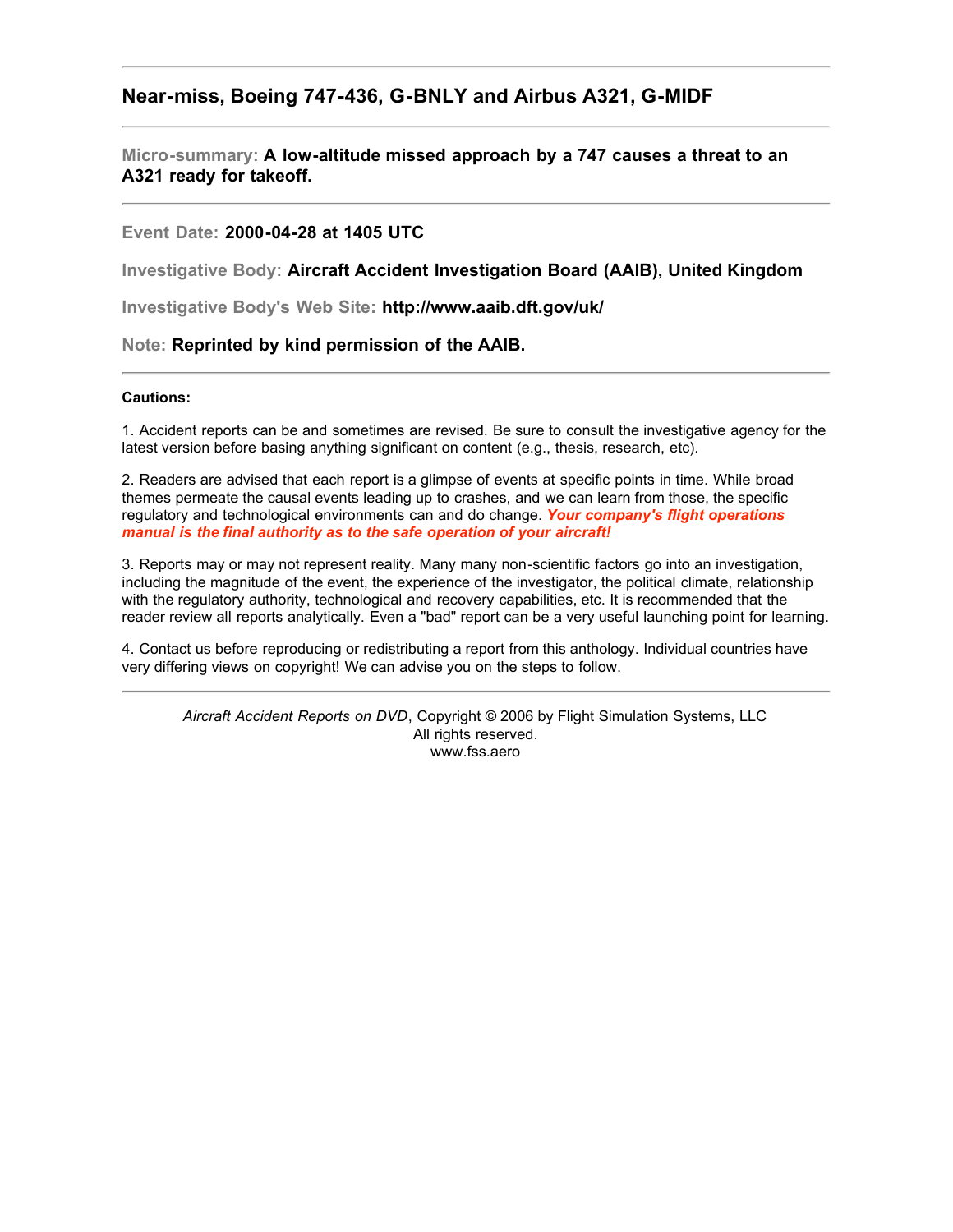# **Boeing 747-436, G-BNLY and Airbus A321, G-MIDF: Main document**

# **Air Accidents Investigation Branch**

**Aircraft Incident Report No: 1/2001 (EW/C2000/4/6)**

## **[Synopsis](#page-2-0)**

- **1 Factual information**
- **[1.1 History of the incident](#page-3-0)**
- **[1.2 Injuries to persons](#page-6-0)**
- **[1.3 Damage to the aircraft](#page-6-0)**
- **[1.4 Other damage](#page-6-0)**
- **[1.5 Personnel information](#page-6-0)**
- **[1.6 Aircraft informatio](#page-7-0)n**
- **[1.7 Meteorological informatio](#page-8-0)n**
- **[1.8 Aids to navigation](#page-8-0)**
- **[1.9 Communications](#page-8-0)**
- **[1.10 Aerodrome informatio](#page-9-0)n**
- **[1.11 Flight recorders](#page-14-0)**
- **[1.12 Wreckage and impact information](#page-15-0)**
- **[1.13 Medical and pathological](#page-15-0)**
- **[1.14 Fire](#page-15-0)**
- **[1.15 Survival aspects](#page-15-0)**
- **[1.16 Tests and research](#page-15-0)**
- **[1.17 Organisational and management informatio](#page-15-0)n**
- **[1.18 Additional informatio](#page-17-0)n**
- **[1.19 New investigation techniques](#page-18-0)**
- **2 Analysis**
- **[2.1 Introductio](#page-18-0)n**
- **[2.2 'Speedbird Six' crew](#page-19-0)**
- **[2.3 'Midland One November Zulu' crew](#page-20-0)**
- **[2.4 Mentor](#page-20-0)**
- **[2.5 Trainee](#page-22-0)**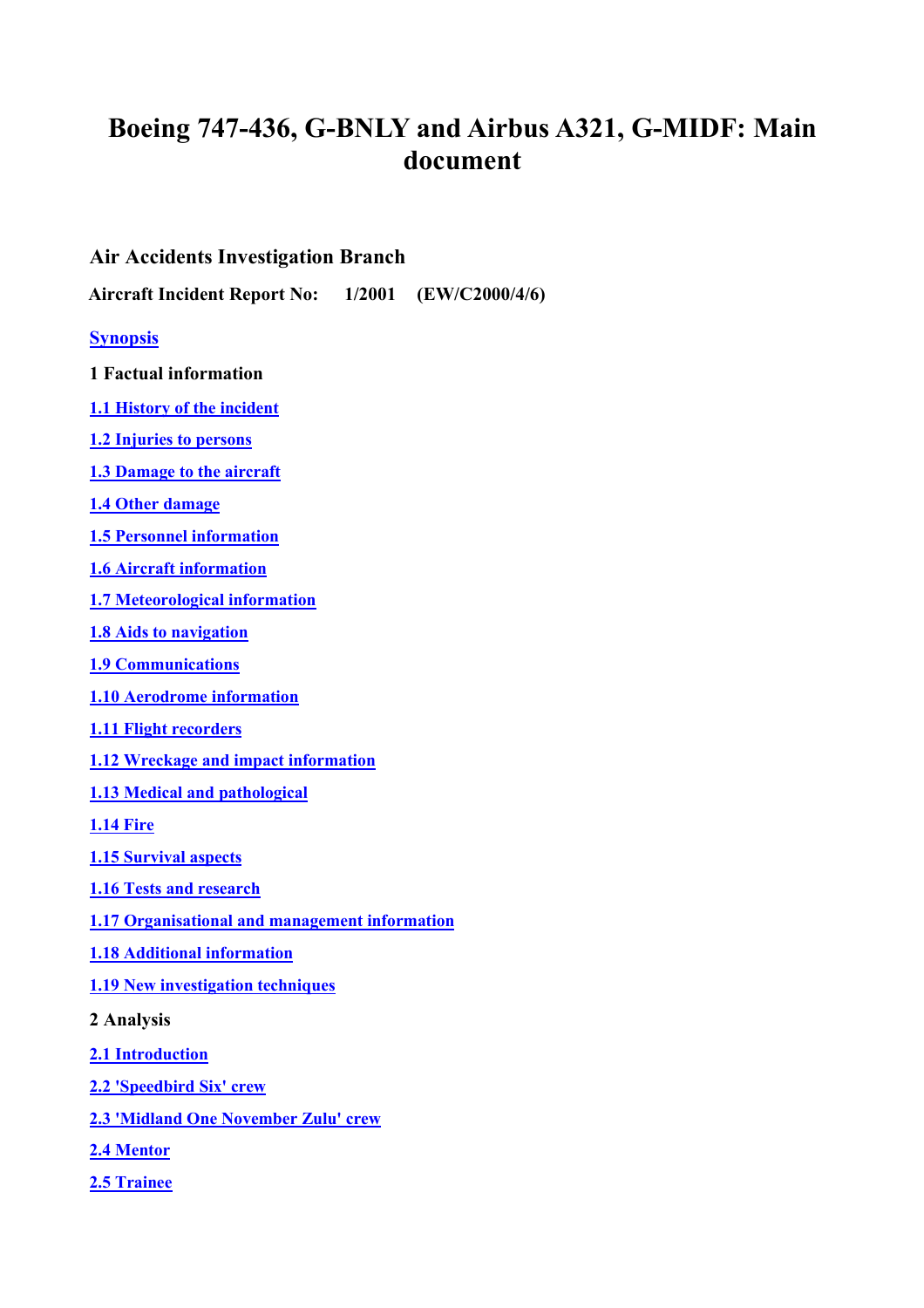<span id="page-2-0"></span>**[2.6 Planning and decision makin](#page-23-0)g [2.7 ATC procedures](#page-24-0) [2.8 OJTI selection](#page-24-0) [2.9 VCR equipmen](#page-25-0)t 3 Conclusions [\(a\) Findings](#page-25-0) [\(b\) Causes](#page-26-0) [4 Safety Recommendations](#page-26-0) Appendices Appendix A : Transcription record from 'Air Departures' frequency Appendix B : London Heathrow Airport Chart** 

#### **Appendix C : Time history of relevant DFDR parameters from 'Speedbird Six'**

|                    | Registered Owner 1. - British Airways              |
|--------------------|----------------------------------------------------|
|                    | 2. - British Midland Airways                       |
| Operator:          | 1. - British Airways                               |
|                    | 2. - British Midland Airways                       |
| Aircraft type:     | 1. - Boeing 747-436                                |
|                    | 2. - Airbus A321                                   |
| Nationality:       | <b>British</b>                                     |
| Registration:      | 1. - G-BNLY (Callsign 'Speedbird Six')             |
|                    | 2. - G-MIDF (Callsign 'Midland One November Zulu') |
| Place of Incident: | Runway 09 Right at London Heathrow Airport         |
|                    | Latitude: $-51^{\circ} 28.7$ ' North               |
|                    | Longitude: $-000^{\circ}$ 27.7' West               |
| Date and Time:     | 28 April 2000 at 1405 hrs                          |
|                    | All times in this report are UTC                   |

#### **Synopsis**

The incident was reported to the Air Accidents Investigation Branch (AAIB) on 28 April 2000 at 1800 hrs and the investigation began on 2 May 2000 when additional details of the incident became known. The AAIB team comprised Mr M M Charles (Investigator-in-Charge), Mr R W Shimmons (Operations), Mr J Blackwell (Operations), Mr R J Vance (Flight Recorders), Mr P Lowrence (Air Traffic Control) and Dr S Baker (Human Factors).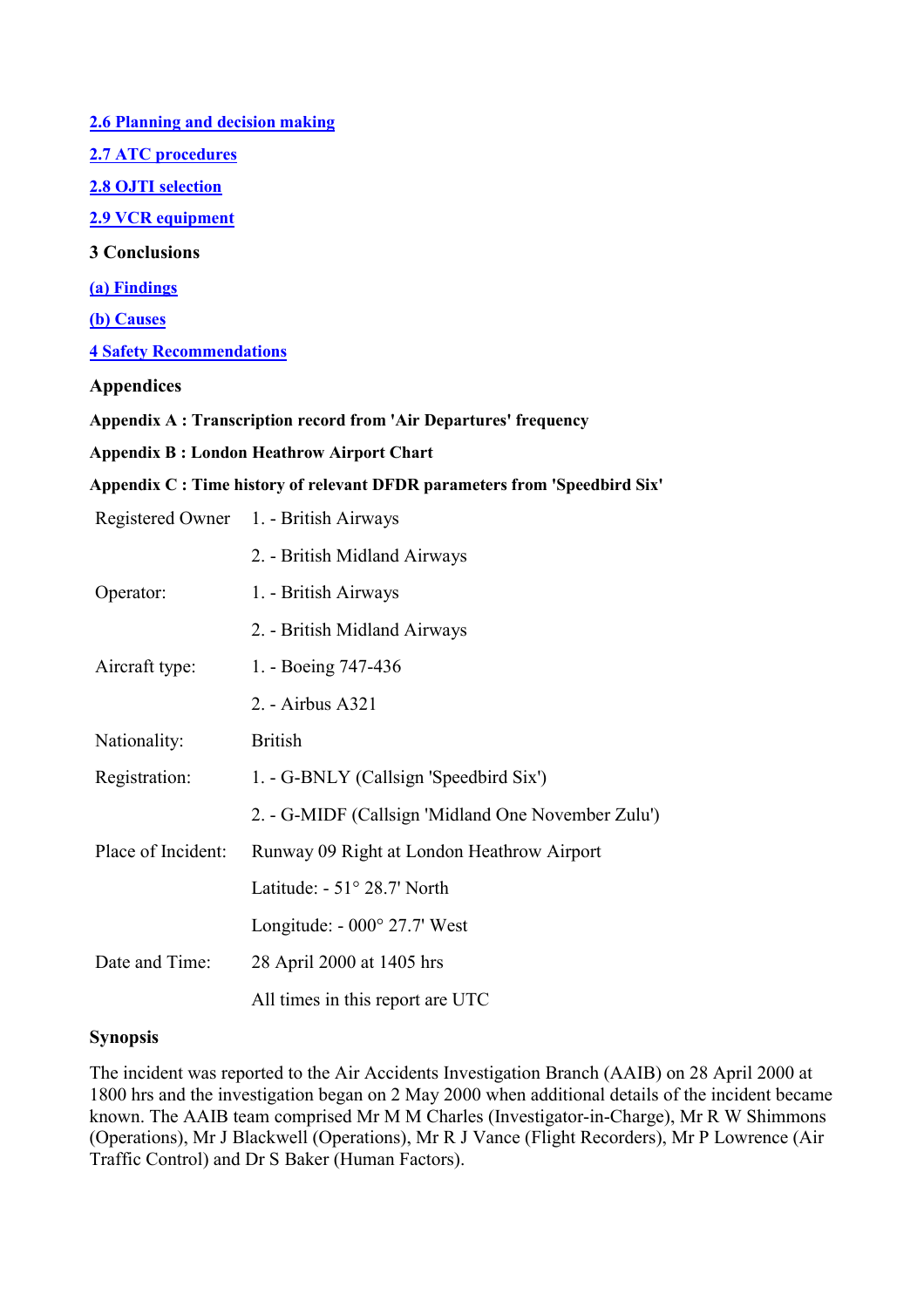<span id="page-3-0"></span>The incident occurred at London Heathrow Airport when Runway 09 Right (09R) was being used for take off and Runway 09 Left (09L) was being used for landing. At the time, the ATC controller with responsibility for Runway 09R was a mentor who was supervising a trainee. There was also a local procedure whereby aircraft could land on Runway 09R if traffic conditions allowed. A number of aircraft had been given conditional line-up clearance for Runway 09R and an arriving aircraft ('Speedbird Six') was approaching for a landing on Runway 09R.

With one aircraft ('Midland One November Zulu') still on the runway for take off, 'Speedbird Six' was instructed to go-around at a late stage of its approach. During this procedure, the aircraft performing the go-around descended to 118 feet radio height above the runway; the aircraft on the runway for departure had a tail fin height of 38 feet 7 inches.

The investigation revealed the following causal factors:

The ATC mentor allowed the situation to develop to the point where 'Speedbird Six' could not be safely integrated with the departure of 'Midland One November Zulu'.

When this became apparent, the initial actions of the mentor, on taking control of the RTF, were inappropriate.

Three safety recommendations are made during the course of the investigation.

# **1 Factual Information**

# **1.1 History of the incident**

1.1.1 General

Heathrow ATC was using Runway 09 Right (09R) for take off and Runway 09 Left (09L) for landing. An ATC trainee was operating as the 'Air Departures' controller under the supervision of a mentor and controlling take offs from Runway 09R. At 1355 hrs, the Heathrow Intermediate Director (North) at the London Area and Terminal Control Centre (LATCC) contacted 'Air Departures' and received permission for an aircraft, 'Speedbird Six', to land on Runway 09R. Shortly afterwards, with 'Speedbird Six' showing on the Air Traffic Monitor (ATM), the mentor asked the trainee to assess the distance to touchdown. After some discussion, the two controllers agreed that the aircraft was approximately 15 nm from touchdown and the trainee estimated that this would equate to approximately 5 minutes flying time. The trainee had already estimated that it would take about 6 minutes for the aircraft cleared for conditional line-ups to get airborne and 'cocked' the last aircraft's 'Flight Progress Strip' ('Midland One November Zulu') on the display as a reminder that that clearance might have to be cancelled. At Heathrow, the minimum departure interval is one minute. However, depending on aircraft type and routeing, this interval varies. On this occasion, the trainee's estimation allowed for a two minute departure interval requirement between two of the aircraft in the sequence.

'Heathrow Director' had informed 'Speedbird Six' at 1402 hrs that "There's no ATC speed control you're number one for nine right". At 1403 hrs, 'Speedbird Six' was transferred to 'Air Departures' and checked in with "Speedbird Six on frequency range six miles nine right". The trainee responded: "Speedbird Six continue approach wind zero seven zero eight knots". At the time, three aircraft still had provisional line-up clearances from the full length threshold and the trainee then cleared the first, 'Shamrock Seven One Five', for take off at 1403.40 hrs. At about this time, the mentor advised the trainee to ensure that the next two aircraft for departure would be ready for immediate take offs. Accordingly, at 1404.20 hrs, with 'Lufthansa Four Five Seven Seven' lining up on the runway, the trainee asked the third aircraft: "Midland One November Zulu when so cleared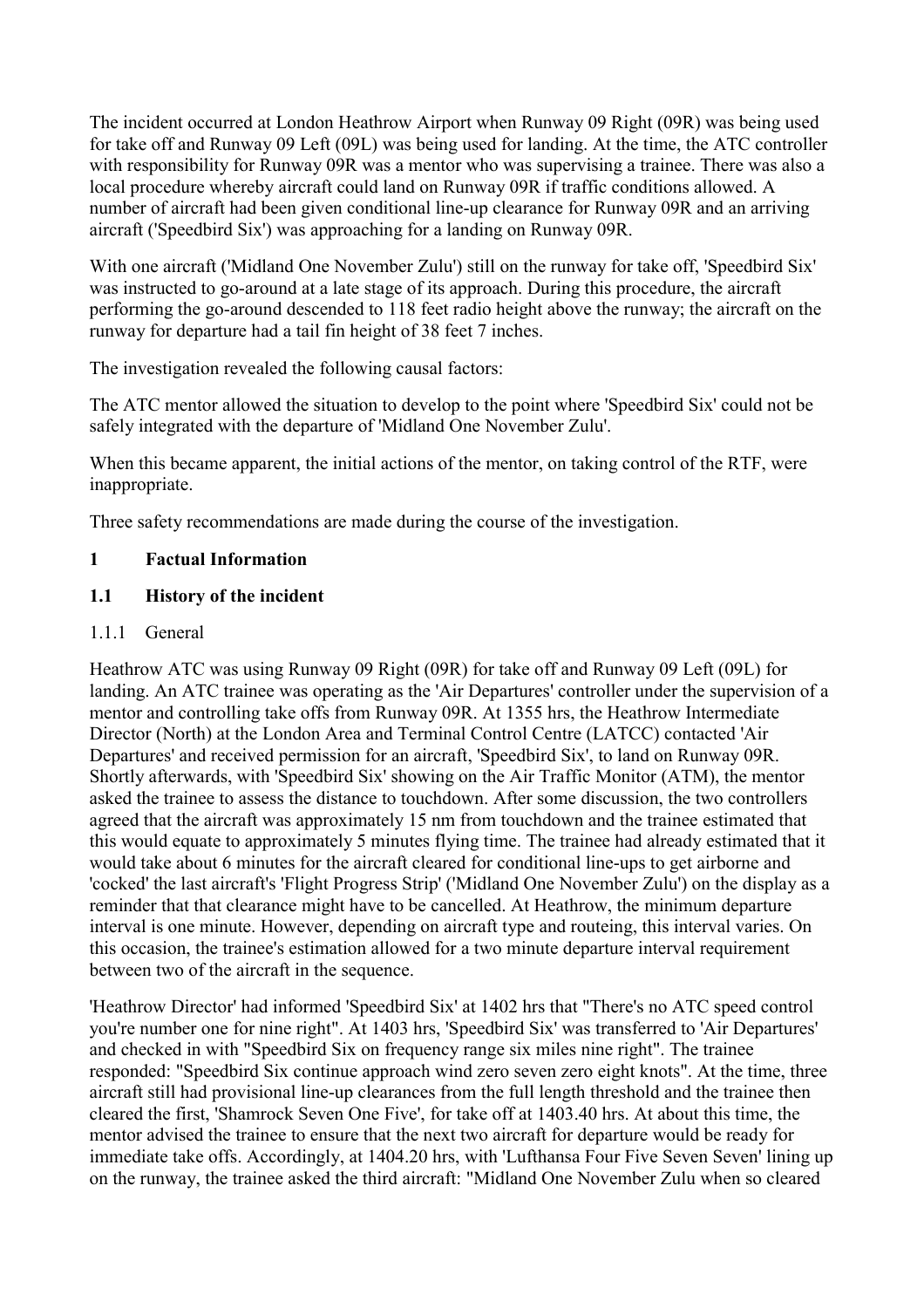can you take an immediate departure there's landing traffic four miles". When 'Midland One November Zulu' confirmed that he could, the trainee cleared 'Lufthansa Four Five Seven Seven' for an immediate take off at 1404.40 hrs; 'Lufthansa Four Five Seven Seven' replied that he was "Rolling".

By now, 'Midland One November Zulu' was taxiing towards the runway but the crew could see a return on their Traffic Collision and Avoidance System (TCAS) display that indicated an aircraft at approximately two miles on final approach to Runway 09R; the crew then transmitted: "Midland One November Zulu just confirm we are cleared to line up". The trainee immediately replied in the affirmative and 'Midland One November Zulu' acknowledged this message at 1404.50 hrs. The trainee then gave a conditional line-up clearance "After Landing Seven Four Seven at two miles" to the next aircraft in the departure sequence and this was acknowledged at 1405.10 hrs. At this point, the mentor took control of the RTF and transmitted to the aircraft on approach: "Speedbird Six keep it coming there's one to roll the wind zero seven zero eight knots". After 'Speedbird Six' acknowledged this message, the mentor transmitted at 1405.20 hrs: "Midland One November Zulu start powering up on the brakes and you're clear immediate take off zero nine right the wind zero six zero eight knots". The crew acknowledged this instruction but the mentor immediately responded, at 1405.30 hrs, with: "Midland One November Zulu cancel take off I say cancel again take off hold position"; this message was acknowledged with: "Holding position One November Zulu". The mentor then transmitted: "Speedbird Six go around say again go around acknowledge". 'Speedbird Six' immediately acknowledged this instruction.

The mentor retained control of the RTF and was aware that his priorities were now to deconflict 'Speedbird Six' on his go-around with 'Lufthansa Four Five Seven Seven' which had just got airborne. He transferred 'Shamrock Seven One Five' to his departure frequency and then checked the altitude of 'Lufthansa Four Five Seven Seven' before restricting 'Speedbird Six' initially to an altitude of 2,000 feet amsl. The required separation was maintained between the two aircraft and they were subsequently transferred to other RTF frequencies; 'Speedbird Six' was then vectored back for an uneventful approach and landed on Runway 09R at 1418 hrs.

On the runway, the crew of 'Midland One November Zulu' saw 'Speedbird Six' overfly and the commander advised ATC that he would be submitting a report. 'Midland One November Zulu' was later cleared for take off at 1408 hrs and was transferred to a departure frequency at 1409.20 hrs. The mentor and trainee were relieved from duty approximately 5 minutes after the incident.

## 1.1.2 Controller reports

Both controllers submitted a report immediately after the incident and were interviewed some 10 days later; there were some aspects about which they had a different recollection. They both considered that they were adequately rested and that all relevant ATC equipment was serviceable. The mentor commented that, from his seated position, he had to lean across the front of the trainee to activate his microphone when he took control.

The mentor had come on duty slightly early and had not realised that he had been allocated a training duty during his shift. He assumed his duties as the 'Air Departures' controller at 1320 hrs and had been operating for some ten minutes when the trainee arrived and informed him that he was programmed to train her during the shift. Since he had trained her previously, albeit some 5 to 6 weeks before, he was content to take the duty and asked her to sit and monitor while he updated her on the situation. He was aware that she had completed approximately one third of her training and that she was progressing well. Once she was familiar with the situation, he moved out of his seat and allowed her to take control under his supervision. As he monitored her, he considered that she was controlling in a confident manner and was making good decisions. He heard INT (N) call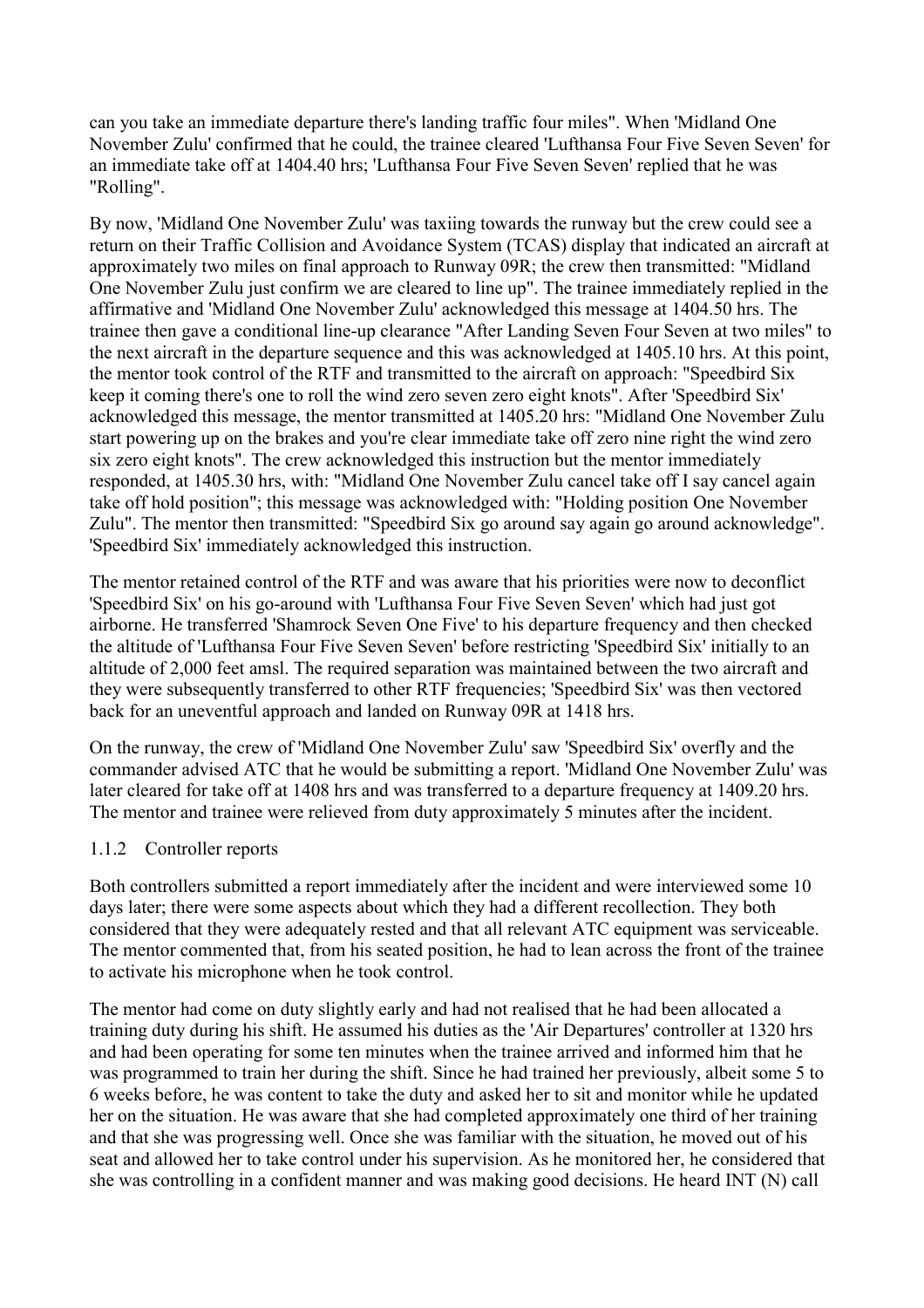and ask about 'Speedbird Six' and he allowed her to make the decision without any input from him; she accepted the aircraft for a landing on Runway 09R. The mentor commented to her that he would not personally have accepted it but that he was perfectly happy that it could be safely integrated. Shortly afterwards, when he noticed 'Speedbird Six' showing on the Air Traffic Monitor (ATM), he asked the trainee for her estimate of its distance to touchdown. There was some discussion and he concluded that the aircraft had some 15 miles to run which would take approximately 5 minutes. His recollection was that there were still about 4 aircraft to get airborne. Throughout this period, the mentor recalled that he had discussed spacing and departure sequence with the trainee.

At about this time, the mentor became aware that one aircraft, 'Shamrock Seven One Five', had still not commenced its take-off roll and realised that the line-up order meant that 'Shamrock Seven One Five' required a two minute separation to comply with spacing regulations. He still considered that 'Speedbird Six' could be safely integrated but that they had to act without undue delay. He instructed the trainee to confirm with the next two departing aircraft that they were ready for immediate take off. She confirmed this with 'Midland One November Zulu' and then cleared 'Lufthansa Four Five Seven Seven' for an immediate take off. Shortly after, the mentor heard 'Midland One November Zulu' question his line-up clearance but considered that the aircraft was already past the 'Cat 1 Hold' and so did not interject when the trainee confirmed the line-up clearance. The mentor was now aware of the rapidly developing situation, saw 'Speedbird Six' on finals and took control of the RTF. He instructed 'Speedbird Six' to continue and then cleared 'Midland One November Zulu' for an immediate take off. However, he realised almost immediately that this plan was flawed, cancelled the take off clearance for 'Midland One November Zulu' and ordered 'Speedbird Six' to go-around. His next priority was to ensure that 'Speedbird Six' was deconflicted with 'Lufthansa Four Five Seven Seven' and did this primarily by vertical separation.

The trainee commented that, at the time of the discussion about the distance to go for 'Speedbird Six', she still had at least 5 aircraft conditionally cleared to line-up. She mentally calculated that 'Speedbird Six' would land in 5 minutes and that it would take 6 minutes for the departing aircraft to get airborne. Her recollection was that she asked the mentor if she should cancel the line-up clearance for 'Midland One November Zulu' as she 'cocked' the relevant Flight Progress Strip (FPS); his reply was that she should continue and see how things progressed. Then, when 'Speedbird Six' checked in on her frequency, she did not inform the crew of the number of aircraft still to get airborne because she expected the number to change. Shortly afterwards, she cleared 'Shamrock Seven One Five' for take off and again asked the mentor if she should cancel the line-up clearance for 'Midland One November Zulu'. His reply was for her to check if the two aircraft were ready for immediate take offs. She also recalled that, at the time she stated that 'Speedbird Six' was at 2 miles, she had noted this range from the ATM but also saw the lights of the aircraft.

#### 1.1.3 Flight crew reports

'Midland One November Zulu' had moved to the right to allow 'Lufthansa Four Five Seven Seven' to overtake and to line-up on the full length of Runway 09R. In response to the controller, the crew had confirmed that they were ready for an immediate take off. Then, after 'Lufthansa Four Five Seven Seven' had acknowledged his take-off clearance, the crew of 'Midland One November Zulu' saw an aircraft indicating on TCAS at about two miles range from their position; they did not have visual contact with the aircraft. The commander was sure that his aircraft was still short of the 'Cat 1 Hold' when he queried his line-up clearance. He reacted immediately when this clearance was confirmed and was fully prepared for take off. On the runway, he was somewhat surprised by a non-standard call instructing him to "Start powering up on the brakes" but the first officer, as handling pilot, increased power to the normal stable position in preparation for take off. Once he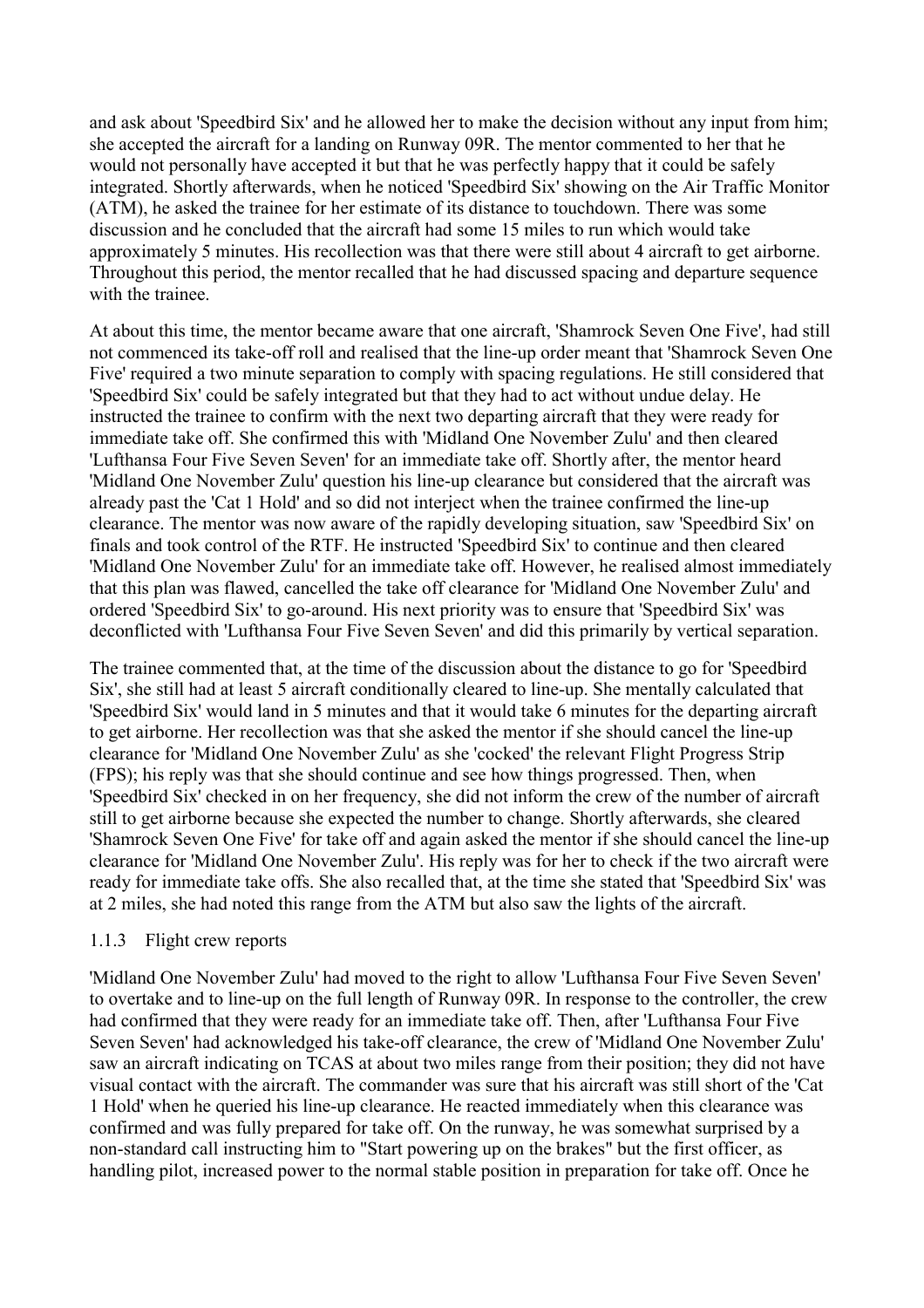<span id="page-6-0"></span>had received the take-off clearance, the first officer released the brakes but almost immediately reapplied them as clearance was cancelled. Both pilots estimate that the aircraft had only moved a few metres before stopping. Thereafter, both pilots were startled to see an aircraft fly directly over them, along the runway centre-line and approximately 200 feet above them. The commander transmitted to the controller that he would be filing a report. About three minutes later, 'Midland One November Zulu' was again cleared for take off. After the aircraft was airborne, the controller transferred the crew to their next frequency and also stated that he would take the necessary action; this initiated a further discussion between the controller and aircraft commander.

'Speedbird Six' had flown from Narita Airport in Japan and made initial contact with the Heathrow Intermediate Director (North) at 1349 hrs; the crew reported that they had received the current Automatic Terminal Information Service (ATIS). They were aware that Runway 09L was being used for landing but were also aware that they could be allocated Runway 09R. In accordance with their company procedures they did not request Runway 09R but accepted the offer when it was made by ATC at 1355 hrs. During the initial approach, the commander was operating as handling pilot and, in accordance with normal company procedures, was prepared for the first officer to assume these duties when he, the first officer, became visual with the runway. Both pilots recalled that they were transferred to 'Heathrow Tower' at approximately 6 miles range from touchdown. The first officer became visual with the runway at about 900 feet amsl and took the handling duties, with the aircraft fully configured for landing and fully established on the ILS; as he did so, he could see the runway but could not make out any aircraft on the runway. The commander looked up and also saw the runway. Neither could recall hearing information from ATC about the number of aircraft still to get airborne but, as they continued their approach, they both had a mental picture that one aircraft was still to take off. The commander then saw an aircraft, which seemed to be lined up at an intersection on Runway 09R (close to the displaced runway threshold) and understood that to be the relevant aircraft. He expected landing clearance once that aircraft lifted off and that view was reinforced when the controller called "Keep it coming there's one to roll". However, as 'Speedbird Six' approached about 200 feet agl, the commander saw another aircraft lined up on the runway before the displaced threshold; the commander later commented that this aircraft was difficult to see against the runway surface. As the crew initiated a go-around, the controller also called for them to go-around. The commander considered that the first officer carried out an immediate and positive go-around with minimal height loss. Thereafter, they were vectored back for an uneventful landing on Runway 09R.

## **1.2 Injuries to persons**

None.

## **1.3 Damage to aircraft**

None.

## **1.4 Other damage**

None.

## **1.5 Personnel information**

1.5.1 Flight crew

The flight crew on both aircraft were qualified and current to operate the flights. The commander of 'Speedbird Six' had a total of 23,000 flying hours of which 3,800 hours were on type. The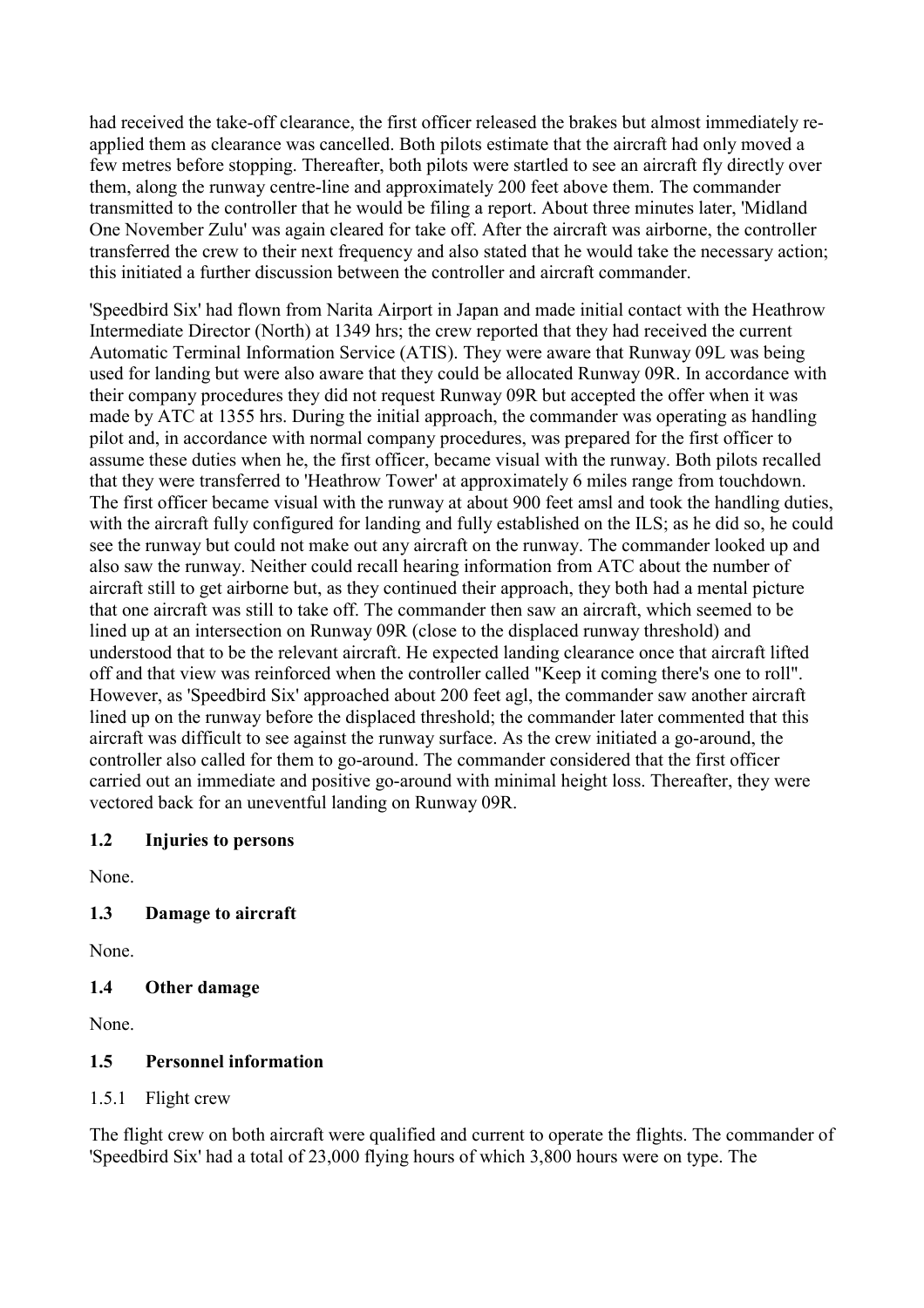<span id="page-7-0"></span>commander of 'Midland One November Zulu' had a total of 7,000 flying hours of which 500 hours were on type.

| 1.5.2 ATC Mentor:             | Male aged 35 years                            |
|-------------------------------|-----------------------------------------------|
| Licence:                      | Initial issue 19 October 1993                 |
| Ratings:                      | Aerodrome control issued 26 November 1996     |
|                               | Approach control issued 19 October 1993       |
|                               | Approach radar control issued 19 October 1993 |
| Medical certificate           | Current                                       |
| Start of duty period          | $1330$ hrs                                    |
| Previous rest period 24 Hours |                                               |

The mentor completed his ATC course at the College of ATC at Bournemouth and arrived at LHR in January 1993. After qualifying, he initially undertook radar duties but, by November 1996 was fully validated in Aerodrome Control. In November 1998, he completed the On the Job Training Instructor (OJTI) course at Bournemouth and subsequently trained personnel on radar duties. In May 1999, he began training personnel in Aerodrome Control. Prior to the incident, his work cycle had commenced on 26 April following 3 days off. On the two days prior to the incident, his duties did not involve a requirement for him to undertake training tasks.

| 1.5.3 ATC Trainee:            | Female aged 28 years                            |  |  |  |
|-------------------------------|-------------------------------------------------|--|--|--|
| Licence:                      | <b>Student Air Traffic Controller's Licence</b> |  |  |  |
| Medical certificate Current   |                                                 |  |  |  |
| Start of duty period 1330 hrs |                                                 |  |  |  |
| Previous rest period 24 Hours |                                                 |  |  |  |

After completing her ATC course at the College of ATC at Bournemouth, the trainee arrived at LHR in July 1999 and commenced her training in December 1999. At the time of the incident, she had completed 130 hours of training; 450 hours are normally required before validation. Prior to the incident, her cycle of work had commenced on 26 April and she had trained in Aerodrome Control on both that day and on 27 April.

## **1.6 Aircraft information**

The aircraft on the runway (G-MIDF) was in the standard company colour scheme of dark blue and grey on the upper surfaces. The normal navigation and beacon lights were serviceable and on. The beacon lights were red and flashing and one was located on top of the fuselage. At the time of the incident, the company policy was for the strobe lights to be operating in the automatic mode which means that they only illuminate when the main gear strut is not compressed i.e. when the aircraft is airborne. These are synchronised white flashing lights; one located at each wing tip with another below the tail cone.

The tail fin of G-MIDF extends to a height of 38 feet 7 inches above the ground.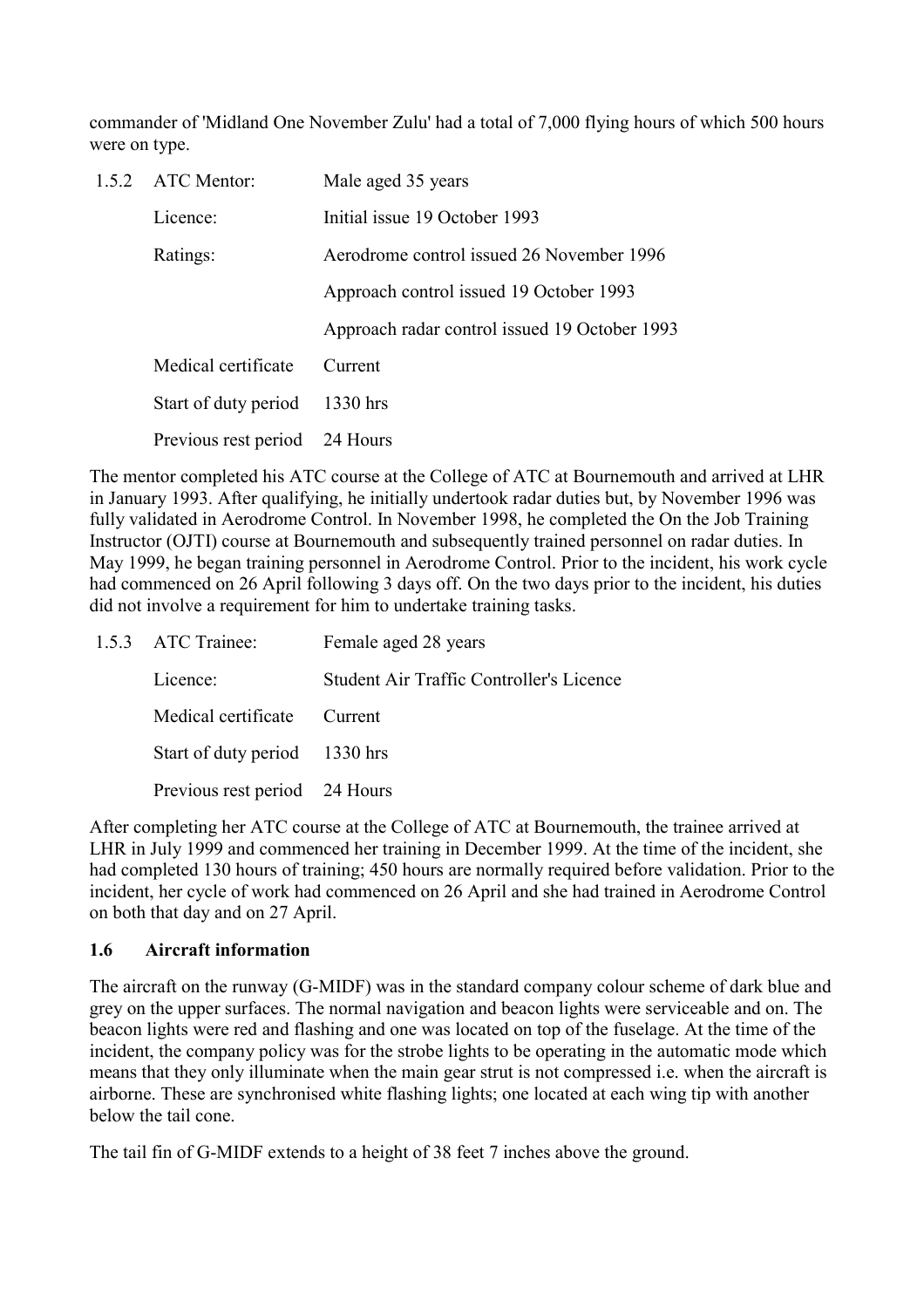# <span id="page-8-0"></span>**1.7 Meteorological information**

1.7.1 Automatic Terminal Information Service (ATIS)

The 1320 hrs ATIS broadcast continued until 1400.40 hrs and comprised the following information:

"THIS IS HEATHROW ARRIVAL INFORMATION VICTOR ONE THREE TWO ZERO HOURS WEATHER LANDING RUNWAY ZERO NINER LEFT ZERO FOUR ZERO DEGREES ZERO NINE KNOTS VARIABLE BETWEEN THREE THREE ZERO AND ZERO NINE ZERO DEGREES FIVE THOUSAND METRES OVERCAST NINE HUNDRED FEET TEMPERATURE PLUS ONE THREE DEW POINT PLUS ONE ZERO QNH ONE ZERO ZERO SEVEN MILLIBARS PLEASE BE ADVISED THE HEATHROW NDB IS OUT OF SERVICE PILOTS ARE TO REPORT AIRCRAFT TYPE AND ACKNOWLEDGE ARRIVAL INFORMATION VICTOR ON FIRST CONTACT WITH HEATHROW"

The 1350 hrs ATIS broadcast commenced at 1400.50 hrs and comprised the following information:

"THIS IS HEATHROW ARRIVAL INFORMATION WHISKEY ONE THREE FIVE ZERO HOURS WEATHER LANDING RUNWAY ZERO NINE LEFT WIND ZERO THREE ZERO DEGREES AT ZERO SIX KNOTS VARIABLE BETWEEN THREE TWO ZERO DEGREES AND ZERO EIGHT ZERO DEGREES VISIBILITY SIX KILOMETRES CLOUD OVERCAST AT NINE ZERO ZERO FEET TEMPERATURE PLUS ONE THREE DEW POINT PLUS ONE ZERO QNH ONE ZERO ZERO SEVEN MILLIBARS PILOTS SHOULD BE ADVISED THE HEATHROW NDB IS OUT OF SERVICE PILOTS ARE TO REPORT THEIR AIRCRAFT TYPE AND ACKNOWLEDGE ARRIVAL INFORMATION WHISKEY ON FIRST CONTACT WITH HEATHROW"

## 1.7.2 Weather aftercast

Following the incident, an aftercast was obtained from The Meteorological Office at Bracknell. The synoptic situation at 1400 hrs showed a slack area of low pressure over Belgium with a warm front lying just to the east of Heathrow. A light to moderate north easterly airstream covered the area. Visibility was 6 km, mean sea level pressure was 1007 Mb, cloud was overcast at 900 feet amsl and the surface wind was 030°/ 06 kt.

## **1.8 Aids to navigation**

Not applicable.

## **1.9 Communications**

1.9.1 General

A recording was available, and transcription made, of all RTF frequencies considered relevant to the investigation. These comprised 'Air Departures' on 118.5 MHz, 'ATIS' on 123.9 MHz, Terminal Control - Heathrow Intermediate Director (North) on 119.725 MHz, Terminal Control - Heathrow Intermediate Director (South) on 134.975 MHz, Terminal Control - Heathrow Final Director on 120.4 MHz. The transcript of 'Heathrow Tower' (Air Departures) on frequency 118.5 MHz is included as Appendix A. Additionally, recordings were available, and transcriptions were made, of Tower - Air Desk 1 and Tower - Air Desk 2 telephones.

1.9.2 ATC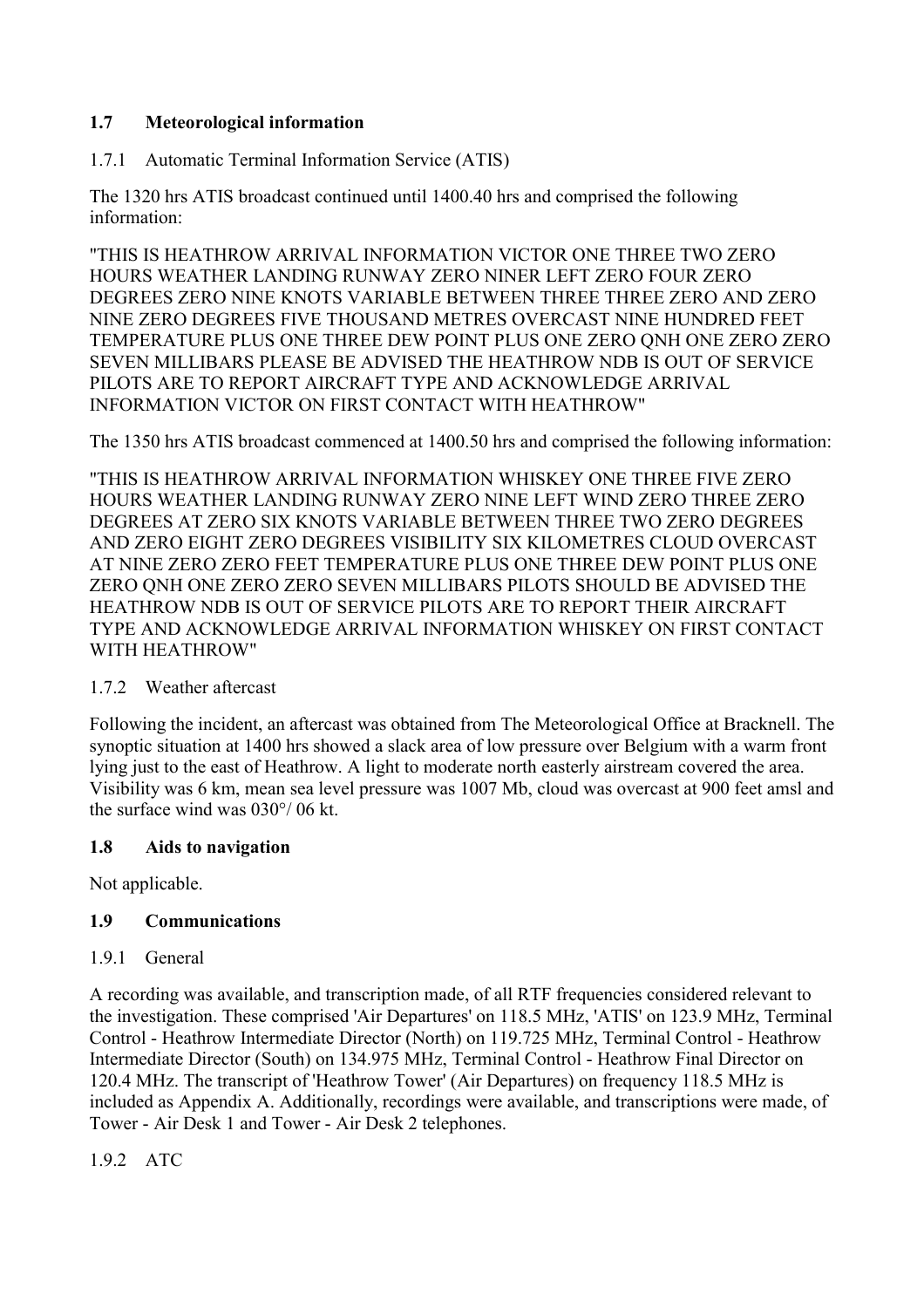<span id="page-9-0"></span>The mentor and trainee controllers were both listening on frequency 118.5 MHz. The equipment allows only one of the two controllers the capability of transmitting on the frequency at a time. The ability to transmit is controlled by a switch on the front of the desk, at a position between where the two headsets are plugged in. Consequently, the mentor had to lean forward, in front of the trainee, to change the switch when he wished to transmit on the frequency. Training/splitter boxes, the use of which enables either controller to transmit, are provided at Heathrow. However, these are not in current use.

The correct phraseology, to be used by controllers, is to be found in MATS (Manual of Air Traffic Services) Part 1 and CAP (Civil Aviation Publication) 413 (Radiotelephony Manual).

# 1.9.3 Aircraft

'Speedbird Six' contacted Heathrow 'INT N' at 1349 hrs and was informed at 1355 hrs that the flight would be landing on Runway 09R. After being transferred to 'Heathrow Final director' at 1357 hrs, the crew reported established on the ILS at 1403 hrs and were transferred to 'Air Departures' at that time.

Radio contact was established between 'Air Departures' and 'Midland One November Zulu' at 1355 hrs when the crew were instructed to hold on the right hand side of the holding area at the threshold of Runway 09R. At 1357 hrs, the crew were instructed to line-up after a Lufthansa Boeing 737 (Lufthansa Four Five Seven Seven) which would pass them on their left side. At this time, there were 5 aircraft to depart ahead of 'Midland One November Zulu'; additionally, during these departures two further aircraft were co-ordinated and cleared to taxy across Runway 09R.

# 1.9.4 Telephone

The telephone transcripts confirmed that 'Air Departures' was advised of the position, and accepted 'Speedbird Six' for landing on Runway 09R at 1355 hrs. Further reference to the flight by the Heathrow and LATCC controllers was made at 1401 hrs, when the former reported being able to see 'Speedbird Six' on the ATM**.** This obviated the Heathrow MATS PART 2 requirement that Intermediate or Final Directors pass an aircraft a 10 nm range check to Heathrow whenever inbound aircraft are making an approach to the promulgated departure runway.

# 1.9.5 Verbal

There was no facility to record direct communication between the mentor and trainee.

# **1.10 Aerodrome information**

## 1.10.1 General

Heathrow Airport is served by two main runways; 27L/09R and 27R/09L, which are parallel and separated by approximately 1,340 metres and by one subsidiary, single direction Runway 23. The full length take-off distance for 09R is 3,658 metres but, due to a displaced threshold 305 metres from the beginning of the runway, the landing distance is 3,353 metres. The Precision Approach Path Indicators (PAPIs) and ILS Glide Path aerial for Runway 09R, which indicate the touchdown point, are situated beside the runway on the boundary between 'Block 79' and 'Block 103'. ATC also uses two intersection positions, 'Block 79' and 'Block 102', for departures on Runway 09R. Long-haul British Airways flights, such as 'Speedbird Six', use Terminal 4, which is situated to the south of Runway 09R. An aerodrome chart is attached as Appendix B**.**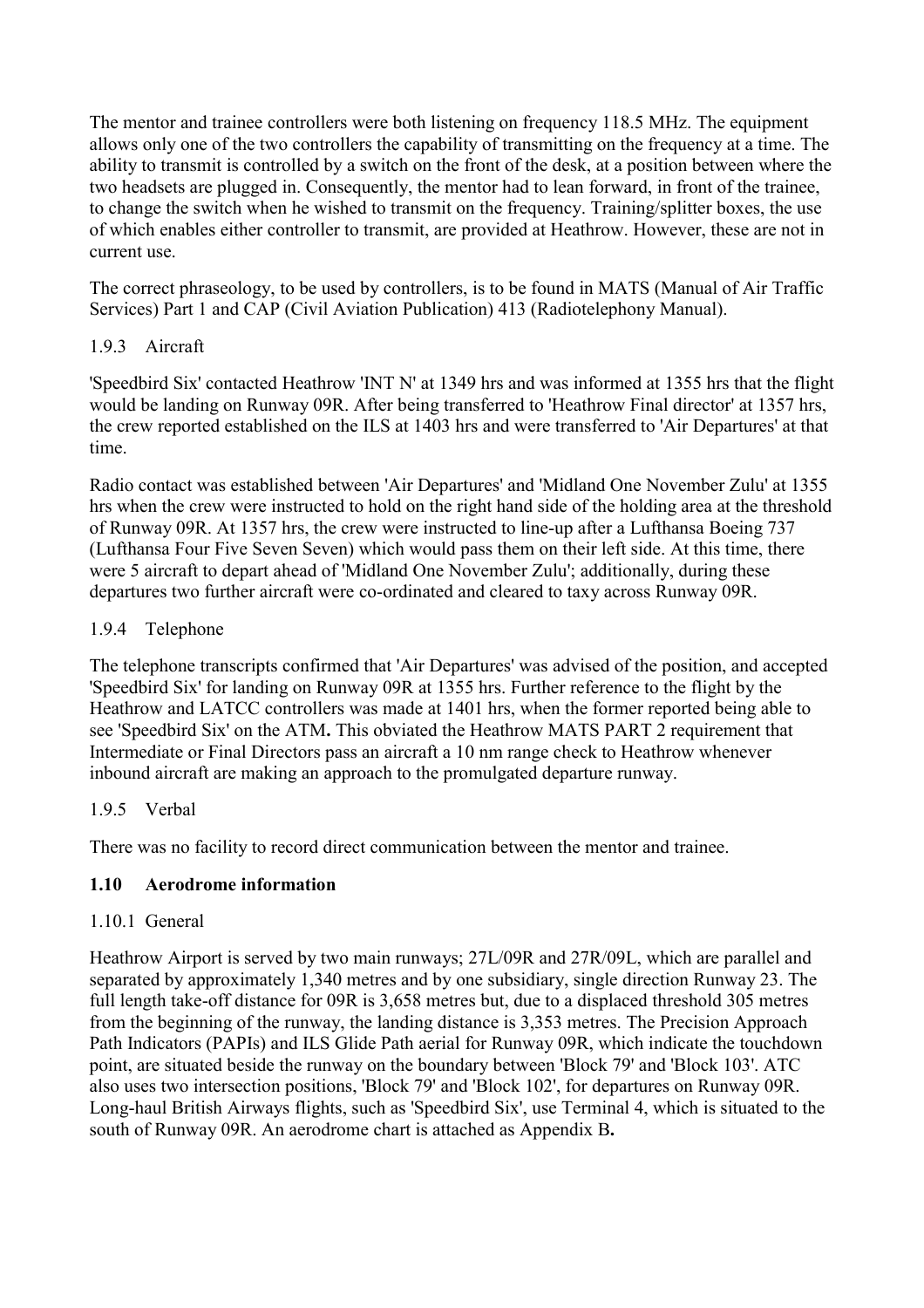As a general principle, Runways 27L and 27R are used in preference to 09L and 09R whenever the tailwind component is 5 kt or less and the runway is dry. For environmental reasons, a runway alternation procedure exists, whereby, at specified times of the day/night, on a weekly basis, a particular runway has to be used for landing. During westerly operations the procedure is in use at all times, except between 0600 and 0700 hrs local when both runways are used for landings and take offs. During easterly operations, the landing runway is only alternated weekly between the hours 2300 and 0600 hrs local. The main reason for the difference in easterly/westerly runway alternation procedures is the requirement to reduce noise disturbance to the residents of Cranford by minimising the use of Runway 09L for departing aircraft. However, the departure runway can be used for arriving flights with appropriate co-ordination between LATCC and Heathrow ATC. This is used to reduce holding delay to an acceptable level and to attempt to provide an element of balance between arrival and departure delay. Generally, on westerly operations, this procedure will be invoked when there is a 30 minute airborne holding delay, with at least 20 minutes delay in the inner stacks. Up to six landing aircraft per hour can be accepted on the departure runway. On easterly operations, agreement is sought for the number of landings per hour that can be accepted on the departure runway, when the inbound holding delay is anticipated to be 20 minutes or greater. It is considered beneficial to select 'Heavy' aircraft for landing on the departure runway, in order to capitalise on reduced vortex wake spacing. Another important consideration is the stand allocation for incoming aircraft.

During April 2000, there were 38,543 movements (including helicopters) at Heathrow, of which 19,268 were arrivals and 19,275 were departures. Runway 09L had 8,693 landings and no departures; Runway 09R had 492 arrivals and 9,413 departures; Runway 27L had 4,729 arrivals and 5,244 departures; Runway 27R had 5,330 arrivals and 4,593 departures. Including the incident on 28 April, there were 31 go-arounds during April.

#### 1.10.2 Heathrow ATC operating information

An 'Approach'/'Approach Radar' service to aircraft landing at Heathrow is provided by controllers situated in the Terminal Control Room at the London Area and Terminal Control Centre (LATCC), West Drayton. Aircraft inbound from the north are controlled by the Heathrow Intermediate Director (North), whereas those from the south are controlled by the Heathrow Intermediate Director (South). The Heathrow Final Director is responsible for integrating the two streams of aircraft and for vectoring and sequencing them for final approach. The Heathrow Final Director will normally retain control of inbound aircraft until such time as the pilot reports that he is established on the ILS, when the flight is transferred to 'Air Arrivals' for landing on the arrivals runway, or to 'Air Departures' if the landing is to be made on the departure runway. 'Air Arrivals'/'Air Departures' issue the appropriate landing clearance.

The Heathrow Aerodrome task is split into Air, Ground Movement Control (GMC) and Ground Movement Planning (GMP). The first of these tasks is sub-divided into 'Air Arrivals' and 'Air Departures' positions. GMC is responsible for aircraft from the time that they are authorised to push back from their stand until they are transferred to 'Air Departures'. Taxy clearance is given from the parking stand to the appropriate runway holding area. Once no further ground movement confliction exists, control of the aircraft is passed from 'GMC' to 'Air Departures' and the accompanying Flight Progress Strip (FPS) is passed by hand for display on the 'Air Departures' controller's board.

Aircraft intending to enter the airways system are required to be cleared via one of a number of Standard Instrument Departures (SIDs) which detail position and altitude requirements. Compliance with the SID ensures that the aircraft remain within controlled airspace and that a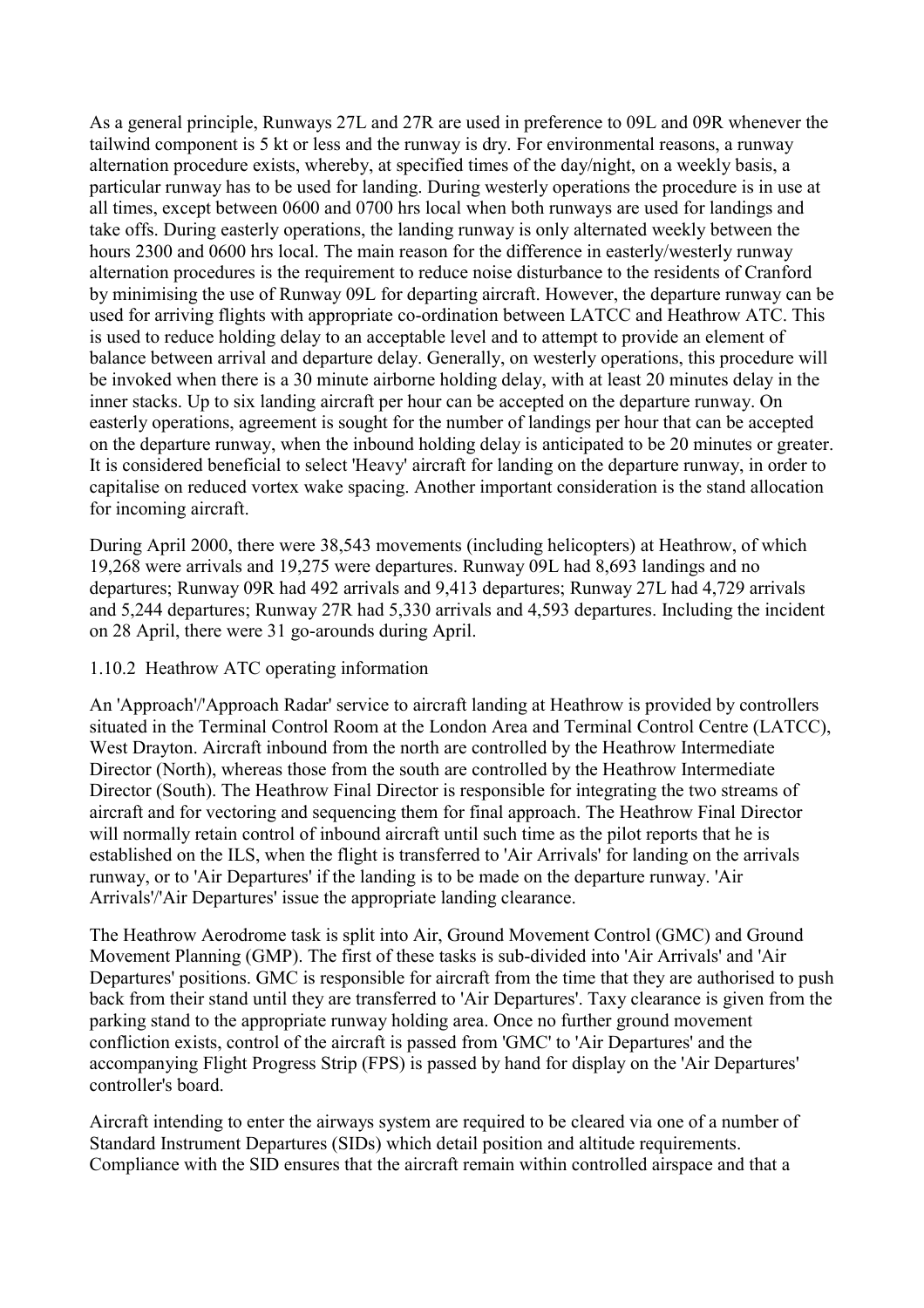degree of separation is achieved from aircraft operating on other SIDs, and from aircraft operating to the north of Heathrow within the Northolt Radar Manoeuvring Area. The knowledge that departing aircraft will be following a pre-determined track with a minimum climb gradient also allows controllers to plan separation for aircraft operating within the Heathrow Control Zone on Special Visual Flight Rules (SVFR) clearances. 'Air Departures' is responsible for all movements on the nominated departure runway and 'Air Arrivals' is responsible for all movements on the nominated landing runway. Transfer of control to the appropriate outbound radar controller is made as soon as possible after resolving any aerodrome conflictions but the aircraft's FPS is retained in the 'Air Departures' controller's display for at least five minutes after the aircraft's departure time.

## 1.10.3 Visual control room (VCR)

The Heathrow VCR is manned by a Supervisor, five air traffic controllers and various supporting staff. Three of the controllers deal with ground movements and two, 'Air Arrivals' and 'Air Departures', are responsible for all movements on the respective arrival and departure runways. The Air controllers' positions are on a raised dais facing the same direction, east or west depending on the runway direction in use. This allows a good view of the runways and the approach and departure tracks, although the VCR roof interrupts sightings of aircraft climbing away when close to the airfield. Both Air positions are fully equipped including FPS displays and the controllers have access to dedicated RTF and telephone facilities, together with an ATM display and a Surface Movement Radar (SMR) display. 'Air Arrivals' occupies the northerly position, with 'Air Departures' sitting to the south. Although space within the VCR is limited, there is sufficient room to enable training staff to sit adjacent to each of the operational positions. Co-ordination between all of the staff is direct person to person without the use of any electronic medium and is not automatically recorded.

# 1.10.4 Aerodrome Traffic Monitor (ATM) and Surface Movement Radar (SMR)

An ATM is provided to assist in achieving maximum runway utilisation and aerodrome capacity. Operation of the ATM is not associated with a particular air traffic control rating and, although it displays radar data, it must not be used as a surveillance radar to provide approach radar services. At Heathrow, both Air controllers are provided with an individual ATM to assist them in their task. The equipment consists of a high brightness monochrome display utilising radar data to confirm airborne aircraft position and identity. It is operated by control panels and a menu/windows system manipulated by a rollerball/cursor. Controllers can select a pre-determined set of ranges (10, 15, 20 or 30 miles) and may use either a pre-set central position or an off-centre function to allow for personal choice. It is understood that the ATM for 'Air Departures' was off-centred at the time of the incident. At Heathrow, in common with many other airports, the ATM has a filter to reduce interference from aircraft on the ground.

In accordance with Heathrow MATS Part 2, the ATM, when fully serviceable, may be used to:

- (1) "Determine the landing order, spacing and distance from touchdown of arriving aircraft;
- (2) Assist in taking initial corrective action when the separation between arriving aircraft becomes less than the prescribed minima. Actions that may impact on separations from other aircraft not on the 'Air' controllers frequency, must be co-ordinated with the appropriate radar controller;
- (3) Establish separation in the event of a missed approach. It may be assumed that Mode C readouts on arriving aircraft have been verified unless otherwise notified;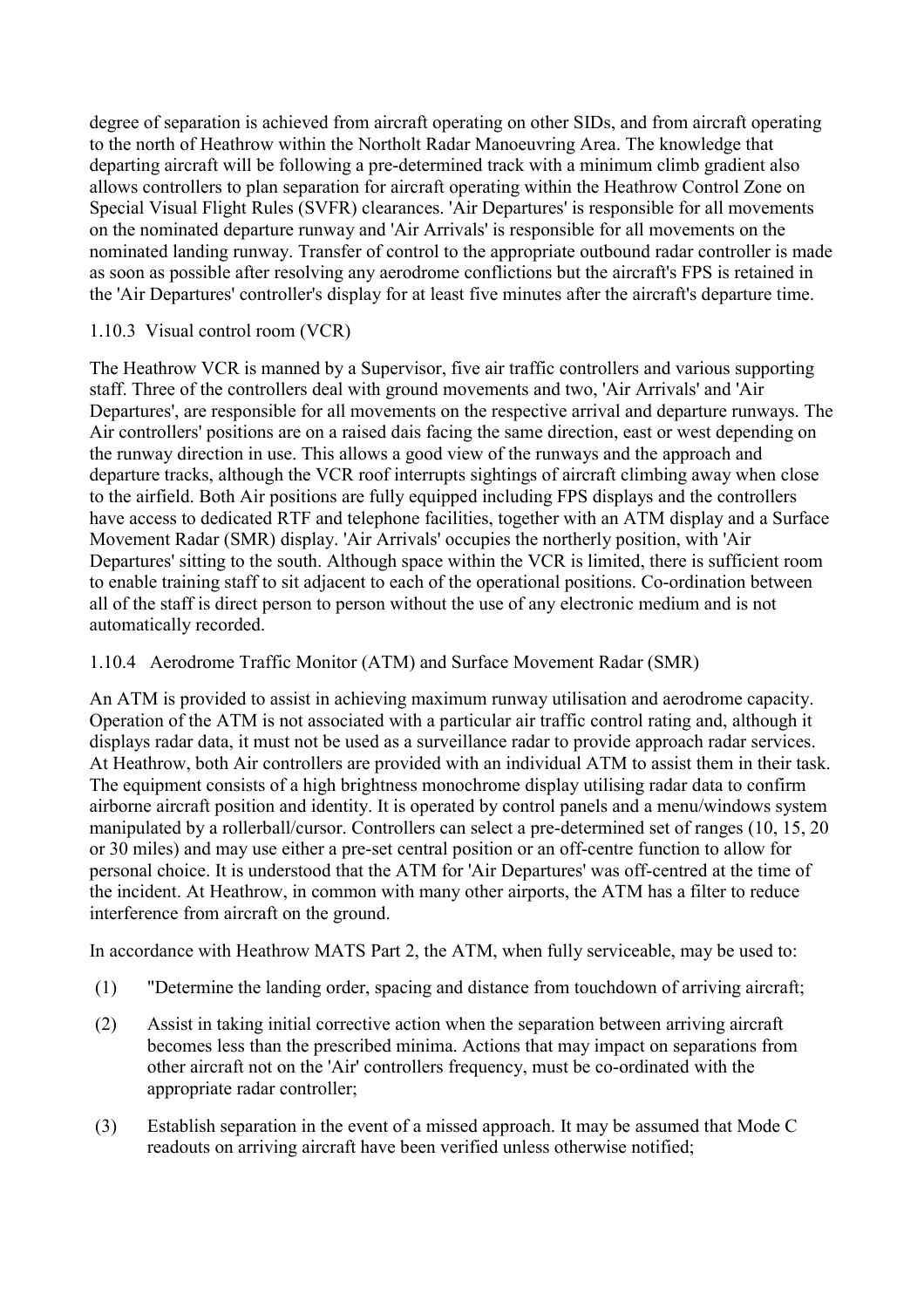- (4) Confirm that the initial tracks of departing aircraft are co-incident with the allocated SIDs/departure clearances;
- (5) Identify departing aircraft and to then validate SSR codes of departing aircraft and when required, verify associated Mode C readouts;
- (6) Establish separation between departing aircraft from the same runway. Where 2 minutes separation is specified, a departure interval of at least 5 nm may be used as an alternative for aircraft on diverging tracks only;
- (7) Assess a specific departure interval between aircraft departing from parallel runways provided that the tracks of the aircraft involved do not converge;
- (8) Monitor departures from different runways where the (SID) tracks will cross. Vertical separation based on verified Mode C may be used;
- (9) Monitor the progress of overflying aircraft identified by TC or SVFR/ Thames radar to ensure that they do not conflict with the tracks of arriving or departing aircraft;
- (10) Pass traffic information;
- (11) When requested, pass range from touchdown."

The SMR, using primary radar, provides a plan view of the airport, to help controllers monitor the position of aircraft and vehicles on the manoeuvring area.

1.10.5 Separation requirements:

Airspace surrounding the airport has been accorded Class A classification in accordance with Annex 11 to the Convention on International Civil Aviation; details are published in the UK Aeronautical Information Package (UK AIP). In such airspace, all aircraft are required to operate in accordance with Instrument Flight Rules (IFR) and under an air traffic control clearance. Controllers are required to provide standard separation between all aircraft in Class A airspace. This can be achieved by the provision of either vertical separation (1,000 feet) or radar separation. The normal minimum prescribed radar separation is 3 nm, although Heathrow Airport has been approved to operate to lower limits of 2.5 nm minimum radar separation on final approach under certain circumstances. Additionally, in accordance with MATS Part 1, these minima may be reduced in the vicinity of the airport under any of the following conditions:

- (1) 'Adequate separation can be provided by the aerodrome controller when each aircraft is continuously visible to this controller; or
- (2) Each aircraft is continuously visible to pilots of the other aircraft concerned, and the pilots report that they can maintain their own separation, or
- (3) When one aircraft is following another, the pilot of the succeeding aircraft reports that he has the other in sight and can maintain separation.'

To allow the Air Departures Controller to provide the most expeditious sequence, a standard time separation between departures, generally one or two minutes, depending on SIDs and speeds, is used. A speed limit of 250 kt IAS (300 kt in the case of Concorde) applies to all departures from Heathrow whilst flying below FL100, unless the restriction is previously removed by ATC. The Heathrow MATS Part 2, states that in order to expedite traffic further, when conditions permit, preference should be given to using one of the reduced separations for use in the vicinity of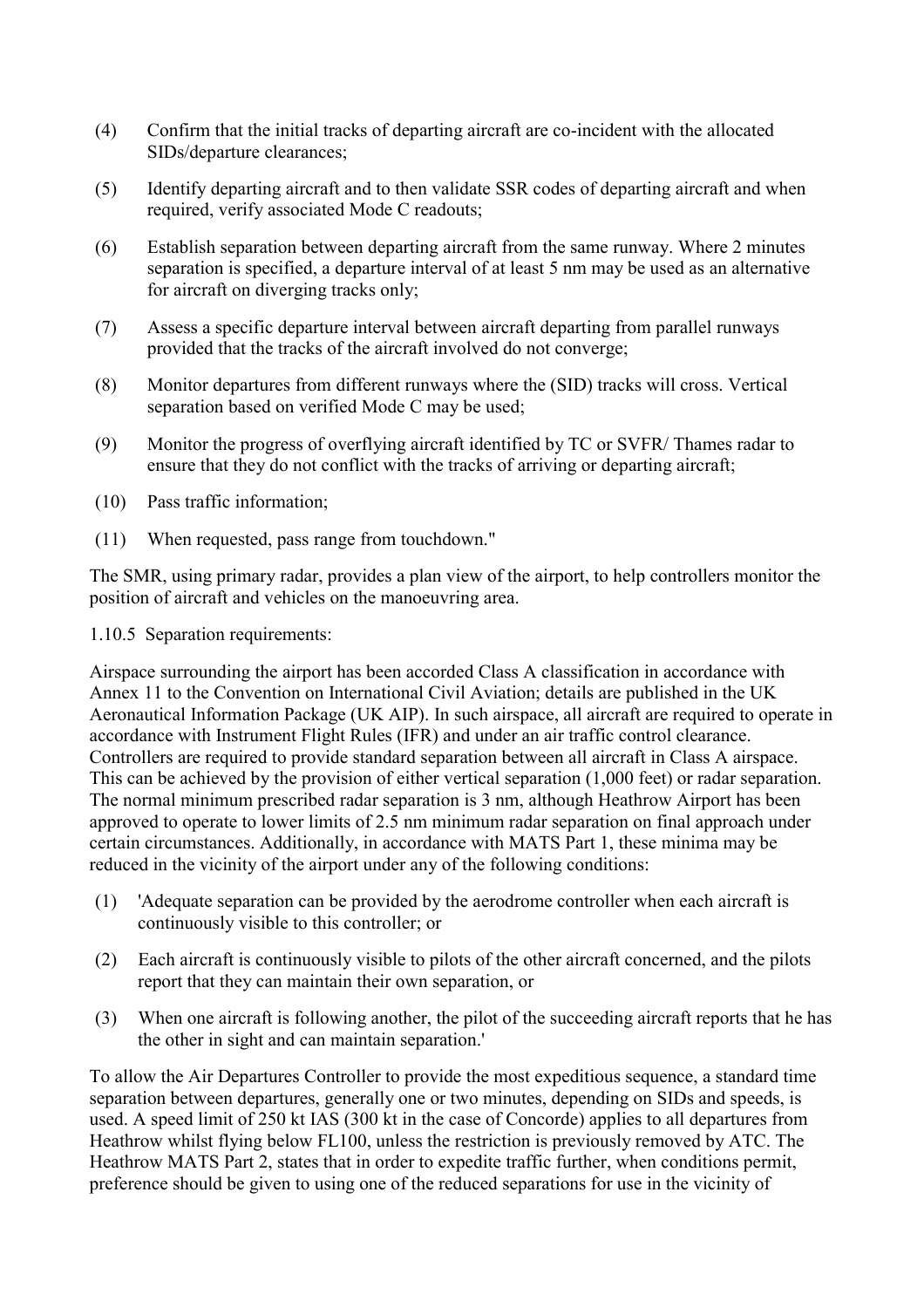aerodromes as specified in MATS Part 1 and quoted above. In all cases, spacing has to be increased, if necessary, to allow the appropriate wake vortex spacing. The application of the appropriate time interval between departures, together with speed limitation, will assist in the provision of separation for the first 20 to 30 miles between aircraft following the same route.

#### 1.10.6 ATC procedures

Aerodrome control is described in the MATS Part 1 as having responsibility for issuing information and instructions to aircraft under its control to achieve a safe, orderly and expeditious flow of air traffic and to assist pilots in preventing collisions between:

- (1) 'Aircraft flying in, and in the vicinity of, the aerodrome traffic zone,
- (2) Aircraft taking off and landing,
- (3) Aircraft moving on the apron,
- (4) Aircraft and vehicles, obstructions and other aircraft on the manoeuvring area,
- (5) Aerodrome control may be divided into air control and ground movement control. Air control shall provide services for the first two circumstances above and has absolute authority over all movements on active runways and their access points.'

The following procedures are detailed in MATS Part 1:

"An aircraft shall not be permitted to begin take off until the preceding departing aircraft is seen to be airborne or has reported 'airborne' by RTF and all preceding landing aircraft have vacated the runway in use."

"When given the instruction 'cleared for immediate take off' it is expected that the pilot will act as follows:

- (1) At the holding point, taxi immediately on to the runway and commence take off without stopping the aircraft. (Not to be given to Heavy aircraft.)
- (2) If already lined up on the runway, take off without delay."

"A landing aircraft will not be permitted to cross the beginning of the runway on its final approach until a preceding aircraft is airborne."

The International Civil Aviation Organisation publication Doc. 4444, Rules of the Air and Air Traffic Services, states that, with certain provisos, a landing aircraft will not normally be permitted to cross the beginning of the runway on its final approach until the preceding departing aircraft has crossed the end of the runway-in-use, or has started a turn. An aircraft may be cleared to land when there is reasonable assurance that the separation prescribed above, will exist when the aircraft crosses the runway threshold.

Heathrow ATC has approval from the CAA's Safety Regulation Group (SRG) to use an "after the departing" procedure. As stated in the Heathrow MATS Part 2:

"When the runway-in-use is temporarily occupied by other traffic, landing clearance may be issued to an arriving aircraft provided that the Air Controller is satisfied that at the time the aircraft crosses the threshold of the runway-in-use, the following conditions exist: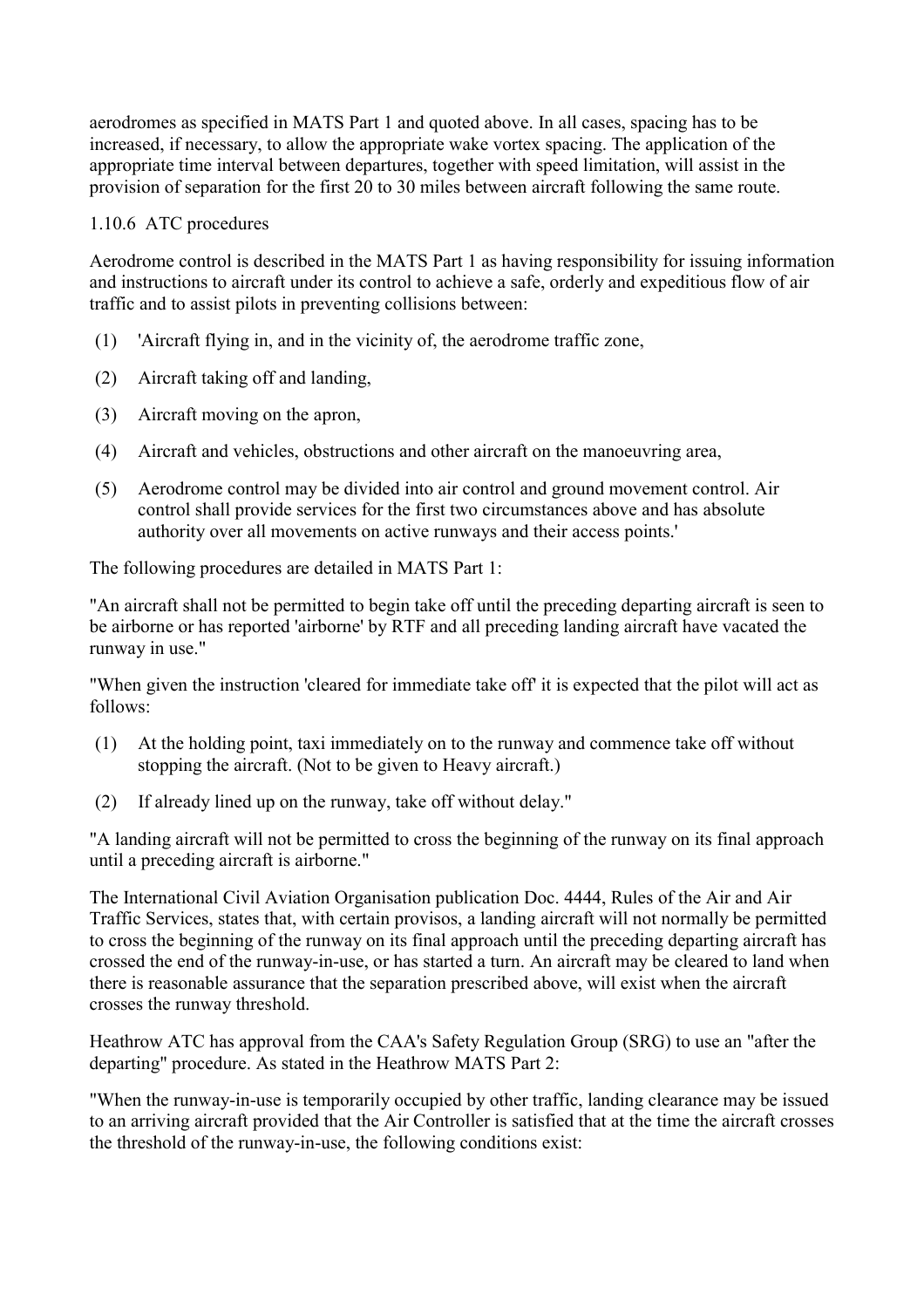<span id="page-14-0"></span>Landing following departure - The departing aircraft will be airborne and at least 2,000 metres from the threshold of the runway-in-use, or if not airborne, at least 2,500 metres from the threshold of the runway-in-use."

For this procedure to be used, the reported meteorological conditions have to be equal to or better than a visibility of 6 km and a cloud ceiling of 1,000 ft. At the time of the incident, the reported cloud ceiling was 900 ft. Therefore, 'Air Departures' had to ensure that 'Midland One November Zulu' was airborne before clearing 'Speedbird Six' to land.

# **1.11 Flight recorders**

# 1.11.1 'Midland One November Zulu', G-MIDF

No information relevant to the incident was available on the Digital Flight Data Recorder (DFDR) or Cockpit Voice Recorder (CVR) from G-MIDF as both recorders had overrun. Information had been requested to try and determine the exact position of 'Midland One November Zulu' on the runway and thus the minimum vertical distance between the two aircraft. Nevertheless, the recollection of the crew enabled the investigators to estimate the position of the aircraft reasonably accurately.

# 1.11.2 'Speedbird Six', G-BNLY

No information relevant to the incident was available on the DFDR or the CVR as the recorders had overrun before the AAIB requested recorder replay. However, crew recollection was available and consistent. Additionally, the aircraft was equipped with a Quick Access Recorder (QAR). Data from the QAR were synchronised with the ATC RTF recordings and the subsequent information was used in the investigation. A plot of the relevant QAR data is shown at Appendix C together with relevant ATC RTF extracts.

The recorded data show that an accurate ILS approach was flown to Runway 09R. The aircraft was at 1,950 feet agl when the crew checked in with 'Air Departures' at 6 miles range. When the crew were subsequently advised by ATC to 'keep it coming', the aircraft was at 450 feet agl. Twenty seconds later, the crew were instructed to 'go-around' with the aircraft passing 175 feet agl. The QAR data is consistent with a go-around being initiated by the crew coincident with, or immediately before, the ATC instruction. In the three seconds before this ATC instruction, the aircraft pitch attitude increased from  $3^{\circ}$  nose up to  $5^{\circ}$  nose up causing a small excursion (1/2 dot) above the ILS glideslope.

When the go-around was initiated, the engine thrust increased to 1.5 Engine Pressure Ratio (EPR) and the pitch attitude increased at about 0.5° per second, from 5° nose-up to 9° nose-up. The subsequent height loss after the initiation of the go-around was about 50 feet and the minimum height reached was 118 feet agl. Seventeen seconds after the initiation of the go-around and with the aircraft passing 320 feet agl, the pitch attitude increased to 12° nose-up and the engine thrust increased to 1.6 EPR.

Using the recorded altitude and glideslope data, a time history of aircraft height (agl) against distance from Runway 09R threshold was calculated. However, the exact position of 'Midland One November Zulu' was not known and small errors had been introduced into the recorded glideslope data as a consequence of aircraft legitimately entering the ILS sterile area. Nevertheless, from the available information, including the brief variation in recorded radio altitude (see Appendix C), it was calculated that 'Speedbird Six' was at 150 feet ( 20 feet) agl when it was overhead 'Midland One November Zulu'.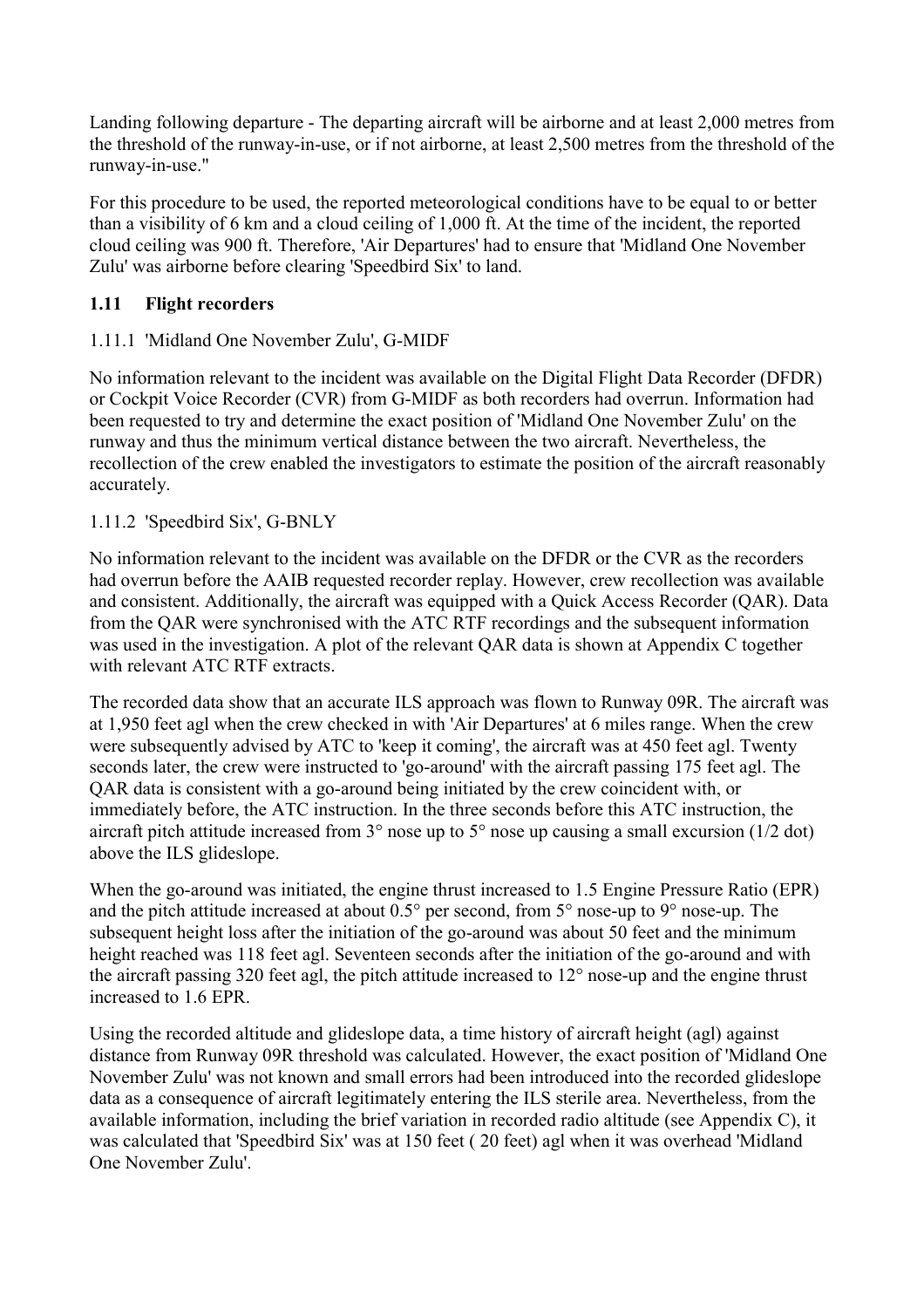<span id="page-15-0"></span>The subsequent approach and landing by 'Speedbird Six' on Runway 09R was uneventful.

# **1.12 Wreckage and impact information**

Not applicable.

# **1.13 Medical and pathological**

There were no medical aspects relevant to the incident.

# **1.14 Fire**

Not applicable.

# **1.15 Survival aspects**

Not applicable.

# **1.16 Tests and research**

Not applicable.

# **1.17 Organisational and management information**

## 1.17.1 General

The Operational Requirement (OR) at Heathrow is for 61 ATCO Certificates of Competence spread across 5 watches of 12 staff plus one ATCO in ATC operations. At the time of the incident on 28 April 2000, there were 58 controllers filling these posts. However, in addition, each watch has a Watch Manager who has a Certificate of Competence as does the Head of ATC Training. These personnel can be used to offset temporary shortages in the OR.

The Manager ATC stated that no more than two aerodrome trainees are accommodated within each watch. He considered that, ideally, all controllers would be qualified as On the Job Training Instructors (OJTIs) but that eight OJTIs per watch would be reasonable.

The Watch Manager on duty at the time of the incident, reported having a staff of twelve ATCOs, two ATCO trainees, nine Assistants and one trainee Assistant. This included 7 OJTIs, a Watch Training Officer, two radar Local Competency Examiners (LCEs) and one Visual Control Room (VCR) LCE. She commented that her present staff numbers were sufficient for the task although she would prefer more OJTIs.

Limitations on controllers' working hours are detailed in 'The Scheme for the Regulation of Civil Air Traffic Controllers Hours (SRATCOH) in the UK' issued by the CAA (CAP 670). The purpose of the scheme is "to ensure, so far as reasonably possible, that controller fatigue does not endanger aircraft and thereby to assist controllers to provide a service safe and effectively".

The scheme details maximum duty and operational periods, together with requirements for breaks and intervals between duty. At Heathrow, at the time of the incident, no operational duty period was to exceed a maximum of two hours, followed by a break of not less than 30 minutes. Additionally, certain tasks, including the 'Air Departures' position, are limited by local instruction to a maximum of 90 minutes. All personnel on duty at the time of the incident had complied with these limitations.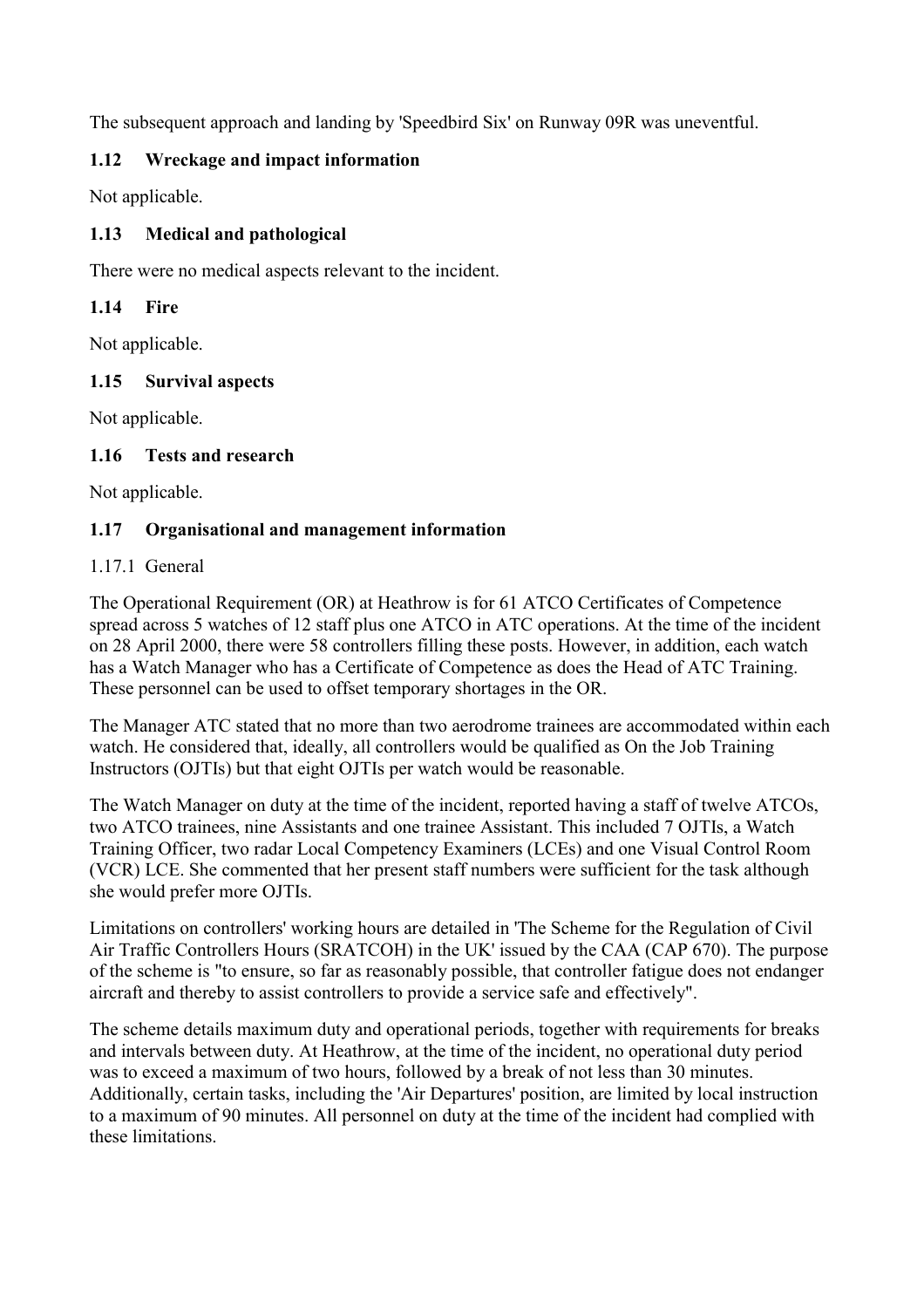The Head of ATC Training agreed that there was no official time allocated for briefing and debriefings between OJTIs and trainees. However, he considered that there was sufficient time for this to occur within normal duty time. The Watch Manager concurred with this view.

1.17.2 Unit Training Plan (UTP)

This document, published by NATS at Heathrow and approved by the CAA Safety Regulation Group (SRG) Air Traffic Services (ATS) Standards Department, details procedures and responsibilities concerning the training of controllers at Heathrow.

The training strategy utilises a system-based approach to the training task which has evolved from the Review Group ATC Training Consultative process. The strategy consists of two separate elements; the first being the initial attendance in the Heathrow Training Unit for a programme of lessons, visits and simulator training, which is then followed by the OJT element.

The UTP states theoretical and practical objectives that should be achieved at various stages of training. These phases relate to the number of training hours completed. The target time for a first certificate of competence student to complete the UTP for Aerodrome Control at Heathrow is 450 hours.

1.17.3 On The Job Training Instructors (OJTIs)

Controllers who are approved to instruct trainees shall meet the following CAA criteria:

- (1) Hold, and have held for the previous year, a certificate of competence at that unit in the rating and for the sector or operational position in which he will instruct.
- (2) Have successfully completed an approved OJTI course conducted at a recognised ATC college.
- (3) Have an OJTI certificate signed by the ATS Provider.
- (4) Have received unit specific training on the conduct of the Approved Unit Training Plan (AUTP) or the unit training scheme.

At Heathrow, a local restriction required that a controller must have been competent in the aerodrome discipline at Heathrow for at least two years before becoming an OJTI in that discipline. Completion of these requirements is deemed to have taken place when the controller is given his CA 1248E countersigned by the Head of ATC Training.

The OJTI course which Heathrow controllers attend is held at the National Air Traffic Services Ltd (NATS) College of ATC, Bournemouth. The course has been approved and audited by the CAA/SRG ATS Standards Department. It consists of two distinct parts, a pre-course learning package and a four and a half-day course at the college. The pre-course package, which provides the background theory, consists of a training manual and an associated video. This part of the course is expected to take approximately twenty hours to complete. Candidates must pass a written assessment associated with the pre-learning package prior to commencing the college part of the course.

The four and a half day college course is directed towards the practical application of OJTI training techniques. The theory element of the course is mainly directed towards the revision of those parts of the pre-learning package that are essential to the practical application.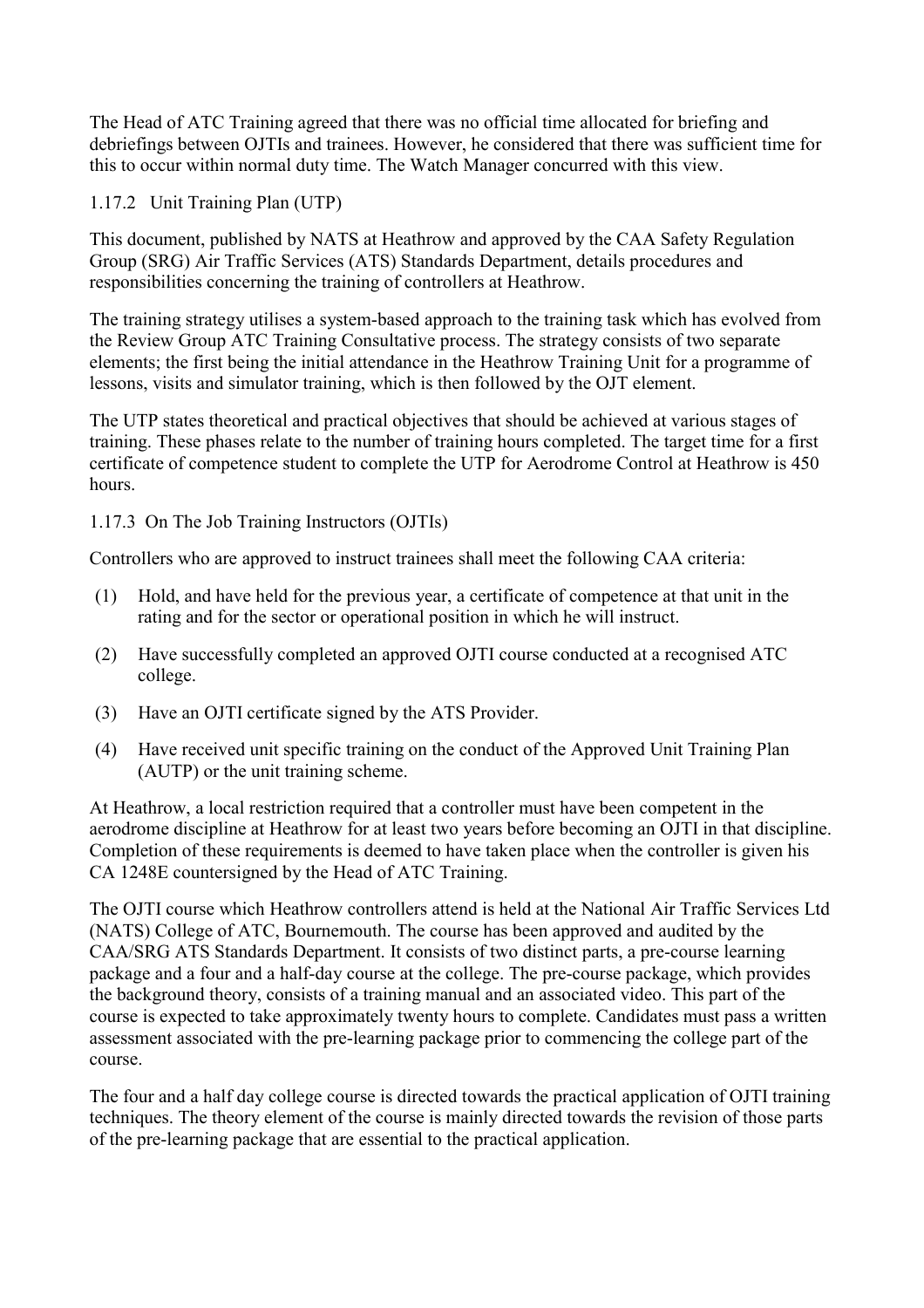<span id="page-17-0"></span>A continuous assessment of each practical session is carried out, leading to a final decision on whether the candidate has reached a satisfactory standard on the course. The CAA/SRG ATS Standards Department is informed when the candidate has passed the course and a report is sent to the appropriate ATC Unit by the college.

At Heathrow, the Manager ATC is responsible for the selection, appointment, appraisal and development of Unit Training Personnel. The Unit Training Officer is responsible, in consultation with the relevant Watch Manager, for selecting potential OJTIs. The Head of ATC Training at Heathrow stated that he considered that the present number of OJTI Instructors was adequate. He confirmed that he liaises with the Watch Managers for the selection of OJTIs and commented that, although all qualified controllers were considered, not all were selected. The Watch Manager of the watch on duty at the time of the incident said that she would discuss any selection of potential OJTIs with the LCEs on her watch and then confirm the selection with the Head of ATC Training and Manager ATC.

The Manager ATC is responsible for ensuring that all OJTIs under his jurisdiction maintain a high standard of training technique. The responsibility is delegated to the Watch Manager, who will advise Manager ATC should a problem exist. The Manager ATC explained that the normal way for controller problems to be highlighted would be by continual monitoring by the Watch Manager and two LCEs on each watch. The Watch Manager interviewed commented that there is no formal checking of OJTIs although there is continuous monitoring by her LCEs and herself.

Meetings between the Manager ATC, the Head of ATC Training and the LCEs take place four times a year to discuss and confirm the standardisation of the operation. Additionally, quarterly meetings are held between the Manager ATC, the Head of ATC Training and the Watch Training Officers to review all aspects of training.

## 1.17.4 Mentor operational performance

The Air Departures Controller concerned in this incident had been involved in another occurrence on 3 April 1999. On that occasion, he cleared a Boeing 757 to cross the runway in front of a Boeing 747, which had been cleared for take off. The situation was resolved after the pilot of the departing aircraft queried his clearance. The conclusion reached by Unit Management was that it happened because of an apparent lack of concentration by the controller. Comments were made at the time that another previous radar incident involving the same controller also indicated a temporary lack of concentration. Following the incident on 3 April 1999, the controller was interviewed by the then Manager ATC in June 1999 and warned about his future performance.

The controller commenced OJTI duties in Aerodrome Control in May 1999. His Watch Manager said that she was aware of his previous incident in April 1999 and that he had been interviewed by the Manager ATC. She recalled that she discussed the situation with his LCE (since retired) and considered that the incident in 1999 was an error of judgement and a one-off event. Consequently, she believed that there was no reason against allowing him to commence OJTI duties in Aerodrome Control. The Head of ATC Training said that he was aware that the incident had occurred but he had no recollection that the Manager ATC had interviewed the controller concerned.

## 1.17.5 Trainee operational performance

All indications were that the trainee was progressing well in her training task and no deficiencies were noted in her performance.

## **1.18 Additional information**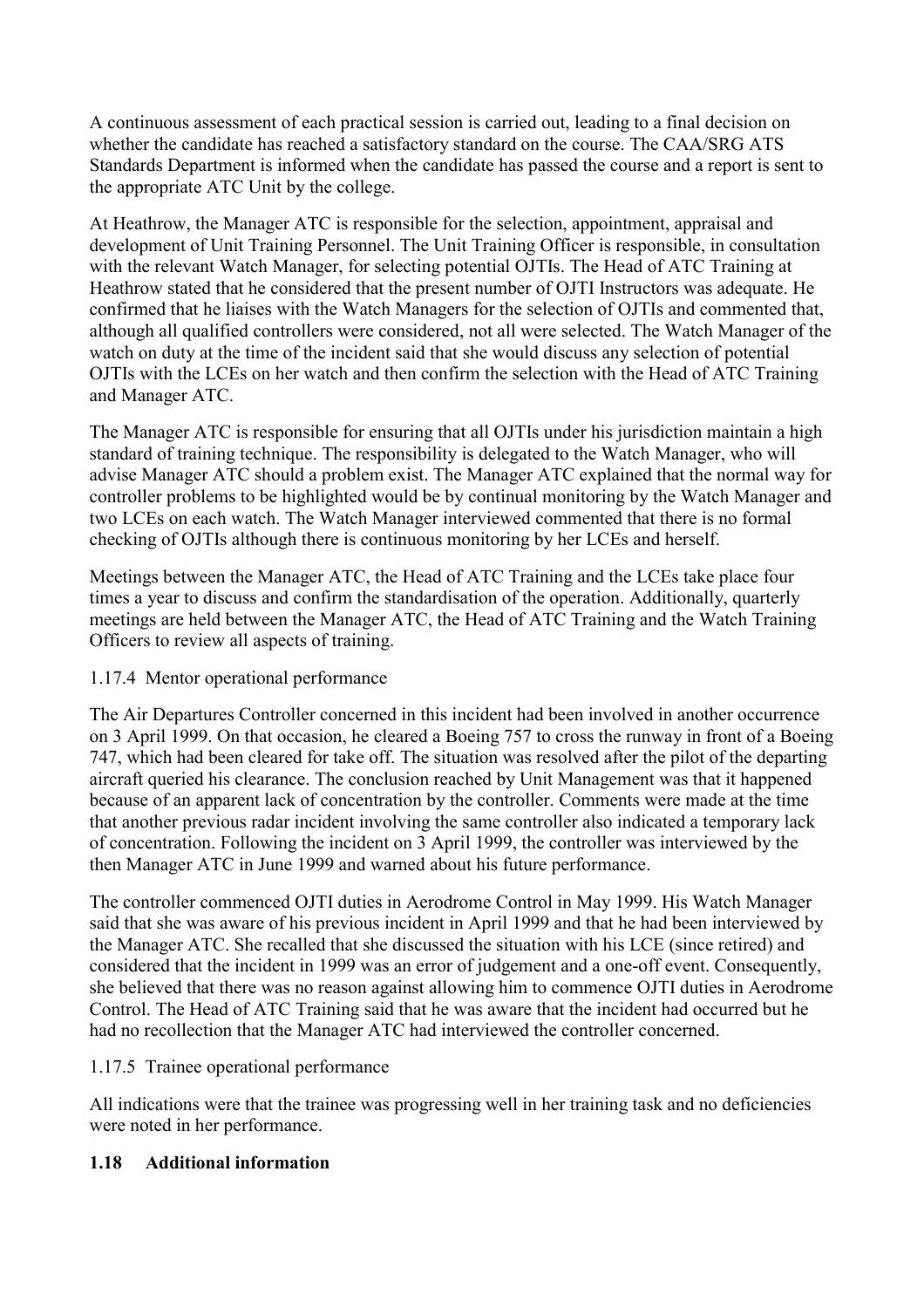# <span id="page-18-0"></span>1.18.1 RTF terminology

Standard phraseology was used by ATC up until the beginning of the transmission when the mentor cleared 'Midland One November Zulu' for an immediate take off. During this period he instructed the flight to "start powering up on the brakes".

## Human factors

# 1.18.2.1 The Trainee/Mentor situation

Despite the use of ATC simulators, the training of air traffic controllers prior to their validating on a particular sector or position relies heavily on On the Job Training (OJT) i.e. working alongside and being monitored by an experienced controller under whose licence the task is performed. Such a training situation has been in place for many years and, though effective, does place a number of demands on the mentor. Not all individuals enjoy being mentors and the mentor involved in this incident commented, during the investigation, that he did not particularly enjoy the duty. There was no indication that he had expressed this view to his managers.

In the OJT situation the mentor has, in effect, a number of simultaneous tasks to perform. These include acting as teacher and mentor to the trainee by providing guidance and information while, at the same time, monitoring the air traffic situation to ensure that the safety of the operation is maintained. The extent to which a trainee is permitted to make his or her own decisions and plans with regard to the traffic is very much dependent on the level of experience of the trainee. It can vary from being essentially a 'mouthpiece' for the mentor, in the early stages of OJT, to a situation, usually close to the qualifying examinations, in which the trainee is taking virtually all the decisions but still being closely monitored. This process requires that the mentor maintains a high level of vigilance in monitoring both the traffic and the actions of the trainee.

# 1.18.2.2 Planning and decision making

The ATC task involves the controller in formulating plans for the aircraft under his or her control. Often there will be a number of interlocking plans, which the controller has to integrate to form the overall traffic 'picture'. Circumstances may change fairly rapidly and plans may have to be revised to accommodate those changes. Some situations provide cues to the fact that a plan, once formed, may no longer be appropriate or may indicate flaws in the original plan.

## 1.18.2.3 Briefing and debriefing

At Heathrow, in common with other UK ATC units, there was no formal allocation of time for briefing and debriefing of a trainee by the mentor.

## **1.19 New investigation techniques**

None

# **2 Analysis**

## **2.1 Introduction**

The incident occurred when Runway 09R at LHR was being used for take off and an aircraft was offered the opportunity to land on that runway. This contingency is well practised at LHR and is only offered when certain conditions are met. During the time of the incident, the work load on 'Air Departures' was assessed by the controllers as medium and the acceptance, by the trainee, of 'Speedbird Six' for a landing on Runway 09R was reasonable. The fact that the mentor has stated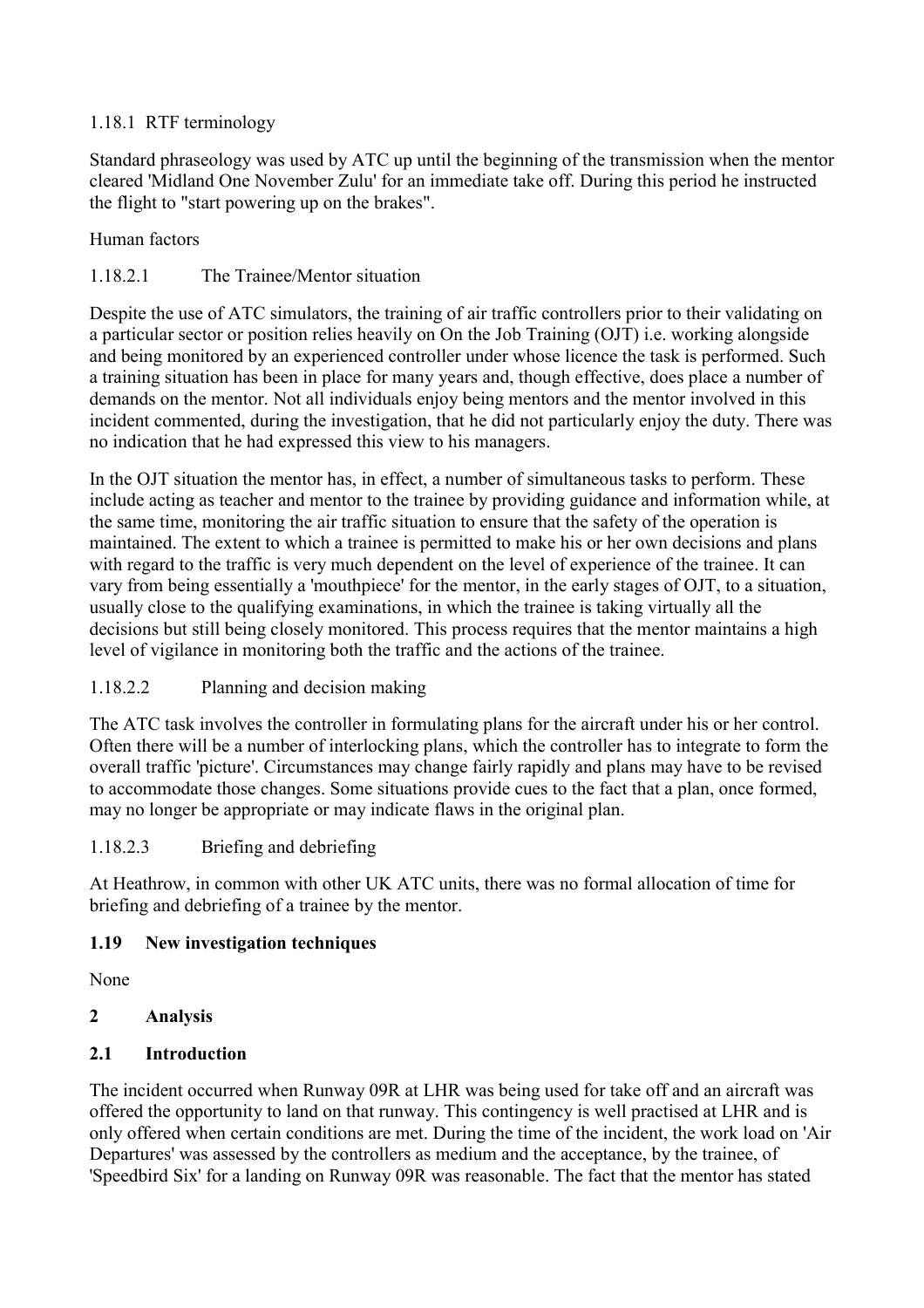<span id="page-19-0"></span>that he would not have accepted the aircraft was not related to workload or safety and indeed he felt no need to countermand the trainee's decision. Therefore, the acceptance of the aircraft was a reasonable decision and should not have resulted in the subsequent incident. Nevertheless, the integration of the aircraft into the departure plan existing at the time the two controllers discussed spacing should have raised questions as to whether the departure plan needed to be revised. The trainee recollected that she raised this question but the mentor does not recall it. Additionally, there was some difference in recollection as to the number of aircraft still to get airborne at that time. However, with some 5 minutes to go before 'Speedbird Six' would land, it was reasonable to allow the situation to progress.

The first point at which it was apparent that the plan needed to be amended was when 'Speedbird Six' checked in with 'Air Departures' at 6 miles to go before touchdown; this relates to a time of about two minutes. With three aircraft still to get airborne and a time interval between each of them of about one minute, the existing plan was not viable. Thereafter, the situation deteriorated with additional warning signs becoming apparent, including a prompt by 'Midland One November Zulu'. Finally, when action was taken, the wrong option was initially adopted. This analysis considers the involvement of each individual in the incident to determine the actions, which could have prevented it. It also considers what other factors may have had a bearing on the incident. Throughout the analysis, one aspect which is relevant is that Heathrow controllers have a reputation for very high standards of controlling and the RTF density is such that queries from crews are rarely made and when used are concise.

# **2.2 'Speedbird Six' crew**

The crew had listened to the ATIS and were under the radar control of Heathrow Intermediate Director (North) when they were advised that they would be landing on Runway 09R. On the subsequent frequency with Heathrow Final Director, the aircraft was vectored onto the ILS at 180 kt and the crew were informed that there was no speed control and that they were "Number one for nine right". This message correctly indicated that they would be the next aircraft to land on Runway 09R. However, although it would indicate that there was no landing traffic to impede their progress, the crew would have been aware that there would have been departing aircraft.

Once the crew checked in with 'Air departures', they were not given any information on the number of aircraft still to take off. If this message had been passed, it might have helped the crew to formulate an accurate 'mental picture'. This was also the first time that they were on a common frequency with the departing aircraft. These departing aircraft had already been given line-up clearance so the Speedbird crew would only have been able to assess the full situation by subsequent radio transmissions; as indicated in Appendix C, the time period from check in to commencing their go-around was 2 minutes 30 seconds. While examination of the RTF recording confirmed that three different aircraft were given clearance to take off after 'Speedbird Six' checked in, these messages were interspersed with other RTF transmissions. Additionally, one transmission to 'Speedbird Six' which would have been compelling to the crew was the call of "Speedbird Six keep it coming there's one to roll". The 'mental picture' of the crew was that this preceding aircraft was the one near the intersection ('Lufthansa Four Five Seven Seven') and it was understandable that the crew were watching the progress of this aircraft while awaiting their landing clearance. The operating procedure of 'Midland One November Zulu' also meant that the strobe lights were not yet active thereby denying 'Speedbird Six' an additional alert feature. The crew became aware that there was another aircraft on the runway about the time the controller instructed them to 'Goaround'. Thereafter, the crew commenced a go-around which quickly arrested the rate of descent.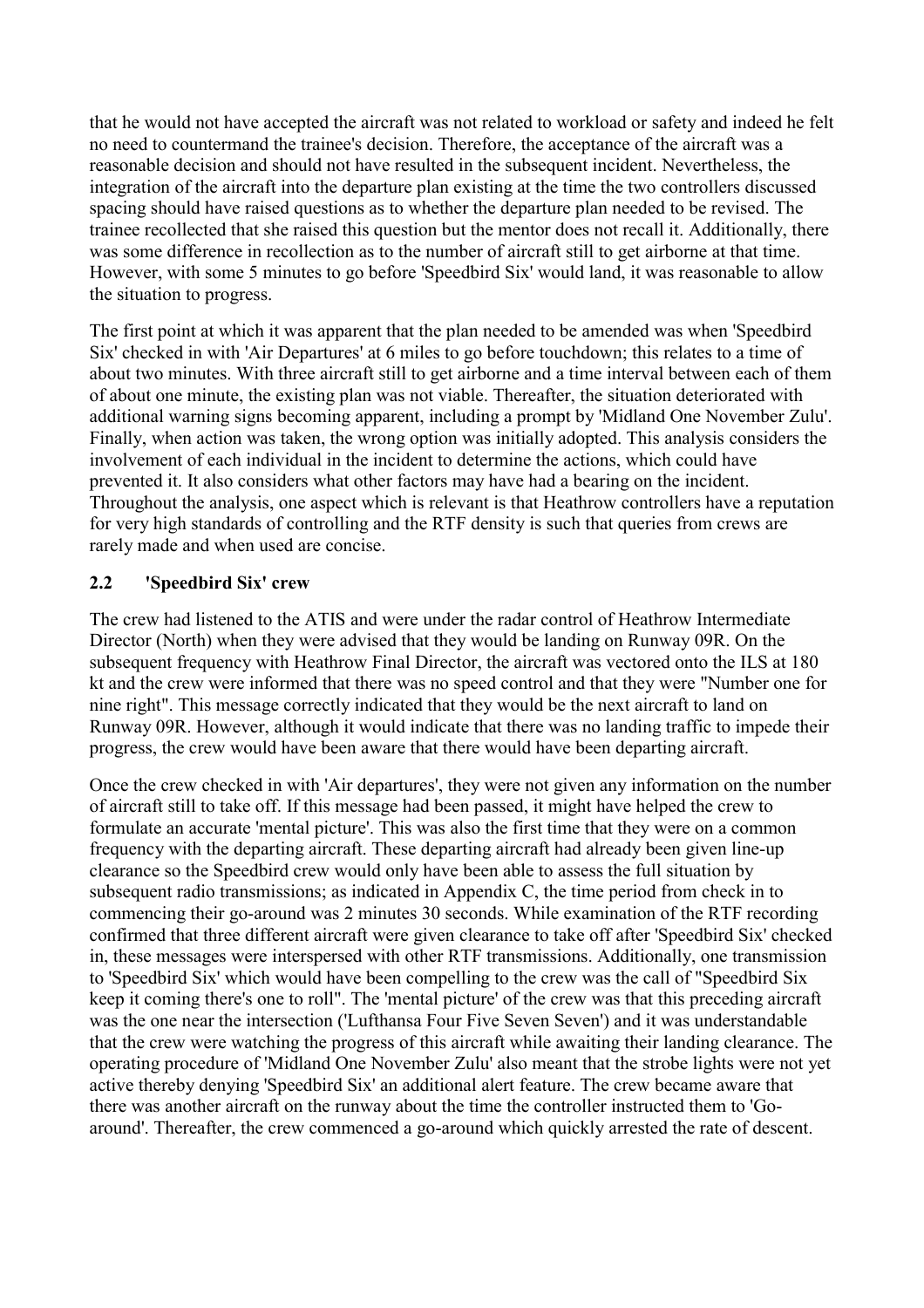<span id="page-20-0"></span>In conclusion, the crew of 'Speedbird Six' would not have expected the situation that existed when they checked in on 'Air Departures'. Subsequently, they were not given the information which might have raised their suspicions and therefore, it was understandable that they did not then appreciate the true situation on their approach. The go-around was initiated co-incident with the instruction from ATC.

# **2.3 'Midland One November Zulu' crew**

The crew were aware of their position in the line-up queue and that an aircraft was approaching to land on Runway 09R. The commander of 'Midland One November Zulu' had been asked if the crew were ready for an immediate take off and had replied in the affirmative; they were therefore fully prepared for departure. However, just after 'Lufthansa Four Five Seven Seven' started its take-off roll, the commander noted from his TCAS display that an aircraft was on final approach at about two miles range and, although he did not acquire it visually, questioned the line-up clearance; the controller immediately replied "Affirm". The crew's subsequent reaction to this message was prompt. At this stage, the crew could have refused the line-up clearance but this would only occur if the crew considered that acceptance of the clearance would not be safe.

At Heathrow, crews are operating in a busy environment, with well respected controllers and with intensive RTF. At the time, 'Speedbird Six' had not been cleared to land, the crew of 'Midland One November Zulu' had no visual contact with the approaching aircraft and the commander had received an immediate reply to his query. Therefore, the action of the crew in entering the runway was reasonable. The commander was then surprised to hear the instruction to "Start powering up on the brakes" but the message continued with a clearance to take off so the crew continued with their normal procedure. They also reacted promptly to the call to "Hold position" and estimated that they moved only a matter of metres before coming to rest.

Thereafter, the commander initiated two separate calls with just his callsign to indicate that he wanted to pass a message. At the time, the controller was involved in deconflicting 'Speedbird Six' and 'Lufthansa Four Five Seven Seven' but acknowledged the second call. The controller was then advised by the commander of 'Midland One November Zulu' that he would be filing an MOR (Mandatory Occurrence Report) as he considered that the incident had been "very dangerous indeed". Information that crews intend to submit a report should be advised to the controller at the earliest opportunity but the commander subsequently acknowledged that the later part of his message was inappropriate. However, the crew had just been startled by the overflight of 'Speedbird Six' at an estimated 200 feet above their aircraft and the message content was an understandable reaction to the event. Nevertheless, it could have adversely affected the controller and diverted him away from his primary task of deconflicting two aircraft.

As noted in para 2.2 above, the use of strobe lights would have improved the conspicuity of the 'Midland One November Zulu' aircraft on the runway. Some UK companies have operating procedures requiring their crews to activate strobe lights whenever their aircraft are on an active runway. However, at present there is no national regulation requiring this. The use of strobe lights on the ground could be disturbing to other crews awaiting take off particularly at night. Nevertheless, the use of strobe lights would increase the conspicuity of aircraft on an active runway. It would therefore be appropriate for the CAA to standardise procedures and require all UK aircraft to use strobe lights, when fitted, when on an active runway in UK.

# **2.4 Mentor**

Not all controllers enjoy the task of acting as an On the Job Training Instructor (OJTI) and the mentor involved in this incident is one such individual. He confirmed that he had not sought it but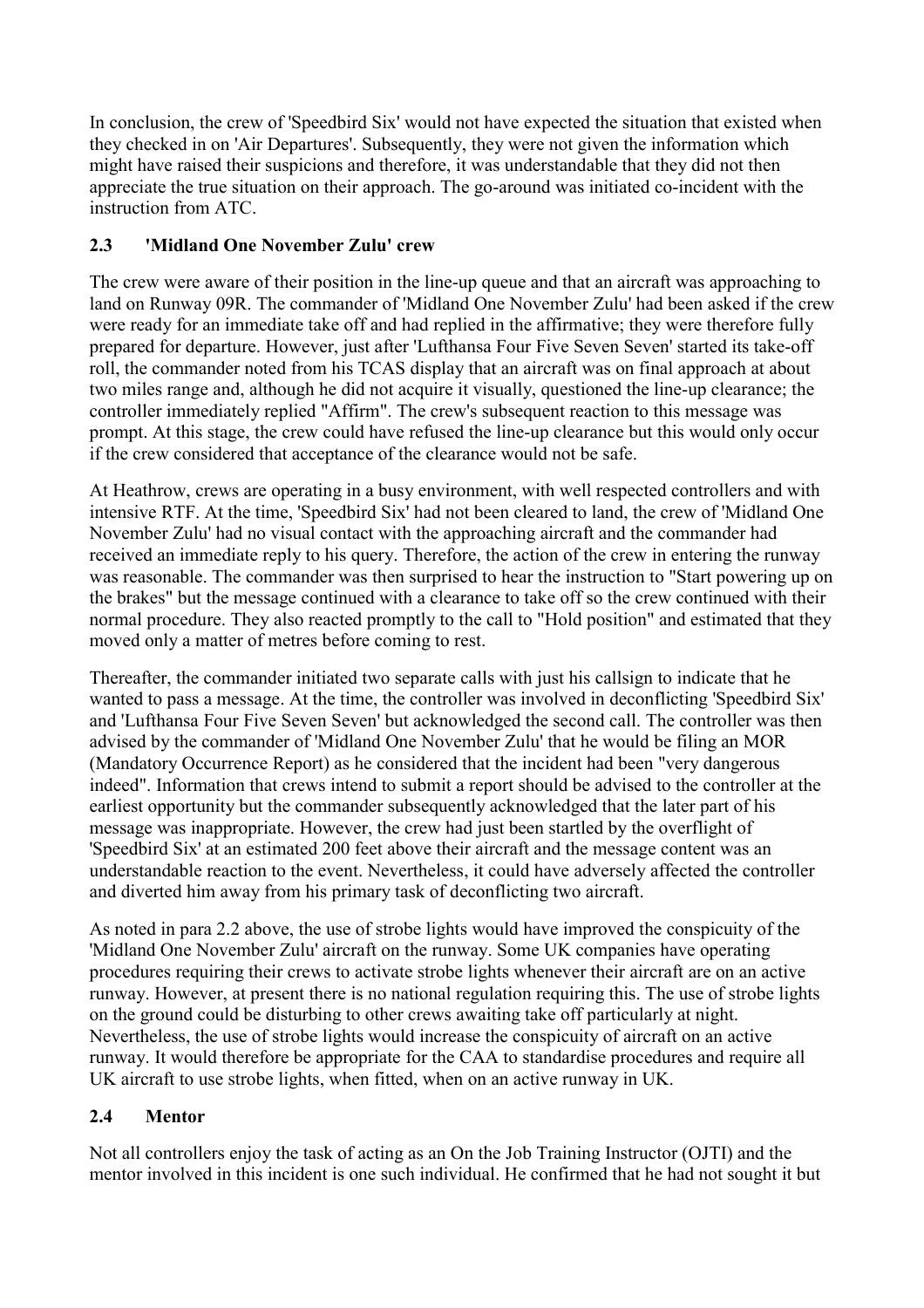accepted it as part of his function at the unit. This, coupled with the fact that he had not expected to be acting as OJTI on the day in question was unlikely, at least initially, to have placed him in the best frame of mind to fulfil the training function, although the trainee did not detect anything unusual in the mentor's attitude toward her or the training on the day in question.

The fact that the mentor stated that he was not aware that he was rostered for training on the day of the incident indicated that the watch programming system was not fully effective. Although this may have been an individual problem, the watch roster has since been modified.

A mentor retains overall responsibility for the safe operation of a position whilst monitoring a trainee. To meet this responsibility, the mentor must ensure that he/she is aware of the trainee's progress and level of competence and should clarify the training objectives for the forthcoming session. It is self evident that this should be achieved by a briefing. The session should be followed by a debrief to discuss performance issues and lessons learnt. The extent of briefing and debriefing required is variable depending on the instructor's knowledge of the trainee and the trainee's progress. Although management personnel at Heathrow ATC consider that there is sufficient time in normal duties to allow for briefing and debriefing opportunities, it would be appropriate for ATS providers to include an adequate allocation of time for briefing and debriefing of student controllers undergoing operational training.

At the time of this incident the mentor was aware that his trainee was relatively inexperienced, especially on the Air Departures position. The Heathrow ATCO Unit Training Plan (UTP) details the expected performance level for a trainee with 150 hours on the job training. This sets certain objectives for the Air Departures position which the trainee should attain in light traffic and with "considerable OJTI help". No mention is made of the need to demonstrate the ability to integrate arriving and departing traffic on the same runway.

Reports indicate that this particular trainee was progressing well but, since she had completed only about one third of her training at the time of the incident, it would be reasonable to expect that she would be receiving not only the mentor's close attention but also some advice with regard to making decisions and formulating plans. Information gathered during the incident investigation process suggests that there were deficiencies in both these aspects. When the request was received for landing on Runway 09R the mentor reported that the trainee had looked questioningly at him, presumably for a decision. He states that, in response, he "blanked her out" leaving the trainee to make the decision for herself. As already described, he then went on to discuss the fact that he would not have accepted the landing aircraft though there was no good safety reason for not doing so. This was the first occasion during training that the trainee had been required to make such a decision herself. Since the mentor had not anticipated having to train on the day in question, no briefing had occurred. Had this taken place it should have clarified, in advance, the respective responsibilities in relation to the decision making progress. On previous similar occasions, including sessions with the same mentor, she had been acting on decisions made for her. The trainee was placed in a somewhat ambiguous situation. She had sought advice, been refused it and then, having had to take the decision, had been in the position of having that decision criticised during the operational session.

When 'Speedbird Six' was accepted by the trainee for landing on Runway 09R the mentor, by his own admission, did not assist her in reaching a conclusion. He was in a position to reverse her decision if he considered it advisable. Nevertheless, following 'Speedbird Six' being accepted for landing on Runway 09R, it was the mentor's responsibility to assist the trainee in ensuring the safe integration of the arrival with the departing traffic.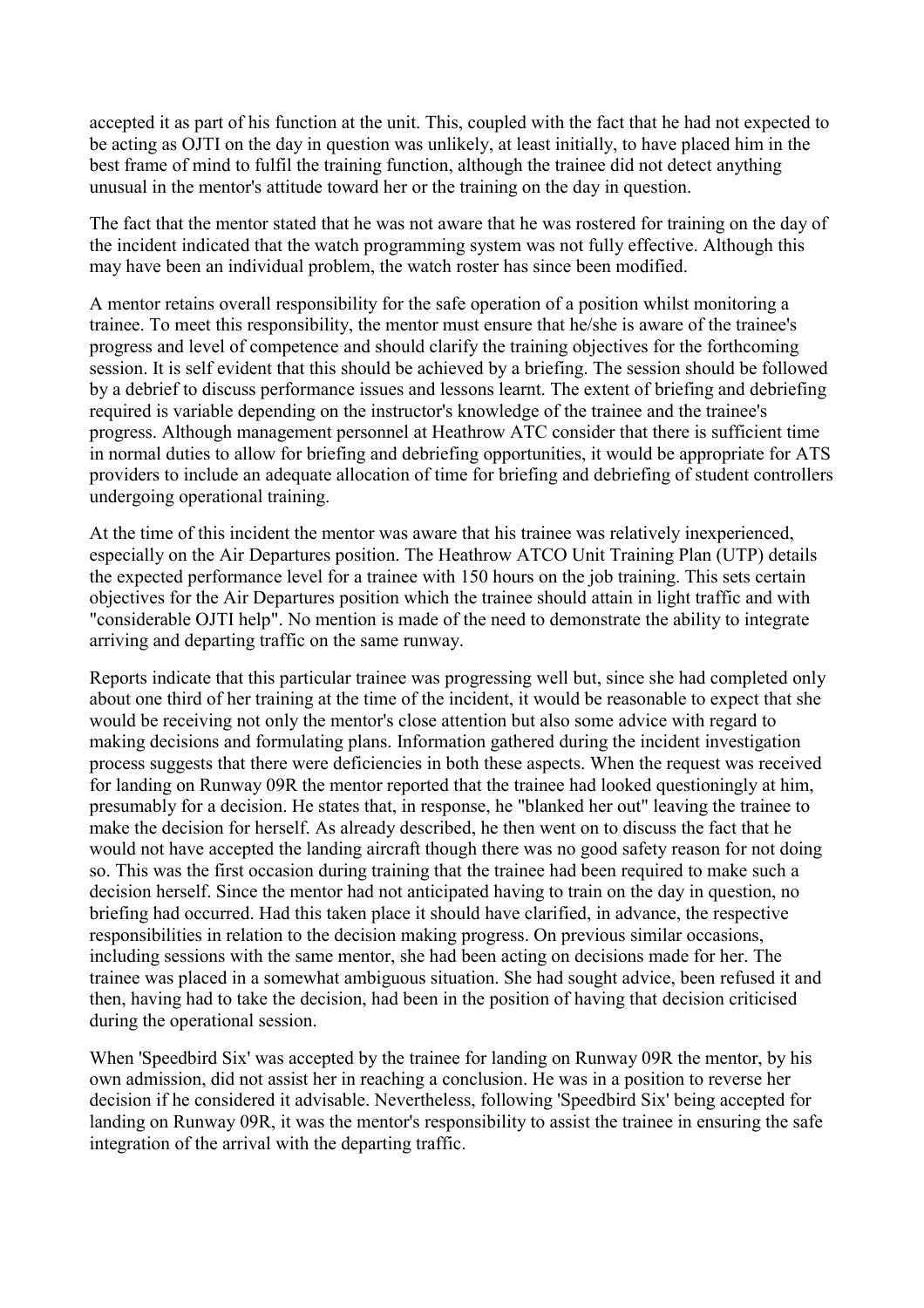<span id="page-22-0"></span>When 'Speedbird Six' was accepted, a total of 5 aircraft had been given conditional line-up clearances on Runway 09R**.** Subsequently, when 'Speedbird Six' was about 15 nm from touchdown and a discussion about aircraft spacing took place between the mentor and his trainee, two of these aircraft had departed and a further two ('Lufthansa Four Five Seven Seven' and 'Midland One November Zulu') had received conditional line-up clearances. The mentor believed that the departure order was such that only one minute was required between departures and in his opinion, although the situation was tight, he considered that the plan would work. However, he was unaware that the order implemented by his trainee required a two minute spacing between two of the departing flights. It is assessed that this oversight occurred because he was not monitoring his trainee's actions closely enough.

'Speedbird Six' contacted 'Air Departures' at a range of six miles. At this time there were still three aircraft with conditional line-up clearances expected to depart ahead of the arrival, one of which was cleared for take off shortly afterwards. It would have been prudent for the line-up clearance to the last of these ('Midland One November Zulu') to be cancelled. The mentor continued to allow his trainee to transmit on the frequency but said that she should ask if the two remaining aircraft were ready for an immediate take off, thereby implying that he still thought that the plan would succeed. After the first of these ('Lufthansa Four Five Seven Seven') was cleared for an immediate take off, 'Midland One November Zulu' queried its line-up clearance. The mentor said that he would have cancelled its clearance but because his trainee answered "affirm and it appeared that the aircraft had crossed the Category 1 holding point, he allowed the decision to stand but decided to take active control. He could see 'Speedbird Six' on approach and decided to resolve the situation by clearing 'Midland One November Zulu' for an immediate take off. However, having received a readback of this instruction, he instructed the pilot to cancel take off and instructed 'Speedbird Six' to go around. His subsequent actions to de-conflict the go-around from the previous departing aircraft were effective.

The controller was relieved from his operational position within approximately five minutes of the resolution of the incident.

## **2.5 Trainee**

On arriving in the VCR, the trainee was given an update on the traffic situation by the mentor before taking the duties of 'Air Departures'. When, subsequently, she had to decide whether to agree to 'Speedbird Six' landing on 09R, she said she looked towards her mentor for his guidance. However, as it was apparent that he was leaving the decision to her, she checked the outbound situation and accepted the movement. This was the first instance on which she had taken such a decision without prior agreement with her mentor although she had experienced arrivals on the departure runway on a number of previous occasions.

When 'Speedbird Six' was on base-leg, about 15 nm from touchdown, she discussed the outbound situation with her mentor. She said that, because the inbound would take five minutes to land and it would be about six minutes before the last departure on a conditional line-up clearance ('Midland One November Zulu') could get airborne, she was concerned that the latter would not be able to depart before 'Speedbird Six' landed. She said that she 'cocked out' the flight progress strip for 'Midland One November Zulu' to remind herself of the problem and asked her mentor if she should cancel the aircraft's line-up clearance. The mentor had no recollection of this query.

With regard to how closely she was being monitored, the mentor stated that there had been a discussion concerning the departure sequence. His plan of action had differed from that of the trainee and he had not registered the fact that she had implemented her plan rather than his. He stated that this accounted for his not noticing a two minute SID separation which reduced the time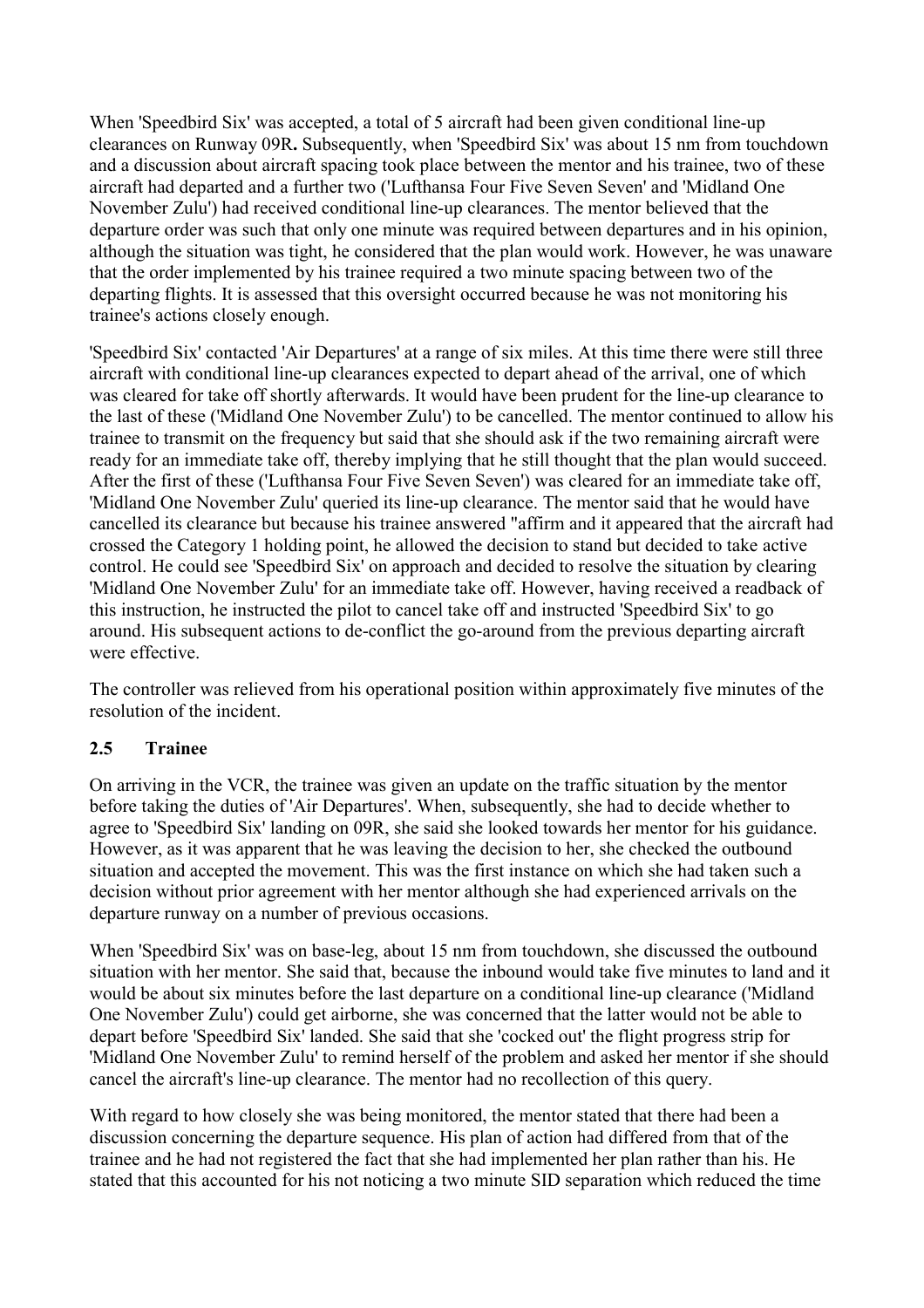<span id="page-23-0"></span>available to complete the proposed departure sequence. This may indicate a lapse in monitoring since, irrespective of who had originated the plan, the trainee was issuing verbal instructions to the aircraft which should have alerted the mentor to any discrepancy between her instructions and what he expected to be the case.

She explained that, when 'Speedbird Six' called at 6 nm, she did not inform the crew that there were still three aircraft to depart as she believed that the situation would change, whereby 'Midland One November Zulu' would have its line-up clearance cancelled. She said that she queried the latter's clearance again with her mentor. At his suggestion, she confirmed with the pilot of 'Midland One November Zulu' that he could accept an immediate departure. 'Lufthansa Four Five Seven Seven' was then cleared for an immediate take off. When 'Midland One November Zulu' asked for confirmation of his line-up clearance, she answered "affirm" because she believed that that was what her mentor expected her to do. As she could see 'Speedbird Six' on final approach she was able to pass a conditional line-up clearance to the next aircraft at the holding point. Immediately following this transmission, the mentor took control of the frequency.

## **2.6 Planning and decision making**

In the time leading up to the incident in question, the mentor received a number of cues or reminders that the sequencing was unlikely to work and that the planned course of action should be revised. The first cue that should have raised awareness of a potential problem occurred when the trainee and mentor discussed the sequencing. Both the trainee and mentor recall a discussion when 'Speedbird Six' turned base leg (as seen from the ATM) and it was estimated that the aircraft had approximately 15 miles to run equating to approximately 5 minutes flying time. The trainee recalls that, at this point, she estimated that 6 minutes would have been required for the departing aircraft, including 'Midland One November Zulu', to get airborne. It was then that the next two cues were put in place - the trainee 'cocked out' the flight progress strip for 'Midland One November Zulu', usually an indication that a situation needs attention, and also recalled asking whether she should cancel the aircraft's line up clearance. Shortly afterwards, 'Speedbird Six' made an initial call on the frequency at about 6 nm range and, after clearing 'Shamrock Seven One Five' for take off, she stated that she had again queried 'Midland One November Zulu's' line-up clearance i.e. the fourth cue. The mentor's response was to ask her to check whether 'Lufthansa Four Five Seven Seven' and 'Midland One November Zulu' were ready for immediate take off.

There is a discrepancy in the reports of the trainee and mentor concerning the above sequence of events. Although the trainee is quite clear in her assertion that she twice queried the line-up clearance for 'Midland One November Zulu', the mentor has stated that he cannot recall the trainee mentioning, at any stage, that the sequence was not going to work and has stated that he believed that "with expedition", it looked achievable.

Irrespective of these discrepancies in recall, there were sufficient other cues in the situation to have indicated quite clearly to a controller of the mentor's experience that the planned sequencing was not achievable. A final cue was the 'Midland One November Zulu' crew asking for confirmation of line-up clearance which could reasonably have been seen as indicating some doubt on their part. Despite these cues, the mentor took no action to revise the sequence, apparently believing that it was still feasible. The mentor's motivation for pushing ahead with the plan of action in the face of all the evidence to the contrary is a matter of conjecture since he has no clear explanation for it except his belief that it would work.

The trainee stated that, despite having voiced her concerns, the mentor appeared to want to continue with the planned sequence. Consequently, when the pilot of "Midland One November Zulu" queried his line up-clearance, the trainee felt that she had effectively reverted to being a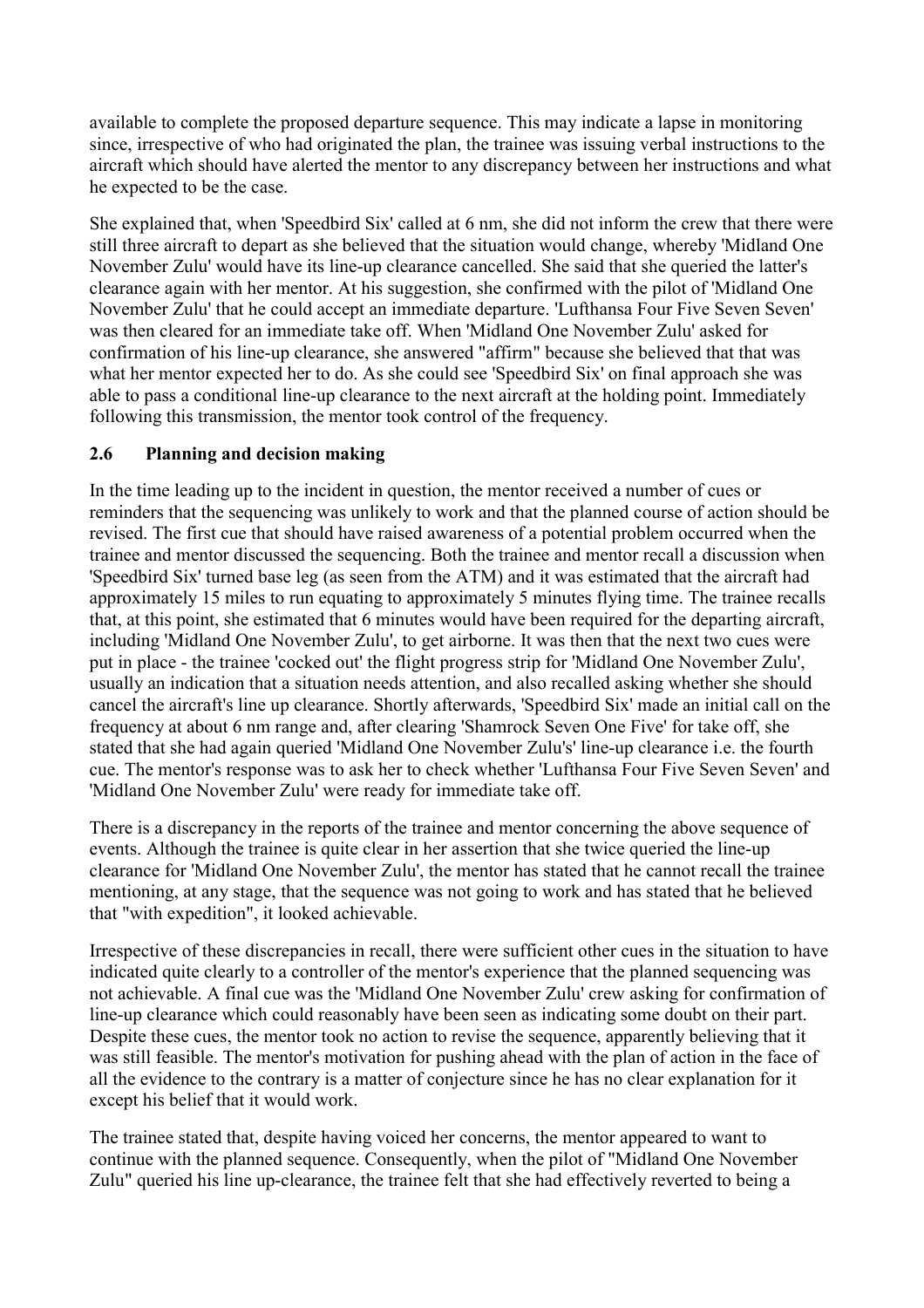<span id="page-24-0"></span>mouthpiece for the mentor. She stated that, when responding in the affirmative she was now carrying out what she perceived as his, rather than her own, plan. At this point, the mentor finally intervened on the RTF though not, initially, with the intention of preventing "Midland One November Zulu" from taking off. His intentions, even at this late stage, were to expedite the departure, even though by this time the lights of 'Speedbird Six' were visible on the approach. The advisability of proceeding with such an apparently flawed plan is questionable. In a training situation such a course of action is even more questionable and, at best, indicates an extreme lack of caution.

# **2.7 ATC procedures**

Co-ordination for the use of the departure runway, in respect of 'Speedbird Six', was carried out between LATCC-TC and Heathrow 'Air Departures' in accordance with standard operating procedures. There were no safety reasons to prevent the use of the departure runway for arriving aircraft.

To comply with the clearance to land procedures, 'Midland One November Zulu' had to be airborne before 'Speedbird Six' could be cleared to land. It was apparent that there was insufficient spacing between these flights to allow this procedure to be applied.

In order to ensure maximum runway utilisation, in accordance with MATS Part 1, regular use is made at Heathrow and other airports of conditional line-up clearances for a number of aircraft at a time. However, this incident illustrates the risks inherent in adopting this technique for a large number of aircraft, when the runway is being used for landing and take off. Heathrow ATC Operations staff are currently considering the introduction of a limitation on the number of aircraft which can hold such conditional clearances at any one time.

Departures were being controlled in accordance with the timed departure interval pertaining to the appropriate SID routeings.

The correct procedure, whereby the arriving aircraft was given a go-around and the departing flight's take-off clearance was cancelled, was carried out, albeit at a very late stage and without the use of standard phraseology. However, although incorrect phraseology was used, it is not considered that this had any effect on the incident as the pilot knew what was expected of him and reacted accordingly.

# **2.8 OJTI selection**

It was evident from the opinions expressed by Heathrow personnel with responsibility for selecting OJTIs that they believed that the ideal situation would be when all controllers were OJTIs. While this may be the ideal situation, the disadvantage is that all controllers, regardless of suitability or personal preference, might become OJTIs as soon as they have achieved the minimum requirement. While there is no evidence that this situation existed at Heathrow, the selection of the mentor as an OJTI in the middle of 1999 raises some doubts about the selection system at that time. From his own admission, the mentor did not particularly enjoy the job. While this may not have been evident to the management, the mentor had been involved in an incident in April 1999 and was subsequently interviewed by Manager ATC in June 1999. In May 1999, he became a mentor in Aerodrome Control. There is evidence that not all of the personnel with managerial responsibility were aware of the actions taken. A more prudent course of action would have been to ensure that these individuals were aware of the situation and for the controller's performance to be monitored over a period of time before confirming him as an OJTI.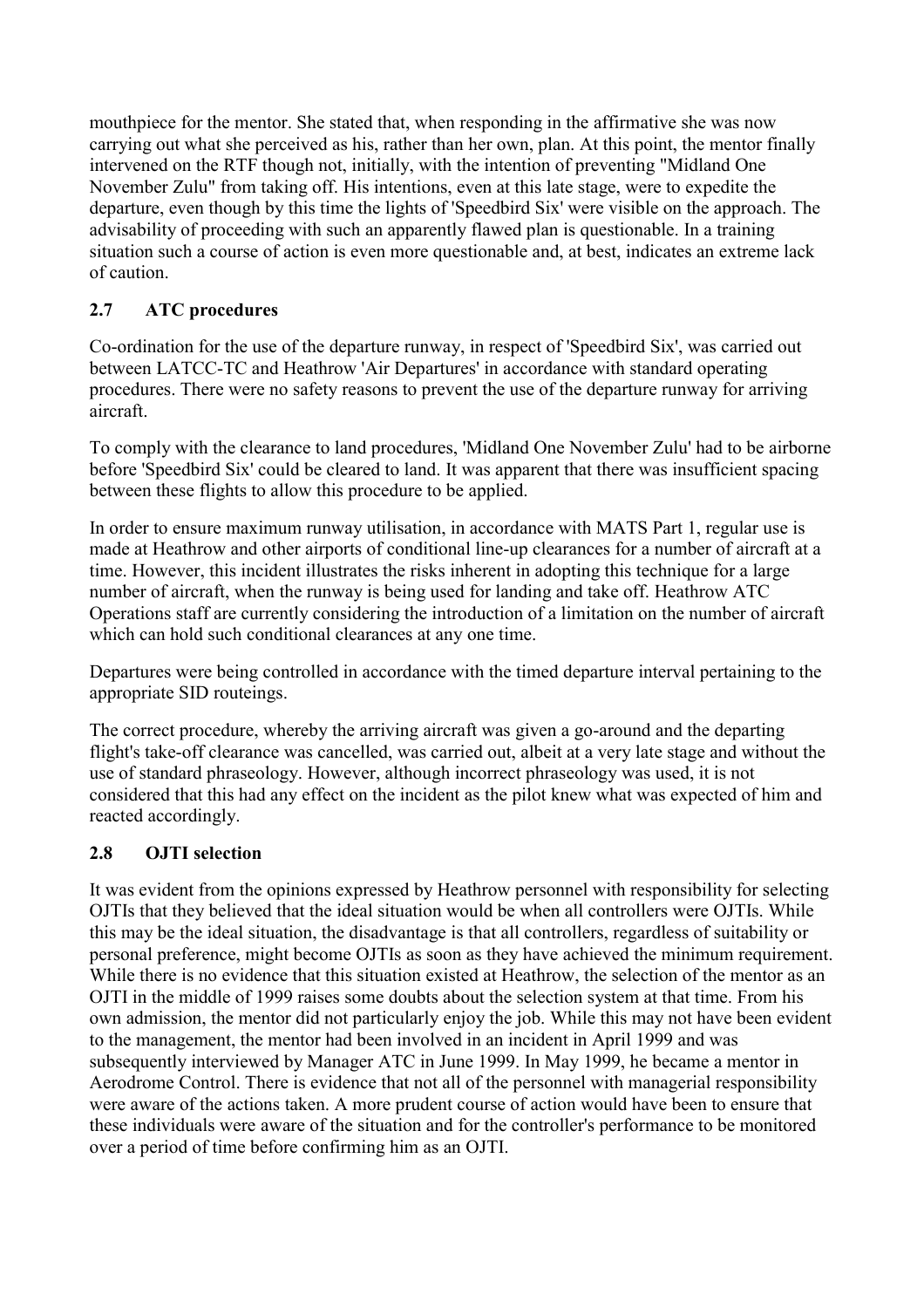<span id="page-25-0"></span>Since the incident in April 2000, the procedures at Heathrow have been reviewed locally and a formal system of selection and monitoring of OJTIs has been instigated. Among other aspects, the system will ensure that all relevant personnel are aware of all incidents and subsequent actions concerning controllers for whom they have responsibility. However, it would also be appropriate for the CAA to review the procedures at other ATC units to ensure that formal systems of selection and monitoring of OJTIs are used.

# **2.9 VCR equipment**

Both the ATM and the SMR were reported as serviceable during the incident. However, the controllers involved could not recollect whether the latter equipment was switched on at the time. There is no requirement for this equipment to be continuously in use. 'Speedbird Six' was visible on the ATM during its approach.

Training/splitter boxes are available in the VCR although they are not used. Discussions have taken place in the past on the relative merits and demerits of splitter boxes with no definite conclusion. However, irrespective of whether a training box is used, the crucial factor is the facility and speed with which the mentor can intervene should the need arise. Both the Head of ATC Training and the Watch Manager interviewed were of the opinion that the present system was satisfactory and allowed a mentor to take control in a prompt fashion if necessary.

No unserviceabilities of any other ATC equipment relative to the task were reported.

# **3 Conclusions**

# **(a) Findings**

- (i) The mentor and trainee controller were properly licensed, medically fit and adequately rested to operate their shift.
- (ii) Prior to the arrival of the trainee, the mentor was not aware that he was rostered for training duties during his duty on 28 April 2000.
- (iii) The trainee was aware that the mentor was rostered to train her during her duty on 28 April 2000.
- (iv) The 'C' watch programming system for detailing training allocations at the time of the incident was not fully effective but has subsequently been changed.
- (v) The procedures for integrating landing aircraft onto the departure runway were clear and frequently utilised.
- (vi) The number of conditional clearances in the light of dual operations on Runway 09R was inappropriate.
- (vii) The crew of 'Speedbird Six' complied with all ATC instructions.
- (viii) The crew of 'Midland One November Zulu' complied with all ATC instructions.
- (ix) The company procedure on the use of strobe lights meant that 'Midland One November Zulu' was not as visible as possible on the runway.
- (x) After initial contact on the 'Air Departures' frequency, the crew of 'Speedbird Six' were not informed of the number of aircraft still to depart.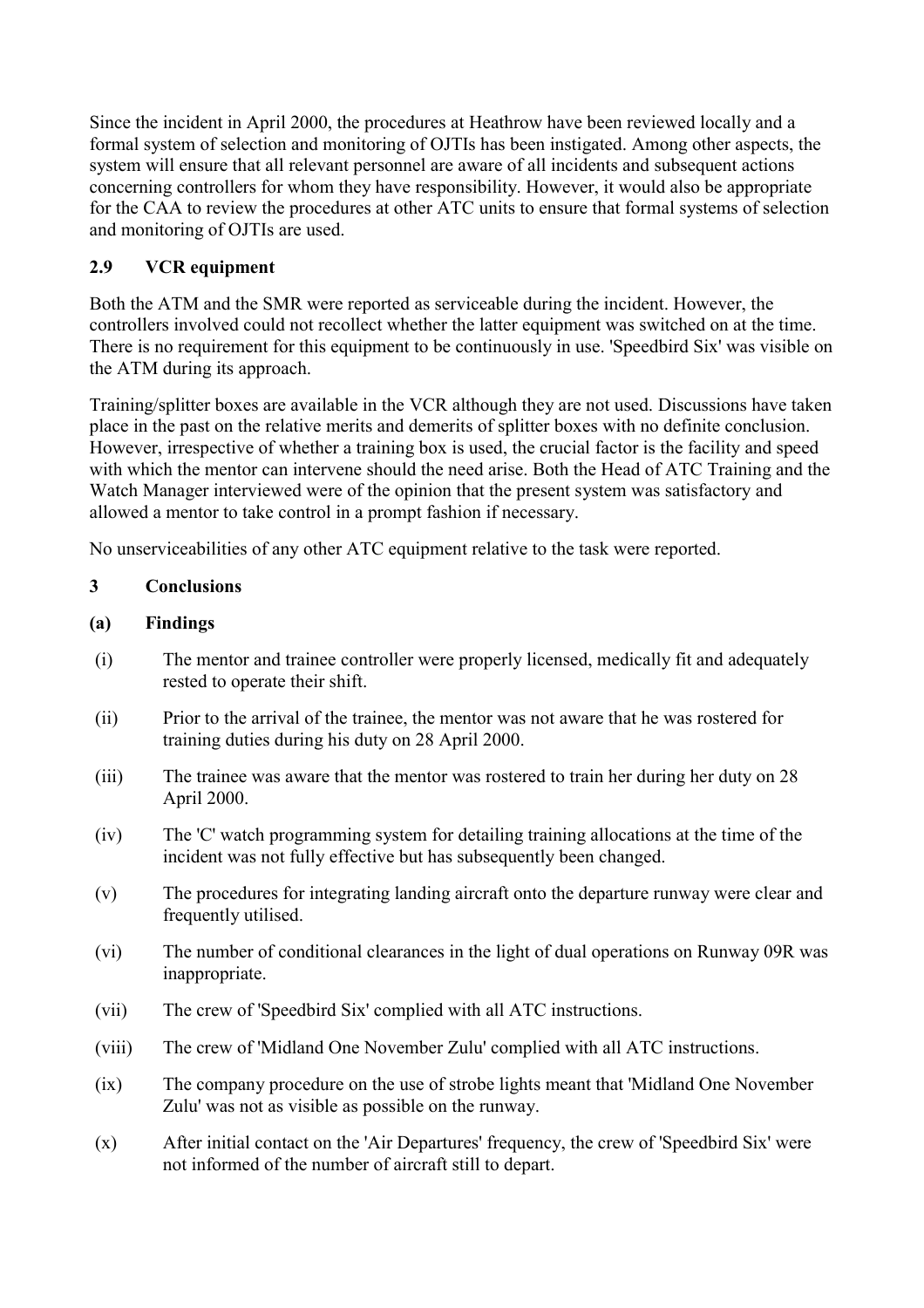- <span id="page-26-0"></span>(xi) The ATC mentor allowed the situation to develop such that 'Speedbird Six' could not be safely integrated with the departure of 'Midland One November Zulu'.
- (xii) The trainee was uncomfortable about the developing situation but continued with the plan as she perceived the mentor required.
- (xiii) No criticism can be made of the trainee's performance.
- (xiv) The ATC mentor subsequently allowed the situation between 'Speedbird Six' and 'Midland One November Zulu' to develop to a hazardous position.
- (xv) When the mentor took control of the RTF, he initially took inappropriate action.
- (xvi) The mentor resolved the confliction between 'Speedbird Six' and 'Lufthansa Four Five Seven Seven' in an effective manner.
- (xvii) Part of the RTF call made by 'Midland One November Zulu' following the incident, whilst understandable, was inappropriate.
- (xviii) The decision to use the mentor as a trainer within the VCR, very soon after an earlier incident on 3 April 1999, was inappropriate.
- (xix) The system for selecting On the Job Training Instructors at Heathrow ATC at the time of the incident was flawed but has subsequently been revised.
- (xx) The monitoring and standardisation of trainers at Heathrow ATC up to the time of the incident was not fully effective and no formal system was in place for monitoring the continued effectiveness of On-the-Job-Training Instructors.
- (xxi) The rostering at Heathrow ATC at the time of the incident did not include a formal allowance for brief and debrief times.

#### **(b) Causes**

The investigation revealed the following causal factors:

- (1) The ATC mentor allowed the situation to develop to the point where 'Speedbird Six' could not be safely integrated with the departure of 'Midland One November Zulu'.
- (2) When this became apparent, the initial actions of the mentor, on taking control of the RTF, were inappropriate.

#### **4. Safety Recommendations**

The following recommendations are made:

**Recommendation 2001-42.** The Civil Aviation Authority should issue instructions requiring United Kingdom Registered aircraft to use strobe lights, if fitted, when on an active runway in the UK.

**Recommendation 2001-43**. The Civil Aviation Authority should ensure that Air Traffic Control providers include an adequate allocation of time for formal briefing and debriefing of student controllers undergoing operational training.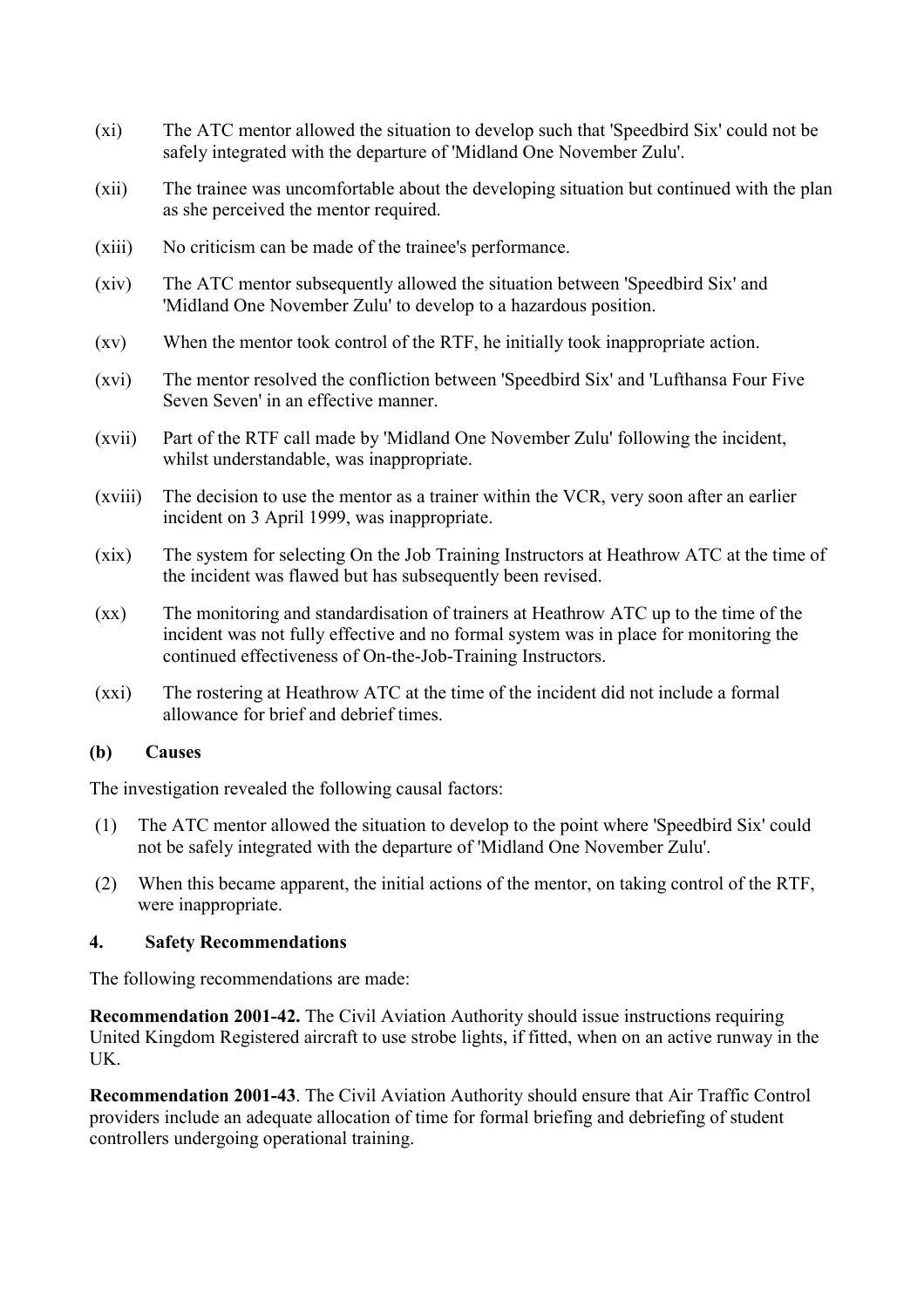**Recommendation 2001-44**. The Civil Aviation Authority should ensure that Air Traffic Control units use formal systems for the selection and monitoring of On the Job Air Traffic Control Training Instructors.

M M CHARLES

Inspector of Air Accidents

Air Accidents Investigation Branch

Department of the Environment, Transport and the Regions

March 2001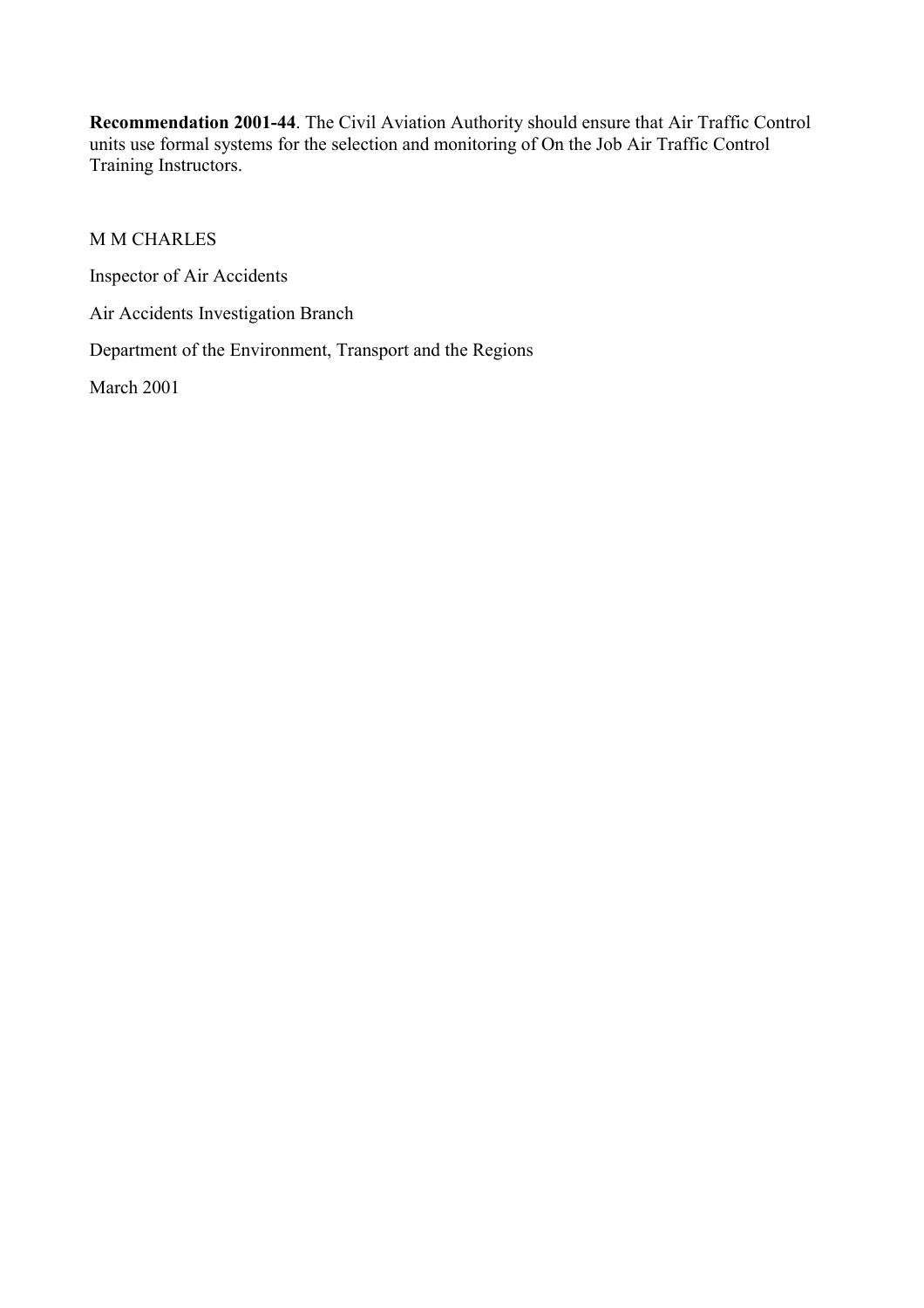# **Boeing 747-436, G-BNLY and Airbus A321, G-MIDF: Appendix A**

Ė

the control of the control of the

| 'AIR DEPARTURES' FREQUENCY 118.5 MHZ |                 |                                                       |             |                |  |  |
|--------------------------------------|-----------------|-------------------------------------------------------|-------------|----------------|--|--|
|                                      |                 | <b>TRANSCRIPTION RECORD FROM 1403 HRS TO 1407 HRS</b> |             |                |  |  |
| <b>FROM</b>                          | TO              | <b>TRANSCRIPT</b>                                     | <b>TIME</b> | <b>REMARKS</b> |  |  |
|                                      |                 |                                                       | 1403<br>hrs |                |  |  |
| BAW6                                 | <b>HEATHROW</b> | SPEEDBIRD SIX ON FREQUENCY ER RANGE                   |             |                |  |  |
|                                      |                 | SIX MILES (TWO ZERO-) NINE RIGHT                      |             |                |  |  |
|                                      |                 |                                                       |             |                |  |  |
| <b>HEATHROW</b>                      | BAW6            | SPEEDBIRD SIX CONTINUE APPROACH WIND                  |             |                |  |  |
|                                      |                 | ZERO SEVEN ZERO EIGHT KNOTS                           |             |                |  |  |
|                                      |                 |                                                       |             |                |  |  |
| BAW6                                 | <b>HEATHROW</b> | <b>CONTINUE SPEEDBIRD SIX</b>                         |             |                |  |  |
|                                      |                 |                                                       |             |                |  |  |
|                                      |                 | (THREE ZERO --)                                       |             |                |  |  |
|                                      |                 | (FOUR ZERO -)                                         |             |                |  |  |
|                                      |                 |                                                       |             |                |  |  |
|                                      |                 |                                                       |             |                |  |  |
| <b>HEATHROW</b>                      | <b>EIN715</b>   | SHAMROCK SEVEN ONE FIVE (FIVE ZERO-)                  |             |                |  |  |
|                                      |                 | CLEAR TAKE OFF ZERO NINE RIGHT WIND                   |             |                |  |  |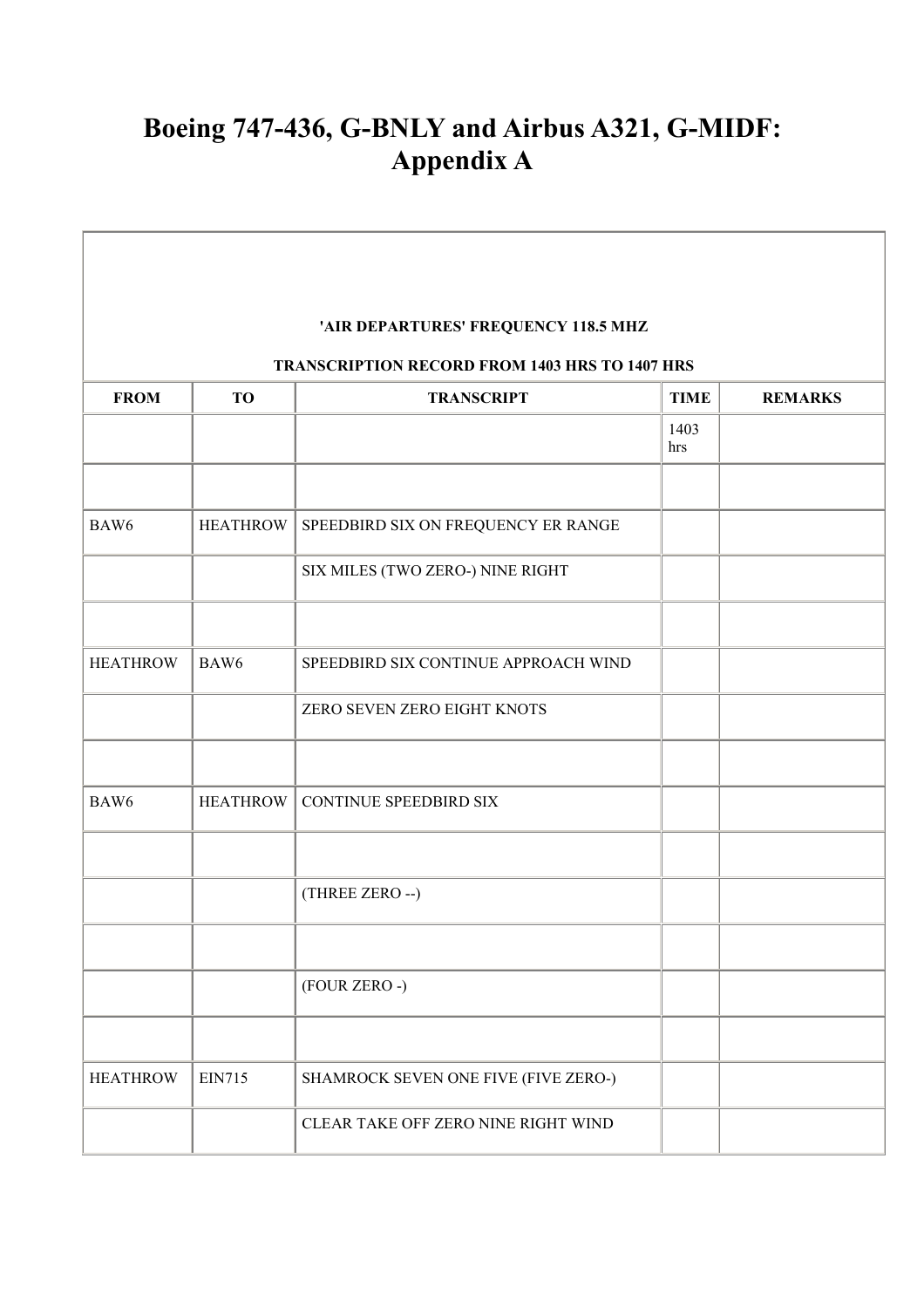|                 |                 | ZERO SEVEN ZERO EIGHT KNOTS                         |              |  |
|-----------------|-----------------|-----------------------------------------------------|--------------|--|
|                 |                 |                                                     |              |  |
| <b>EIN715</b>   | <b>HEATHROW</b> | CLEAR TAKE OFF NINE RIGHT SHAMROCK                  |              |  |
|                 |                 | <b>SEVEN ONE FIVE</b>                               |              |  |
|                 |                 |                                                     |              |  |
|                 |                 | (ONE FOUR HOURS ZERO FOUR MINUTES ---)              | 1404         |  |
|                 |                 |                                                     |              |  |
| <b>HEATHROW</b> | <b>BAW480</b>   | (ONE ZERO -) SPEEDBIRD FOUR EIGHT ZERO              |              |  |
|                 |                 | CONTACT LONDON ON ONE THREE THREE                   |              |  |
|                 |                 | DECIMAL ONE SEVEN                                   |              |  |
|                 |                 |                                                     |              |  |
| <b>BAW480</b>   | <b>HEAHROW</b>  | ONE THREE THREE ONE SEVEN SPEEDBIRD                 |              |  |
|                 |                 | FOUR EIGHT ZERO BYE                                 |              |  |
|                 |                 |                                                     |              |  |
| <b>HEATHROW</b> | <b>BMA 1NZ</b>  | (TWO ZERO-) MIDLAND ONE NOVEMBER ZULU               |              |  |
|                 |                 | ER WHEN SO CLEARED CAN YOU TAKE AN                  |              |  |
|                 |                 | <b>IMMEDIATE DEPARTURE THERE'S LANDING</b>          |              |  |
|                 |                 | <b>TRAFFIC FOUR MILES</b>                           |              |  |
|                 |                 |                                                     |              |  |
| <b>BMA 1NZ</b>  | <b>HEATHROW</b> | ONE NOVEMBER ZULU WE'RE FULLY READY<br>(THREE ZERO) | $1404^{1/2}$ |  |
|                 |                 |                                                     |              |  |
| <b>HEATHROW</b> | <b>DLH4577</b>  | LUFTHANSA FOUR FIVE SEVEN SEVEN<br><b>CLEARED</b>   |              |  |
|                 |                 | <b>IMMEDIATE TAKE OFF ZERO NINE RIGHT</b>           |              |  |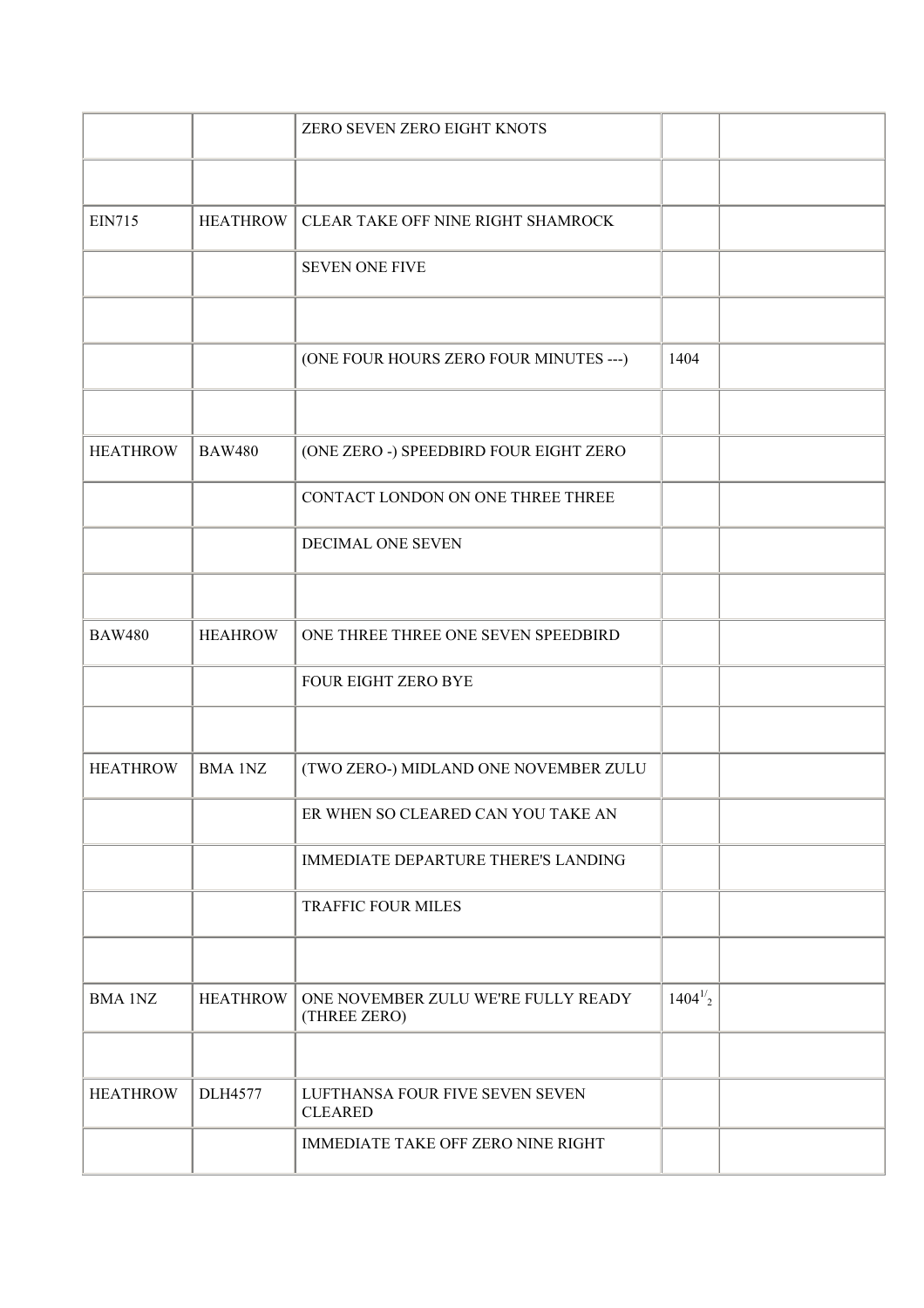|                 |                 | WIND ZERO (FOUR ZERO-) SEVEN ZERO                        |      |                    |
|-----------------|-----------------|----------------------------------------------------------|------|--------------------|
|                 |                 | <b>EIGHT KNOTS</b>                                       |      |                    |
|                 |                 |                                                          |      |                    |
| <b>DLH4577</b>  | <b>HEATHROW</b> | CLEAR FOR TAKE NINE RIGHT LUFTHANSA                      |      |                    |
|                 |                 | FOUR FIVE SEVEN SEVEN ROLLING                            |      |                    |
|                 |                 |                                                          |      |                    |
| <b>BMA 1NZ</b>  | <b>HEATHROW</b> | MIDLAND ONE NOVEMBER ZULU JUST                           |      |                    |
|                 |                 | CONFIRM WE ARE CLEARED TO LINE UP                        |      |                    |
|                 |                 |                                                          |      |                    |
| <b>HEATHROW</b> | <b>BMA 1NZ</b>  | -LAND ONE NOVEMBER ZULU AFFIRM                           |      | "-LAND" Part of    |
|                 |                 |                                                          |      | Word               |
|                 |                 |                                                          |      |                    |
| <b>BMA 1NZ</b>  | <b>HEATHROW</b> | -ANK YOU (FIVE ZERO-)                                    |      | "-ANK"Part of word |
|                 |                 |                                                          |      |                    |
| <b>HEATHROW</b> | <b>ACA 889</b>  | (ONE FOUR HOURS ZERO FIVE MINUTES ---)                   | 1405 |                    |
|                 |                 | CANADA EIGHT EIGHT NINE AFTER LANDING                    |      |                    |
|                 |                 | BRITISH AIRWAYS SEVEN FOUR SEVEN                         |      |                    |
|                 |                 | AT TWO MILES LINE UP ZERO NINE RIGHT                     |      |                    |
|                 |                 |                                                          |      |                    |
| <b>ACA889</b>   | <b>HEATHROW</b> | AFTER BRITISH AIRWAYS LANDS WERE CLEAR<br><b>TO</b>      |      |                    |
|                 |                 | LINE UP NINE RIGHT AIR CANADA EIGHT<br><b>EIGHT NINE</b> |      |                    |
|                 |                 | (ONE ZERO-)                                              |      |                    |
|                 |                 |                                                          |      |                    |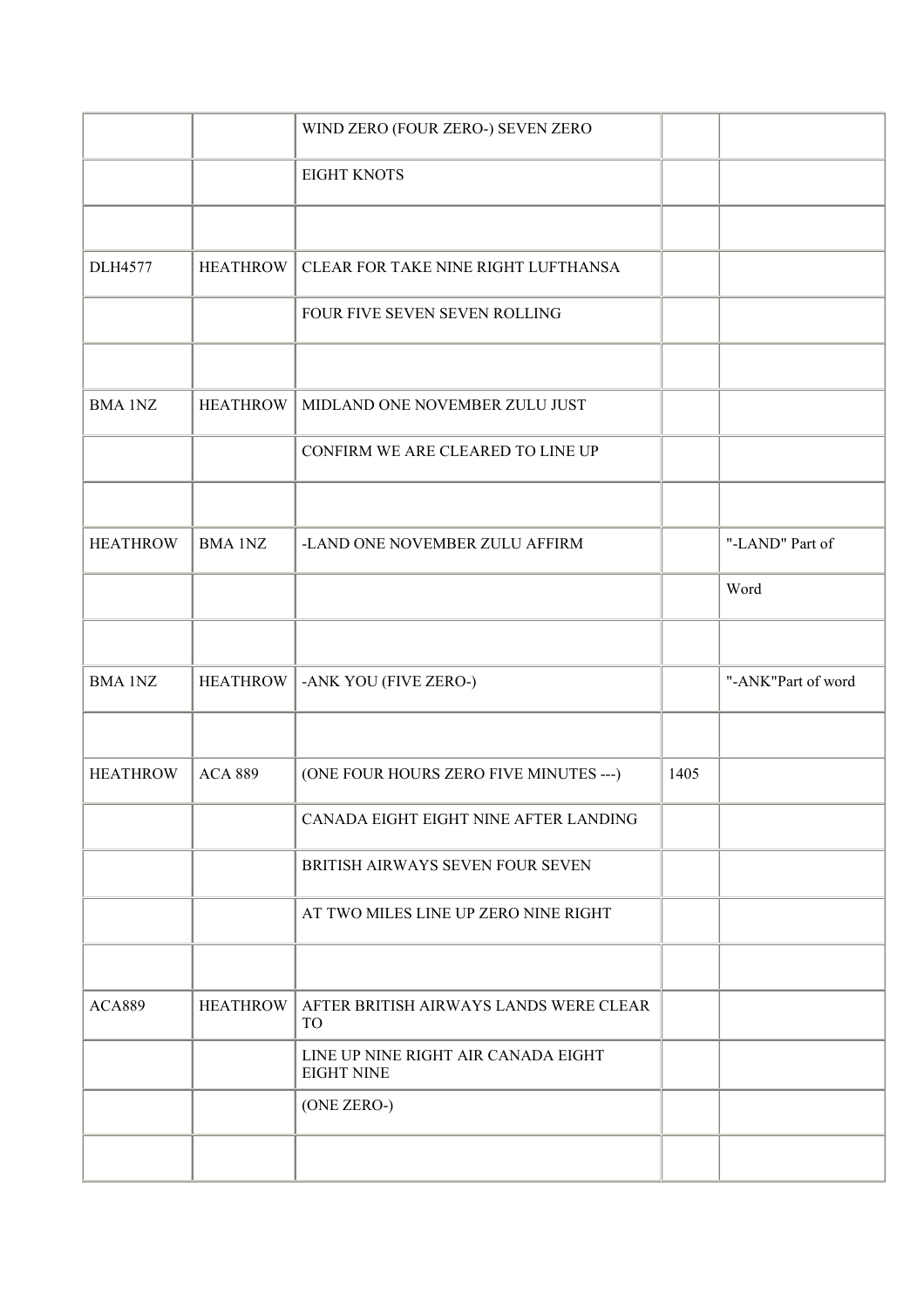| <b>HEATHROW</b>  | BAW <sub>6</sub> | SPEEDBIRD SIX KEEP IT COMING THERE'S ONE<br>TO ROLL          |              | Change of controller |
|------------------|------------------|--------------------------------------------------------------|--------------|----------------------|
|                  |                  | THE WIND ZERO SEVEN ZERO EIGHT KNOTS                         |              |                      |
| <b>HEATHROW</b>  | <b>BMA 1NZ</b>   | MIDLAND ONE NOVEMBER ZULU START<br>POWERING UP               |              |                      |
|                  |                  | ON THE BRAKES (TWO ZERO-) AND YOURE<br><b>CLEARED</b>        |              |                      |
|                  |                  | <b>IMMEDIATE TAKE OFF ZERO NINE RIGHT THE</b><br><b>WIND</b> |              |                      |
|                  |                  | ZERO SIX ZERO EIGHT KNOTS                                    |              |                      |
|                  |                  |                                                              |              |                      |
| <b>BMA 1NZ</b>   | <b>HEATHROW</b>  | ON OUR WAY ONE NOVEMBER ZULU THANKS                          |              |                      |
|                  |                  |                                                              |              |                      |
| <b>HEATHROW</b>  | <b>BMA 1NZ</b>   | MIDLAND ONE NOVEMBER ZULU CANCEL<br><b>TAKE OFF</b>          | $1405^{1/2}$ |                      |
|                  |                  | (THREE ZERO --) I SAY CANCEL AGAIN TAKE<br><b>OFF</b>        |              |                      |
|                  |                  | <b>HOLD POSITION</b>                                         |              |                      |
|                  |                  |                                                              |              |                      |
| <b>BMA 1NZ</b>   | <b>HEATHROW</b>  | HOLDING POSITION ONE NOVEMBER ZULU                           |              |                      |
|                  |                  |                                                              |              |                      |
| <b>HEATHROW</b>  | BAW <sub>6</sub> | SPEEDBIRD SIX GO AROUND SAY AGAIN GO                         |              |                      |
|                  |                  | AROUND ACKNOWLEDGE                                           |              |                      |
|                  |                  |                                                              |              |                      |
| BAW <sub>6</sub> | <b>HEATHROW</b>  | SPEEDBIRD SIX GOING AROUND (FOUR ZERO-)                      |              |                      |
|                  |                  |                                                              |              |                      |
|                  |                  |                                                              |              |                      |
| <b>HEATHROW</b>  | <b>EIN 715</b>   | SHAMROCK SEVEN ONE FIVE CONTACT<br><b>HEATHROW</b>           |              |                      |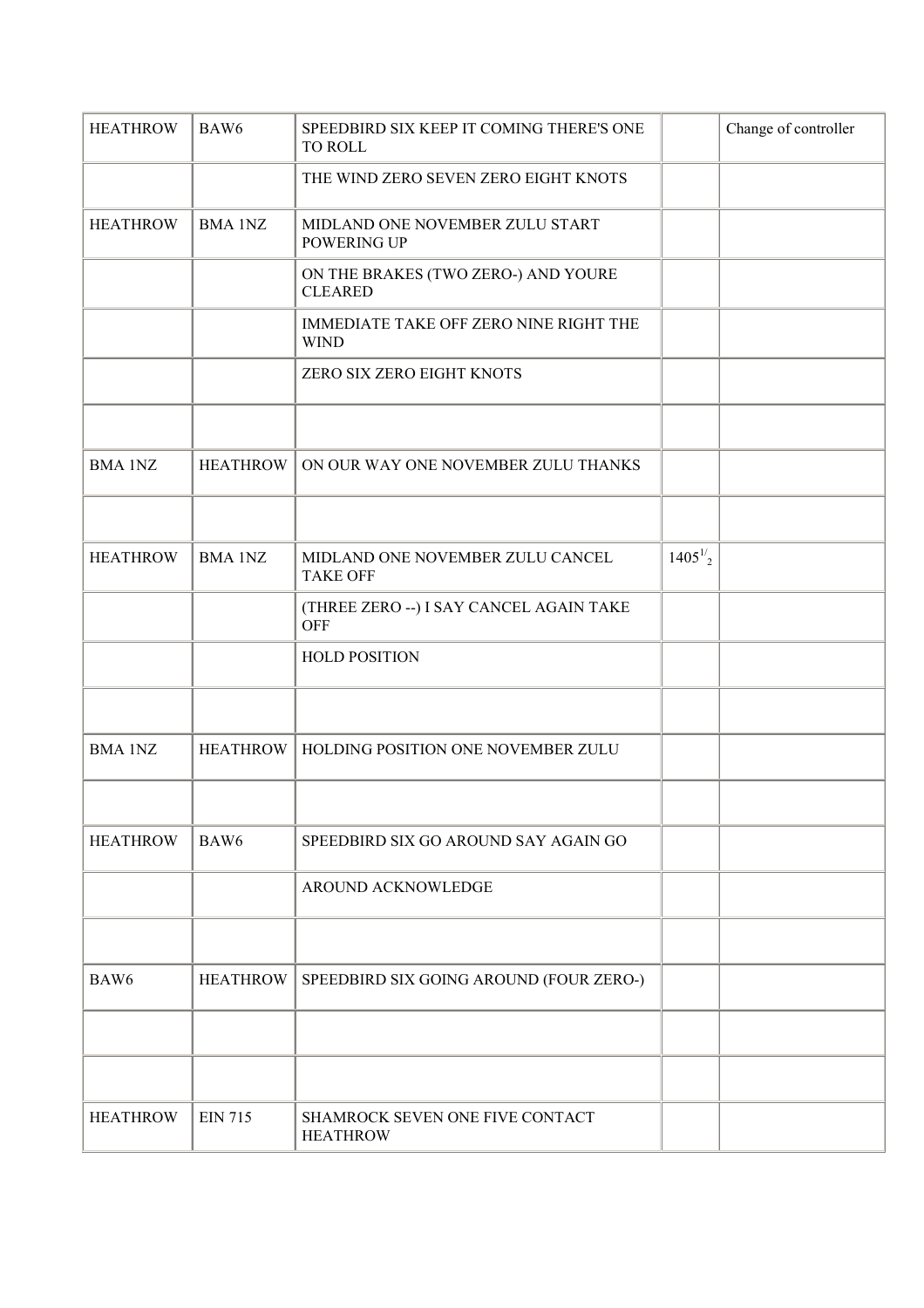|                 |                 | ONE THREE FOUR NINE SEVEN                                    |      |                                     |
|-----------------|-----------------|--------------------------------------------------------------|------|-------------------------------------|
|                 |                 |                                                              |      |                                     |
| <b>EIN 715</b>  | <b>HEATHROW</b> | ONE THIRTYFOUR NINE SEVEN GOOD DAY<br><b>SHAMROCK</b>        |      |                                     |
|                 |                 | <b>SEVEN ONE FIVE</b>                                        |      |                                     |
|                 |                 |                                                              |      |                                     |
| <b>HEATHROW</b> | <b>DLH 4577</b> | (FIVE ZERO-) ER LUFTHANSA FOUR FIVE SEVEN<br><b>SEVEN</b>    |      |                                     |
|                 |                 | REPORT PASSING LEVEL                                         |      |                                     |
|                 |                 |                                                              |      |                                     |
| <b>BMA 1NZ</b>  | <b>HEATHROW</b> | MIDLAND ONE NOVEMBER ZULU                                    |      |                                     |
|                 |                 |                                                              |      |                                     |
| <b>DLH 4577</b> | <b>HEATHROW</b> | ????? ????? ????? SEVEN SEVEN PASSING ONE<br><b>THOUSAND</b> |      | )Part simultaneous<br>transmissions |
|                 |                 | <b>SIX HUNDRED</b>                                           |      | )unknown number of<br>words         |
|                 |                 |                                                              |      | ) unintelligible                    |
| <b>HEATHROW</b> | <b>DLH 4577</b> | THANK YOU REPORT PASSING TWO (ONE FOUR                       |      |                                     |
|                 |                 | HOURS ZERO SIX MINUTES ) THOUSAND<br><b>FEET</b>             | 1406 |                                     |
|                 |                 |                                                              |      |                                     |
| <b>DLH4577</b>  | <b>HEATHROW</b> | WILCO FOUR FIVE SEVEN SEVEN                                  |      |                                     |
|                 |                 |                                                              |      |                                     |
| <b>HEATHROW</b> | BAW6            | SPEEDBIRD SIX CLIMB STRAIGHT AHEAD ER<br>AND C               |      | "C"-Part of word                    |
|                 |                 | STOP YOUR CLIMB AT TWO THOUSAND FEET                         |      |                                     |
|                 |                 |                                                              |      |                                     |
| BAW6            | <b>HEATHROW</b> | OKAY TWO THOUSAND FEET SPEEDBIRD SIX                         |      |                                     |
|                 |                 | STRAIGHT AHEAD                                               |      |                                     |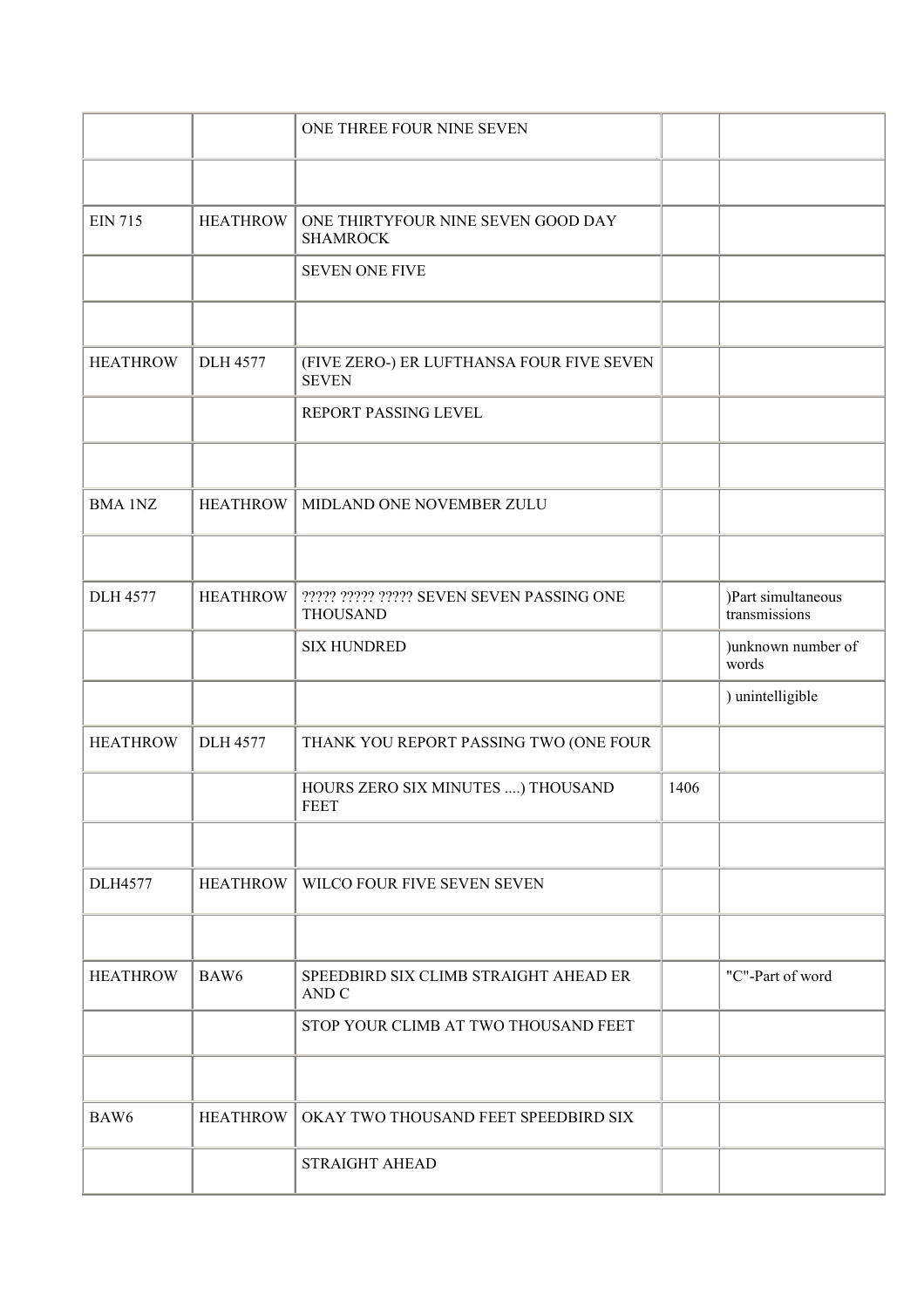| <b>BMA 1NZ</b>   | <b>HEATHROW</b>          | (ONE ZERO-) MIDLAND ONE NOVEMBER ZULU                    |              |                                |
|------------------|--------------------------|----------------------------------------------------------|--------------|--------------------------------|
|                  |                          |                                                          |              |                                |
| <b>HEATHROW</b>  | <b>BMA 1NZ</b>           | -IDLAND ONE NOVEMBER ZULU                                |              | "-IDLAND" Part of<br>word      |
|                  |                          |                                                          |              |                                |
| <b>BMA 1NZ</b>   | <b>HEATHROW</b>          | BE ADVISED WE'LL BE FILING AN MOR FOR<br><b>THAT SIR</b> |              | "MOR emphasized                |
|                  |                          | THAT WAS VERY DANGEROUS INDEED                           |              |                                |
|                  |                          |                                                          |              |                                |
| <b>HEATHROW</b>  | <b>BMA 1NZ</b>           | MIDLAND ONE NINE SEVEN ROGER THAT'S<br><b>UNDERSTOOD</b> |              | sic "ONE NINE<br><b>SEVEN"</b> |
|                  |                          |                                                          |              |                                |
| <b>DLH 4577</b>  | <b>HEATHROW</b>          | (TWO ZERO-) LUFTHANSA FOUR FIVE SEVEN<br><b>SEVEN</b>    |              |                                |
|                  |                          | PASSING TWO THOUSAND FOUR HUNDRED                        |              |                                |
|                  |                          |                                                          |              |                                |
| <b>HEATHROW</b>  | <b>DLH</b><br>4577/BAW 6 | THANK YOU SPEEDBIRD SIX CONTINUE TO<br><b>ALTITUDE</b>   |              |                                |
|                  |                          | SIX THOUSAND CORRECTION THREE<br>THOUSAND FEET           |              |                                |
|                  |                          |                                                          |              |                                |
| BAW <sub>6</sub> | <b>HEATHROW</b>          | THREE THOUSAND FEET SPEEDBIRD FIVE                       |              | sic "SPEEDBIRD<br><b>FIVE'</b> |
|                  |                          |                                                          |              |                                |
| <b>HEATHROW</b>  | <b>DLH 4577</b>          | (THREE ZERO --) SA FOUR FIVE NINE<br><b>CORRECTION</b>   |              |                                |
|                  |                          | FOUR FIVE SEVEN SEVEN CONTACT ER<br><b>LONDON ONE</b>    | $1406^{1/2}$ | "-SA" Part of word             |
|                  |                          | ONE EIGHT EIGHT TWO BYE BYE                              |              |                                |
|                  |                          |                                                          |              |                                |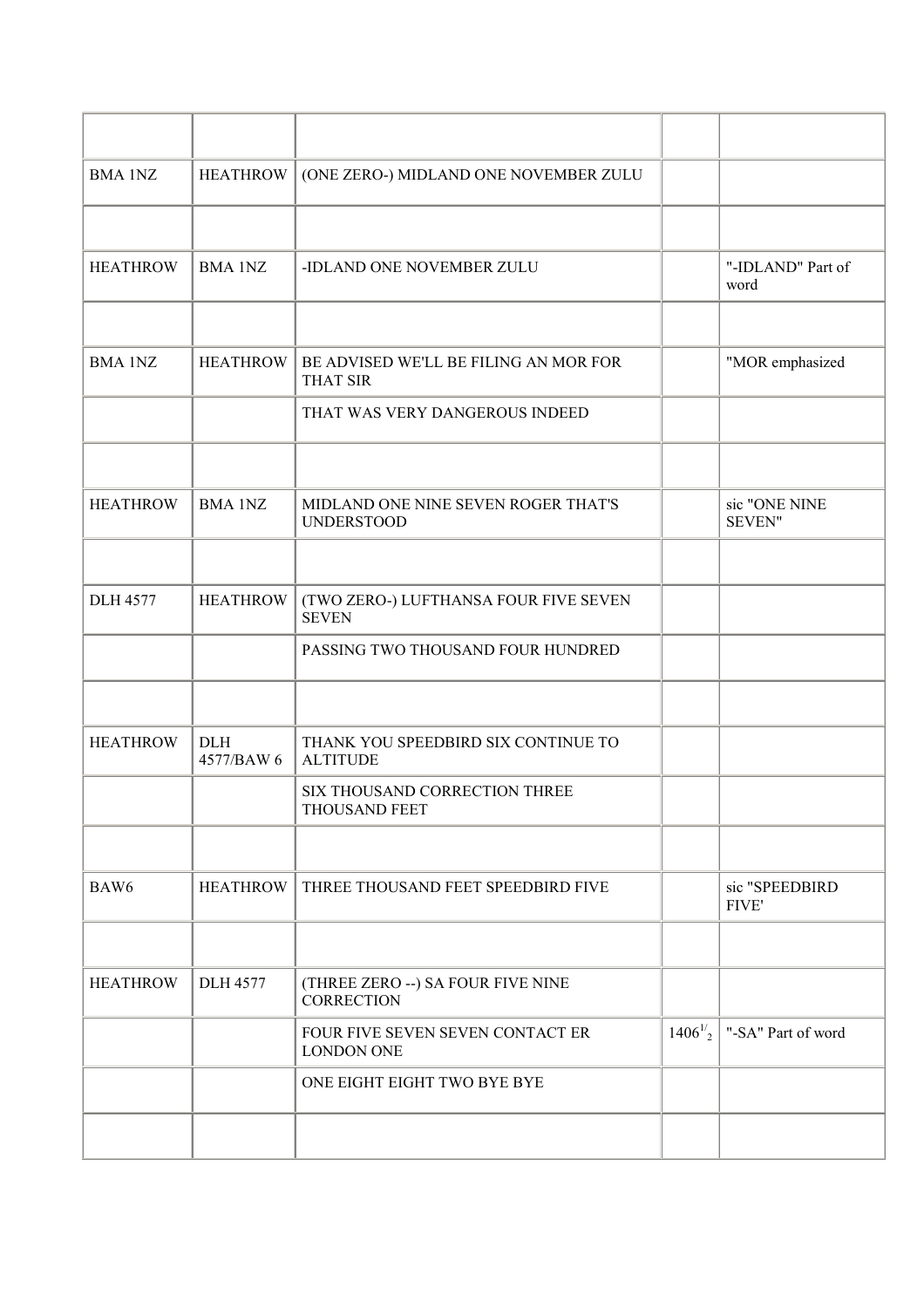| <b>DLH4577</b>  | <b>HEATHROW</b>  | ONE ONE EIGHT EIGHT TWO LUFTHANSA FOUR<br><b>FIVE</b>   |      |  |
|-----------------|------------------|---------------------------------------------------------|------|--|
|                 |                  | SEVEN SEVEN GOOD DAY                                    |      |  |
|                 |                  |                                                         |      |  |
|                 |                  | (FOUR ZERO-)                                            |      |  |
|                 |                  |                                                         |      |  |
| <b>HEATHROW</b> | BAW <sub>6</sub> | SPEEDBIRD SIX CLIMB TO THREE THOUSAND<br><b>TURNING</b> |      |  |
|                 |                  | RIGHT HEADING TWO FOUR ZERO                             |      |  |
|                 |                  |                                                         |      |  |
| BAW6            | <b>HEATHROW</b>  | RIGHT TWO FOUR ZERO SPEEDBIRD SIX (FIVE<br>ZERO-)       |      |  |
|                 |                  |                                                         |      |  |
| <b>HEATHROW</b> | BAW6             | SPEEDBIRD ONE THREE FOUR NINE SEVEN BYE<br><b>BYE</b>   |      |  |
|                 |                  |                                                         |      |  |
| <b>HEATHROW</b> | BAW6             | SPEEDBIRD SIX CONTACT HEATHROW ONE<br><b>THREE FOUR</b> |      |  |
|                 |                  | DECIMAL NINE SEVEN                                      |      |  |
|                 |                  |                                                         |      |  |
| BAW6            | <b>HEATHROW</b>  | THIRTYFOUR NINETYSEVEN SPEEDBIRD SIX<br>(ONE            |      |  |
|                 |                  | FOUR HOURS ZERO SEVEN MINUTES )                         | 1407 |  |

Note: Numbers in brackets indicate 'seconds' past the appropriate minute.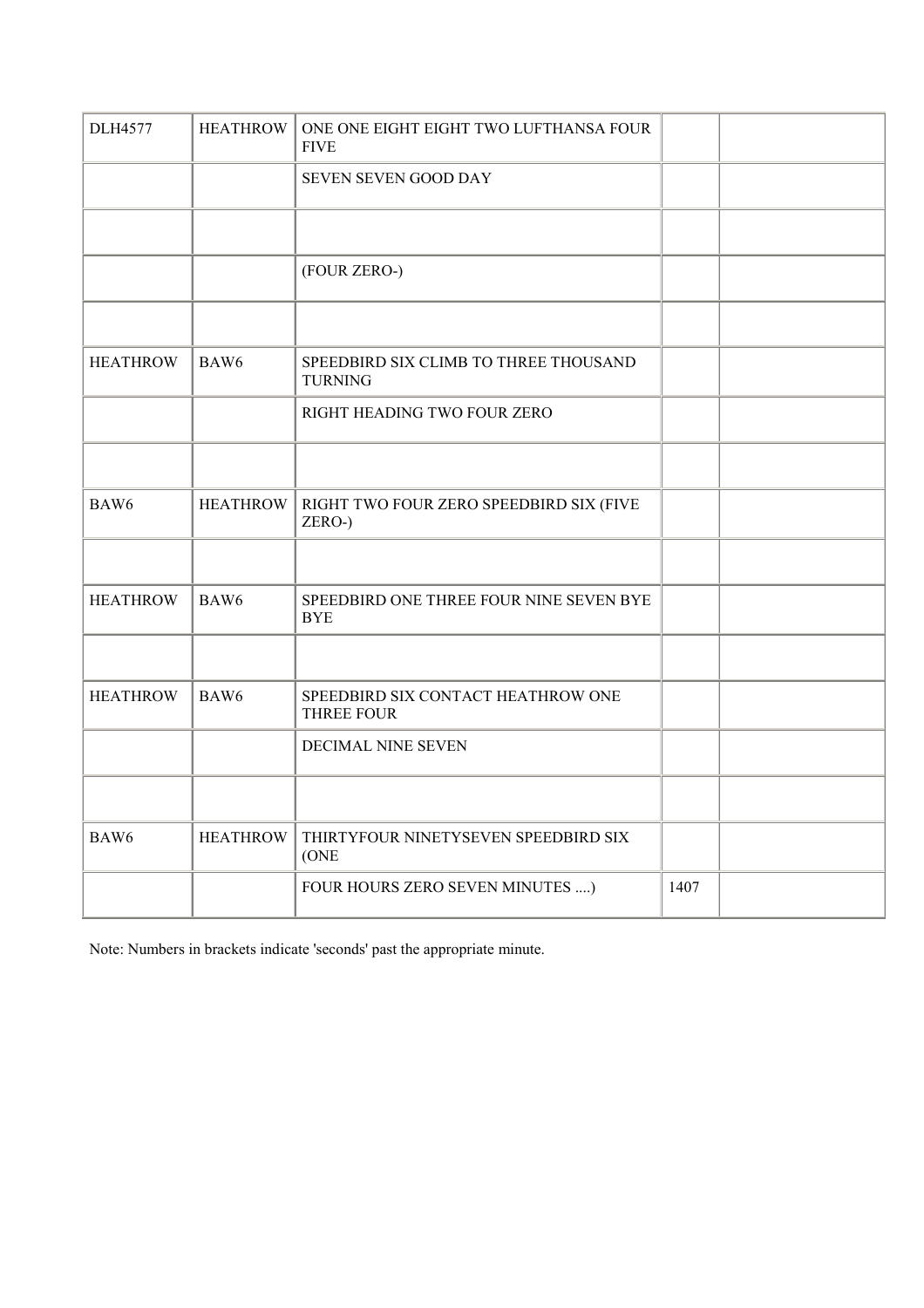Appendix B